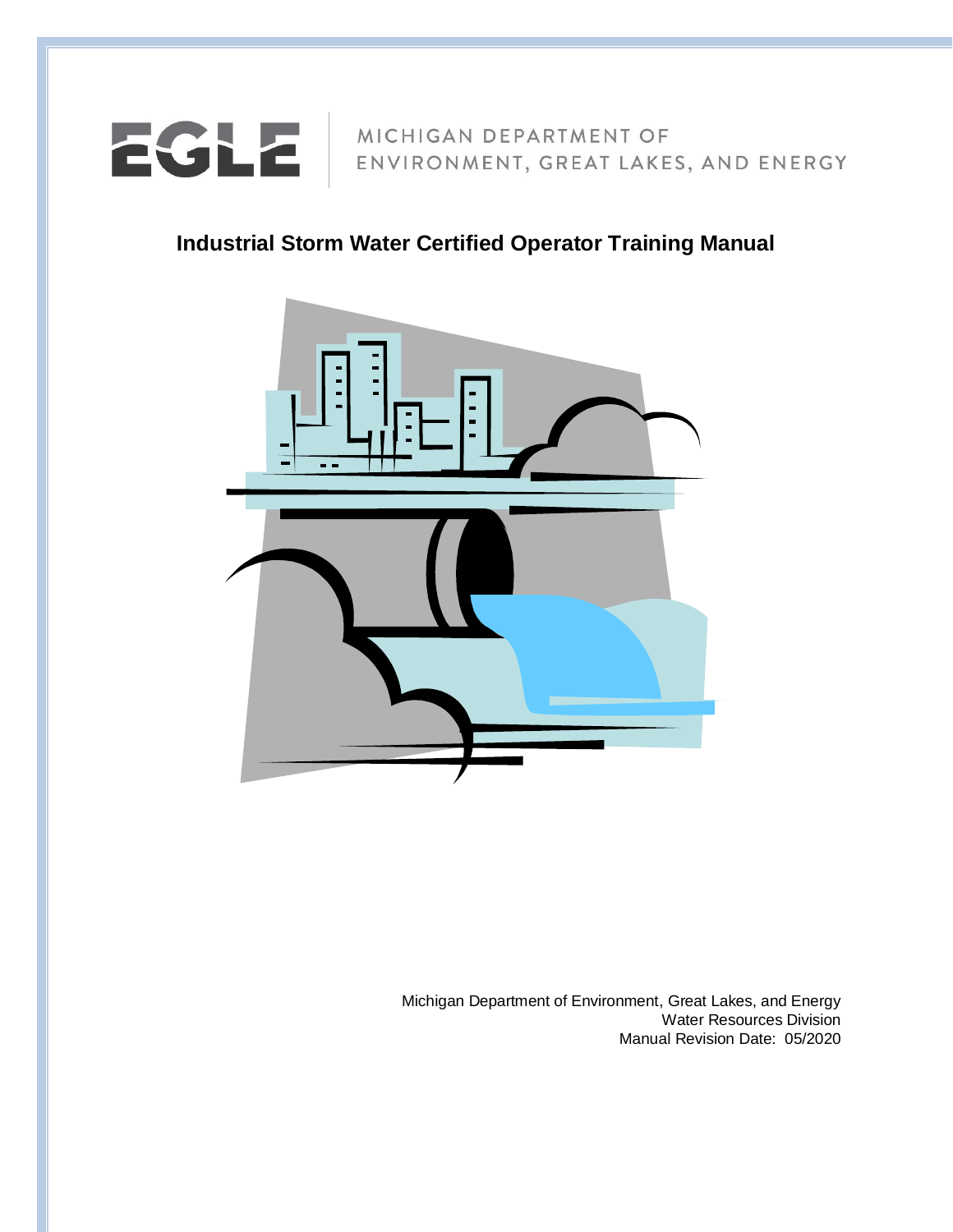In addition to this manual, it is important to utilize the Industrial Storm Water (ISW) Web page to prepare for the ISW Certified Operator training session and exam: [Michigan.gov/IndustrialStormWater.](http://michigan.gov/IndustrialStormwater)

If you have questions regarding the ISW Program, please contact your local ISW Program district staff: [https://www.michigan.gov/documents/deq/wrd-ind-sw-staff\\_344826\\_7.pdf.](https://www.michigan.gov/documents/deq/wrd-ind-sw-staff_344826_7.pdf)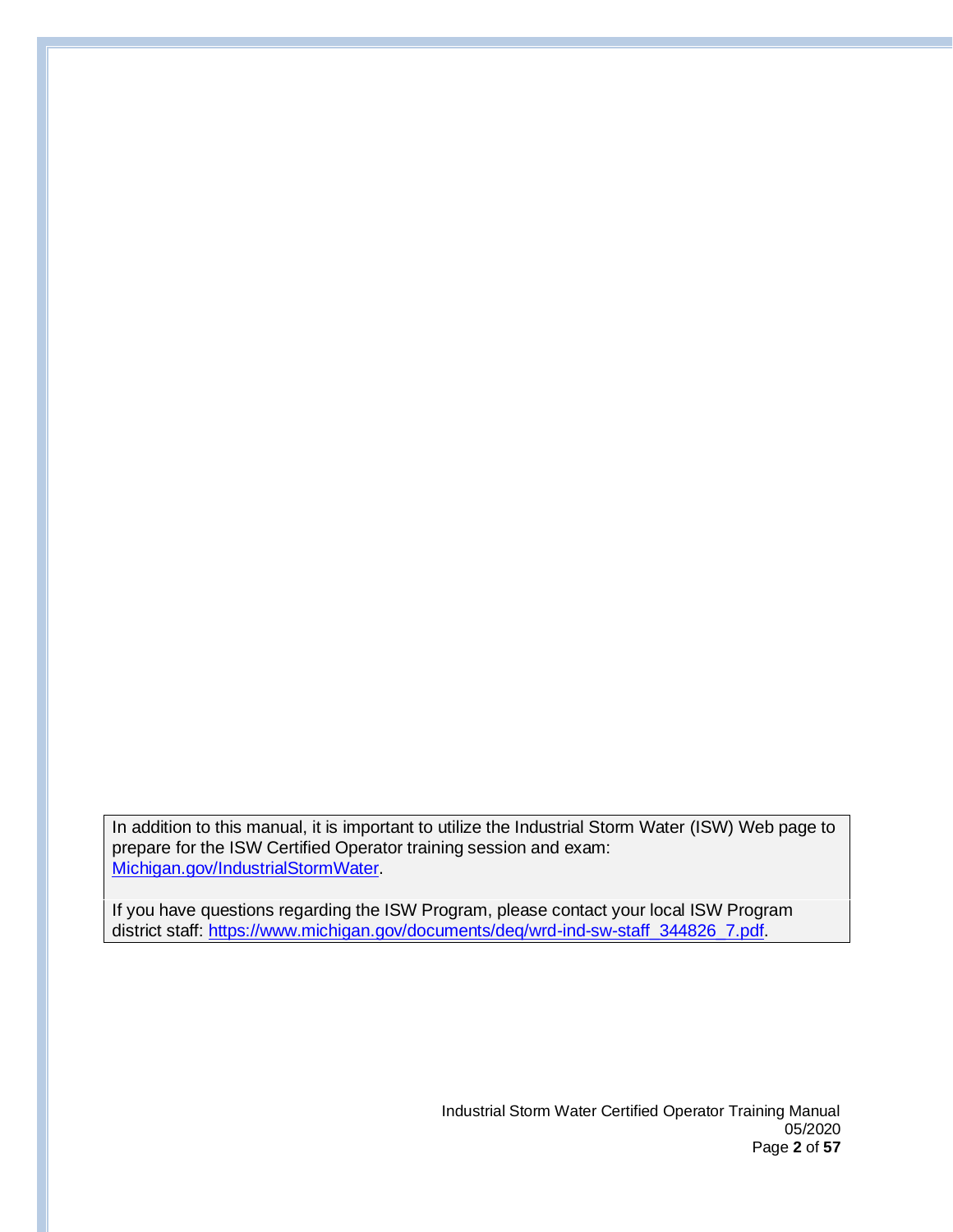|                                                                                         | 5                                                                    |  |
|-----------------------------------------------------------------------------------------|----------------------------------------------------------------------|--|
| 6                                                                                       |                                                                      |  |
|                                                                                         | 8                                                                    |  |
| $\bullet$<br>$\bullet$<br>$\bullet$<br>$\bullet$                                        | 10<br>10<br>11<br>11<br>15<br>16                                     |  |
|                                                                                         | 17                                                                   |  |
| $\bullet$<br>$\bullet$                                                                  | 18<br>18<br>19<br>19                                                 |  |
| $\bullet$<br>$\bullet$<br>$\bullet$                                                     | 19<br>20<br>22<br>30                                                 |  |
| $\bullet$<br>$\bullet$<br>$\bullet$<br>$\bullet$<br>$\bullet$<br>$\bullet$<br>$\bullet$ | 36<br>36<br>38<br>39<br>39<br>39<br>40<br>40<br>41<br>42<br>42<br>42 |  |
|                                                                                         | 43                                                                   |  |
| Storm Water Discharges Not Authorized by Industrial Storm Water General Permits         | 44                                                                   |  |
| 45                                                                                      |                                                                      |  |
| 46                                                                                      |                                                                      |  |
| 47                                                                                      |                                                                      |  |

# **TABLE OF CONTENTS**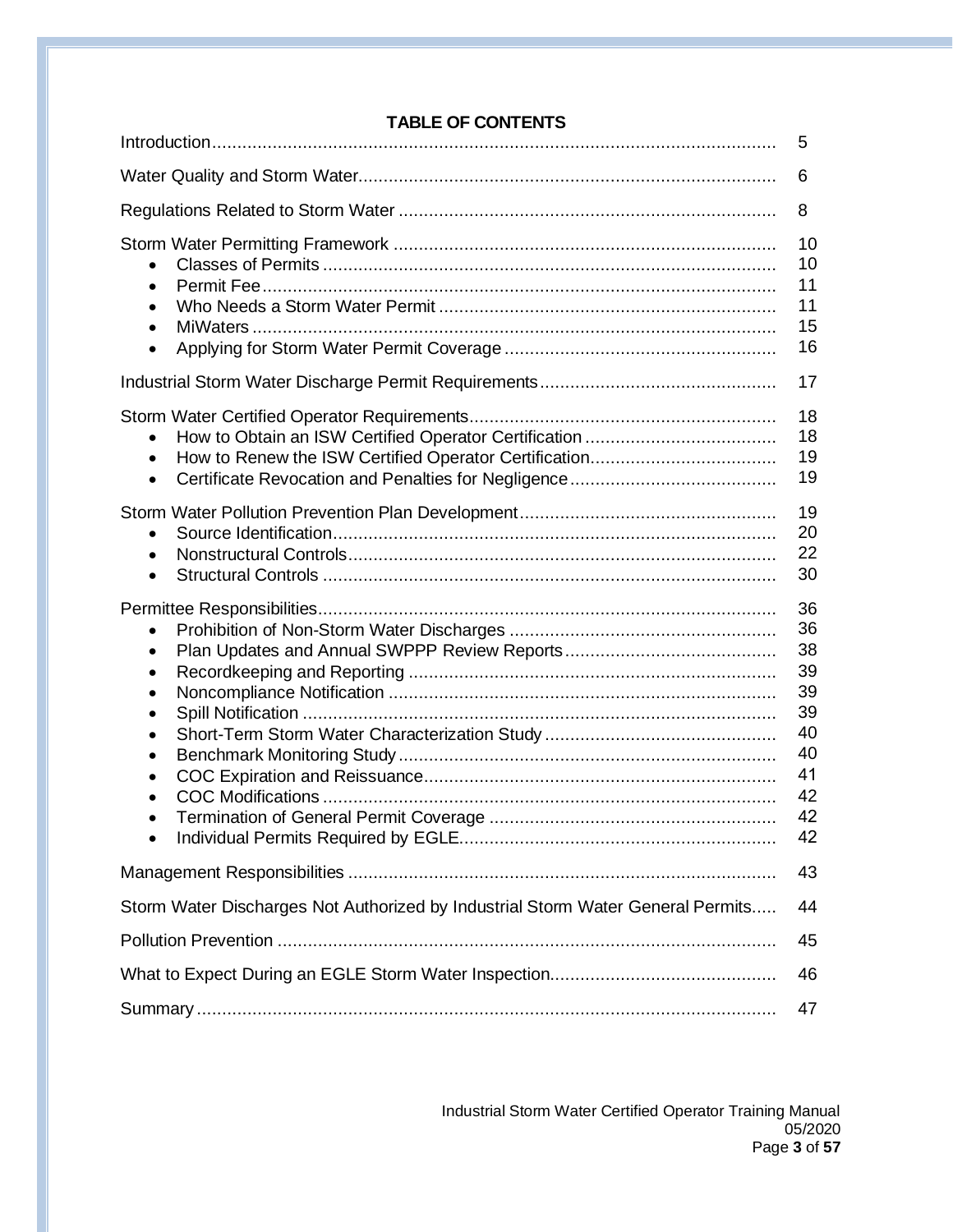# **APPENDIX LIST**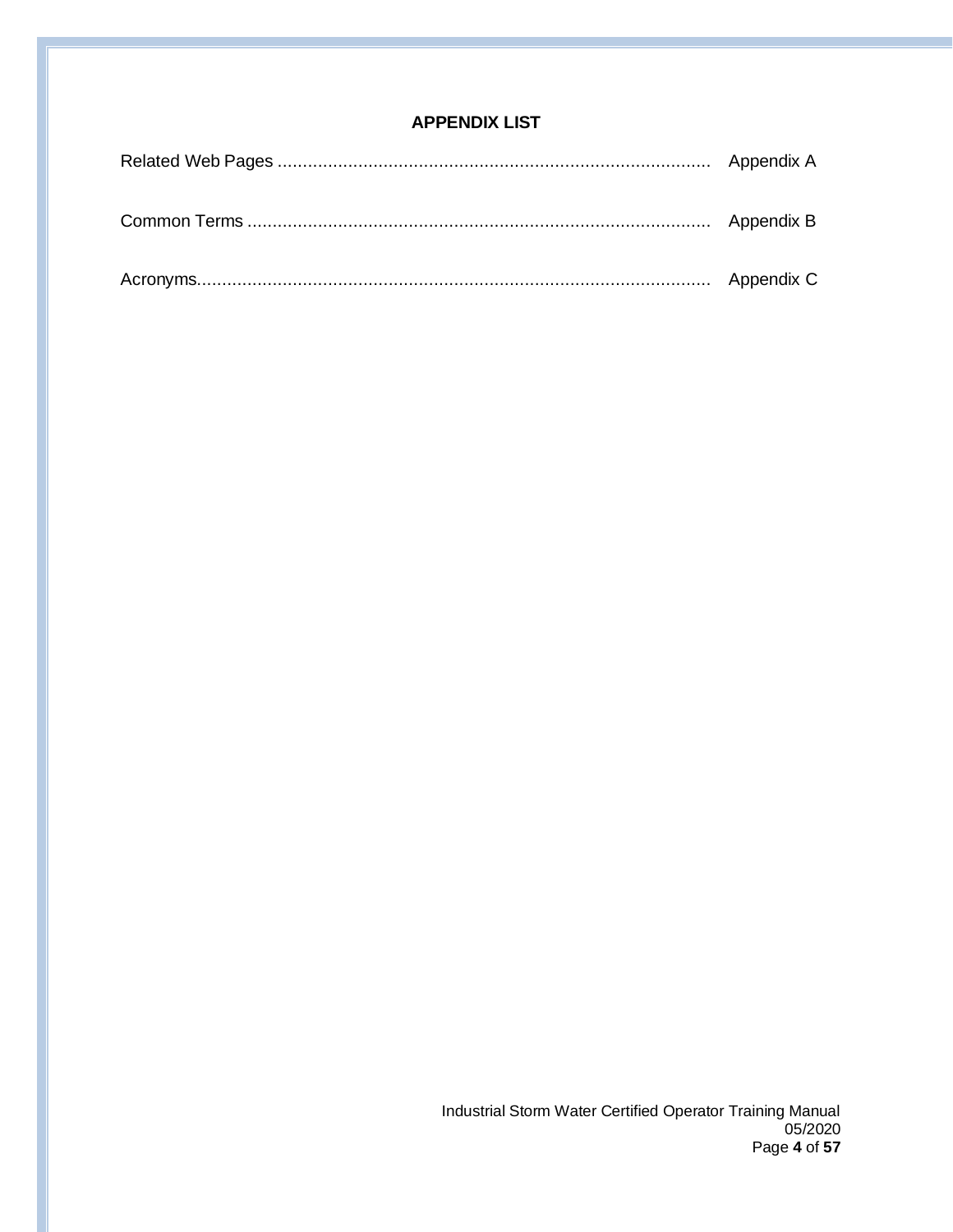# **INTRODUCTION**

The federal Clean Water Act (CWA) requires storm water discharges to waters of the United States from regulated industries to be authorized under a National Pollutant Discharge Elimination System (NPDES) permit. The Michigan Department of Environment, Great Lakes, and Energy (EGLE) has been authorized by the United States Environmental Protection Agency (USEPA) to administer the NPDES Program in the State of Michigan.

Michigan NPDES Industrial Storm Water (ISW) permits require permitted industrial facilities to:

- Obtain the services of an ISW Certified Operator.
- Develop a Storm Water Pollution Prevention Plan (SWPPP).
- Implement all pollution prevention measures described in the SWPPP, including the inspection and maintenance programs to ensure lasting effectiveness.
- Eliminate all unpermitted or illicit discharges to surface waters.
- Conduct routine and comprehensive inspections (including visual assessments) to evaluate the effectiveness of pollution prevention measures.
- Develop and implement an employee training program.
- Update pollution prevention measures and the SWPPP as necessary.
- Write and submit an annual report summarizing inspections, problems, and changes to the plan.
- Maintain documentation that demonstrates compliance with the permit requirements.

This manual is organized in the following manner:

- Basic information on water quality and storm water.
- An overview of the federal and state regulations that relate to storm water.
- The storm water permitting framework.
- What industrial facilities need to do to meet the requirements of the storm water general permit.
- Components of a SWPPP.
- Appendix.

Additional program guidance documents and videos are available at: [Michigan.gov/IndustrialStormWater.](http://michigan.gov/IndustrialStormwater)

For additional environmental program training opportunities, you can also contact EGLE's Environmental Assistance Center at 1-800-662-9278, [EGLE-Assist@Michigan.gov,](mailto:EGLE-Assist@Michigan.gov) or [Michigan.gov/EGLE/0,9429,7-135-3307\\_36106---,00.html.](https://www.michigan.gov/egle/0,9429,7-135-3307_36106---,00.html)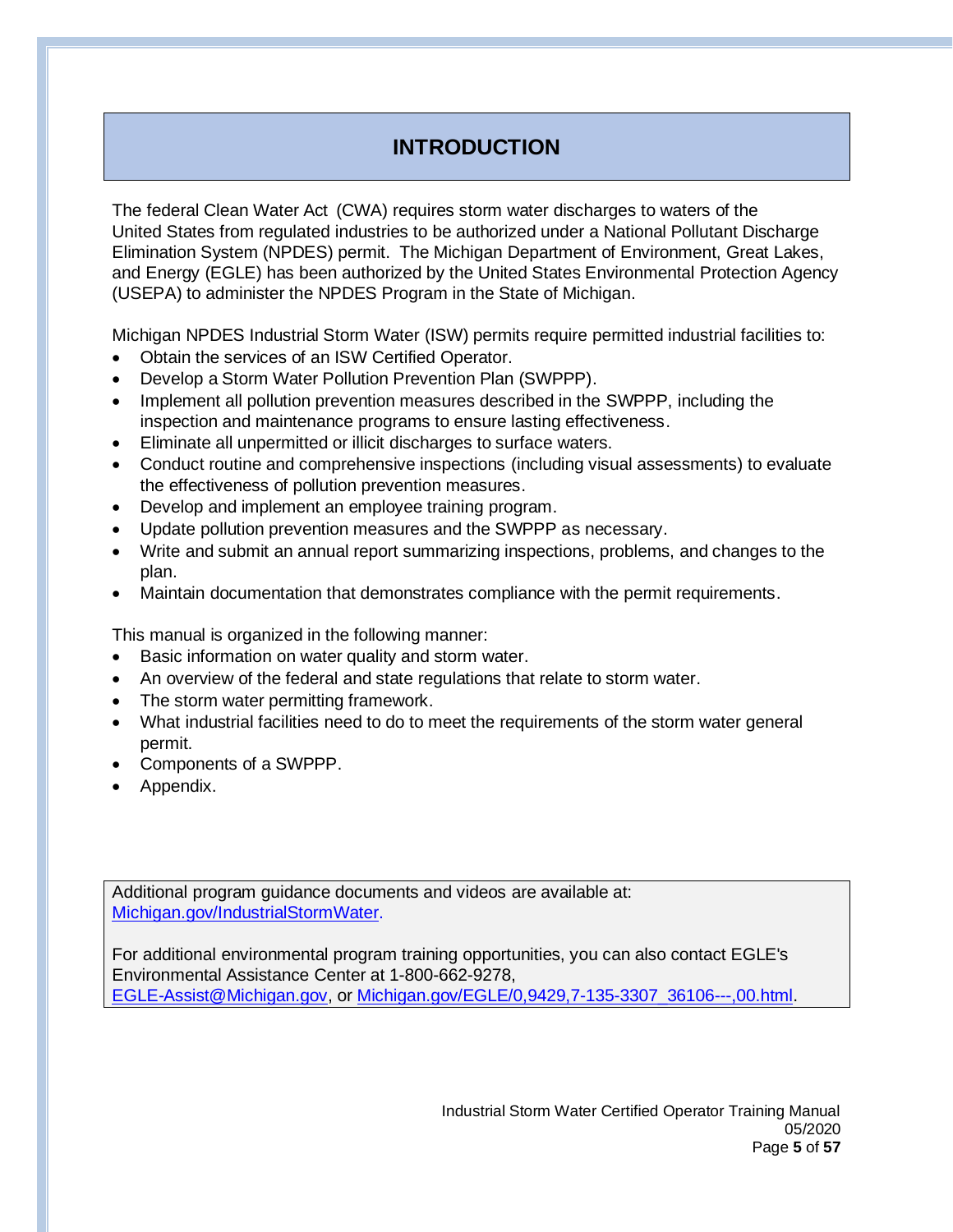# **WATER QUALITY AND STORM WATER**

Let's begin with a brief overview of water quality issues, especially where they relate to precipitation and runoff. From a raging stream during spring snowmelt, to a gentle summer rain, to the slow movement of water through the ground, water is in constant motion.

The movement and endless recycling of water between the atmosphere, the land surface, and underground aquifers is called the hydrologic cycle. This movement, driven by the energy of the sun and the force of gravity, supplies the water needed to support life. Understanding the hydrologic cycle is basic to understanding all water and is a key to the proper management of water resources. Many processes work together to keep Earth's water moving in a cycle. There are five processes at work in the hydrologic cycle: condensation, precipitation, infiltration, runoff, and evapotranspiration. These occur simultaneously and, except for precipitation, continuously.

Storm water and runoff are part of this natural hydrologic process. Under natural conditions, most of the rainwater or snow that falls to the ground infiltrates or evaporates.

However, industrial activities can alter natural drainage patterns and add pollutants to rainwater and snowmelt. The introduction of pollutants to storm water most commonly occurs at industrial facilities when operating procedures allow industrial materials to become exposed to storm water. This potentially contaminated storm water may then enter storm sewer systems or flow over the ground and discharge to lakes, rivers, streams, and wetlands.

The best way to address this is through pollution prevention. It is better for the environment and more cost-effective to prevent the contamination of storm water at the source. This concept has led to the development of the current storm water regulations.

The goal of the storm water program is to reduce pollution entering Michigan's waters by implementing controls designed to prevent the contamination of storm water runoff.

# **Preventing Pollution is the Best Solution!**

Most automobile drivers are aware that roads are slickest after the first few minutes of a rainstorm. It is in those first few minutes that oil, grease, lead, and other pollutants that have accumulated on the pavement are picked up by water and transported to underground storm sewers or roadside ditches. This initial washing action by storm water is referred to as the first flush. It has been determined that this first flush of storm water runoff contains the highest percentage of pollutants. Typical pollutants associated with storm water runoff that can impair water quality include the following:

• *Hydrocarbons*

Common sources of hydrocarbons (gasoline, oil, and grease) in ISW runoff are from spills at oil storage and fueling facilities, automobiles and equipment, and improper disposal of waste oils. Hydrocarbons are known to be toxic to aquatic organisms at relatively low concentrations and are a major concern when addressing storm water runoff controls.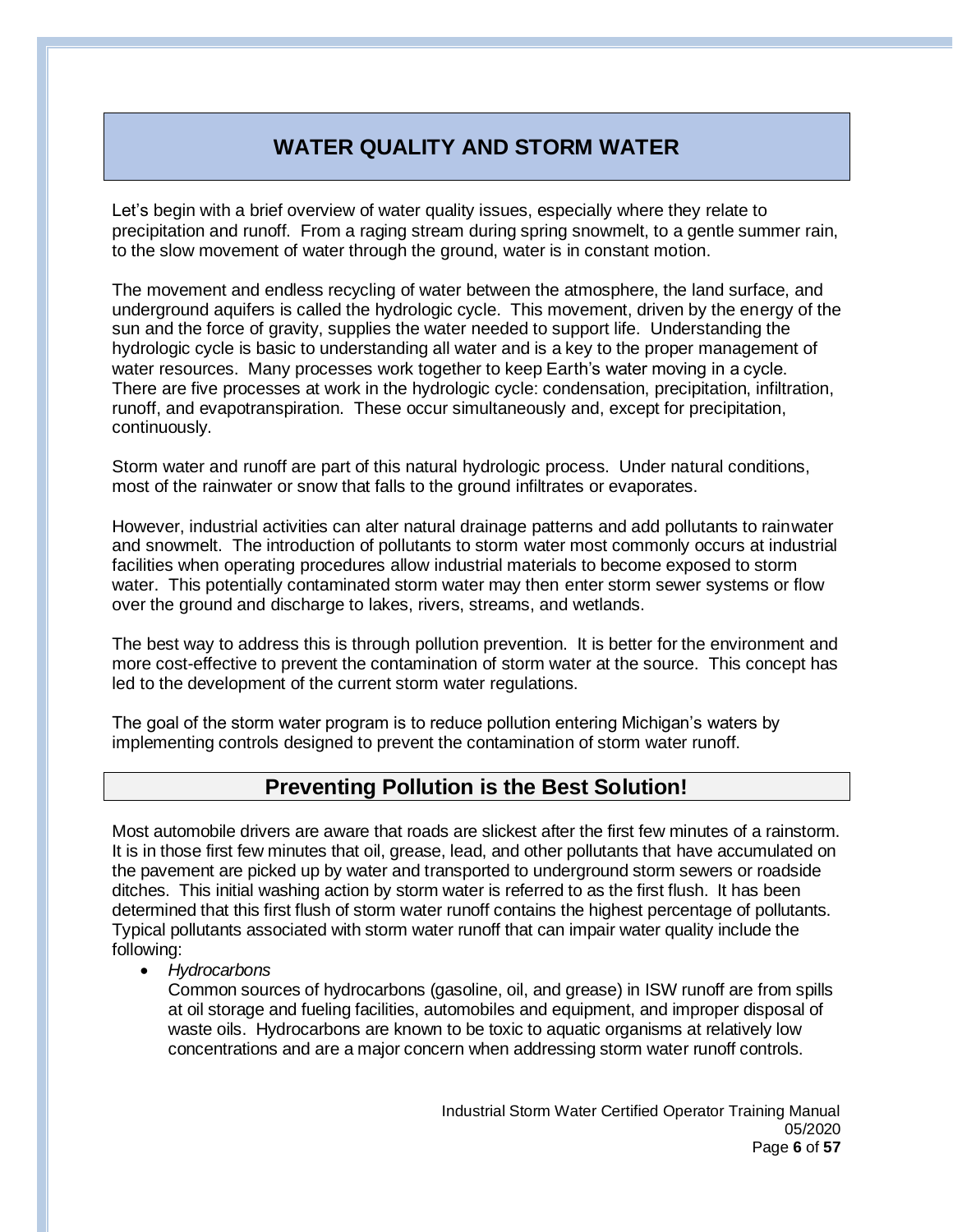• *Toxic Pollutants*

Sources of toxic pollutants are quite varied. Pesticides, herbicides, corroded metals, wood preservatives, paints, used oils, solvents, and machinery fluids all can have toxic effects on aquatic life and may contaminate drinking water supplies. Some toxic substances can accumulate in the food chain, resulting in fish advisories limiting the amounts and types of fish we can safely eat.

• *Organic Pollutants*

Food processing facilities, airports with deicing activities, septic systems, animal waste, combined sewer systems, and illicit storm sewer connections are sources of oxygen demanding substances. Storm water runoff can deposit large quantities of these substances in our lakes and streams. This will increase the levels of BOD (biological oxygen demand), COD (chemical oxygen demand), and TOC (total organic carbon), and decrease the levels of dissolved oxygen in the aquatic environment. The pulse of high oxygen demand that can occur during and after a storm water runoff event can significantly deplete oxygen supplies in shallow, slow moving waters. Oxygen depletion is a common cause of fish kills and odor problems.

• *Nutrients*

Nutrients are a common component of storm water runoff. The addition of phosphorus and nitrogen to storm water runoff from landfills, septic fields, animal waste, illicit connections, erosion, and overfertilization can result in algal blooms, excessive plant growth, ammonia toxicity, and groundwater contamination. In freshwater systems, phosphorus is the main cause of excessive plant and algal growth.

• *Pathogens*

The presence of pathogens in surface water inhibits recreational uses such as swimming and boating. Bacteria and viruses are pathogens that can cause ear and/or intestinal problems as a result of contact. Common sources of bacteria and viruses are illicit drain connections, sanitary sewer overflows, animal waste, and failing septic systems.

• *Sediment*

Sediment is one of the most widespread pollutants in surface water. It is generated when wind and water erode unstable soils. Erosion commonly occurs from areas of construction activities, bare soil around a facility, gravel parking lots, landfills, access roads, and mining operations. Stream bank and streambed erosion can be caused by changes in hydrology. Many pollutants (nutrients, hydrocarbons, and toxic substances) attach to sediment particles, particularly fine sediments such as clay. Therefore, as sediment is carried to a water body, it can carry other pollutants with it. Even without attached pollutants, sediment can be very destructive to aquatic systems by covering and damaging habitat.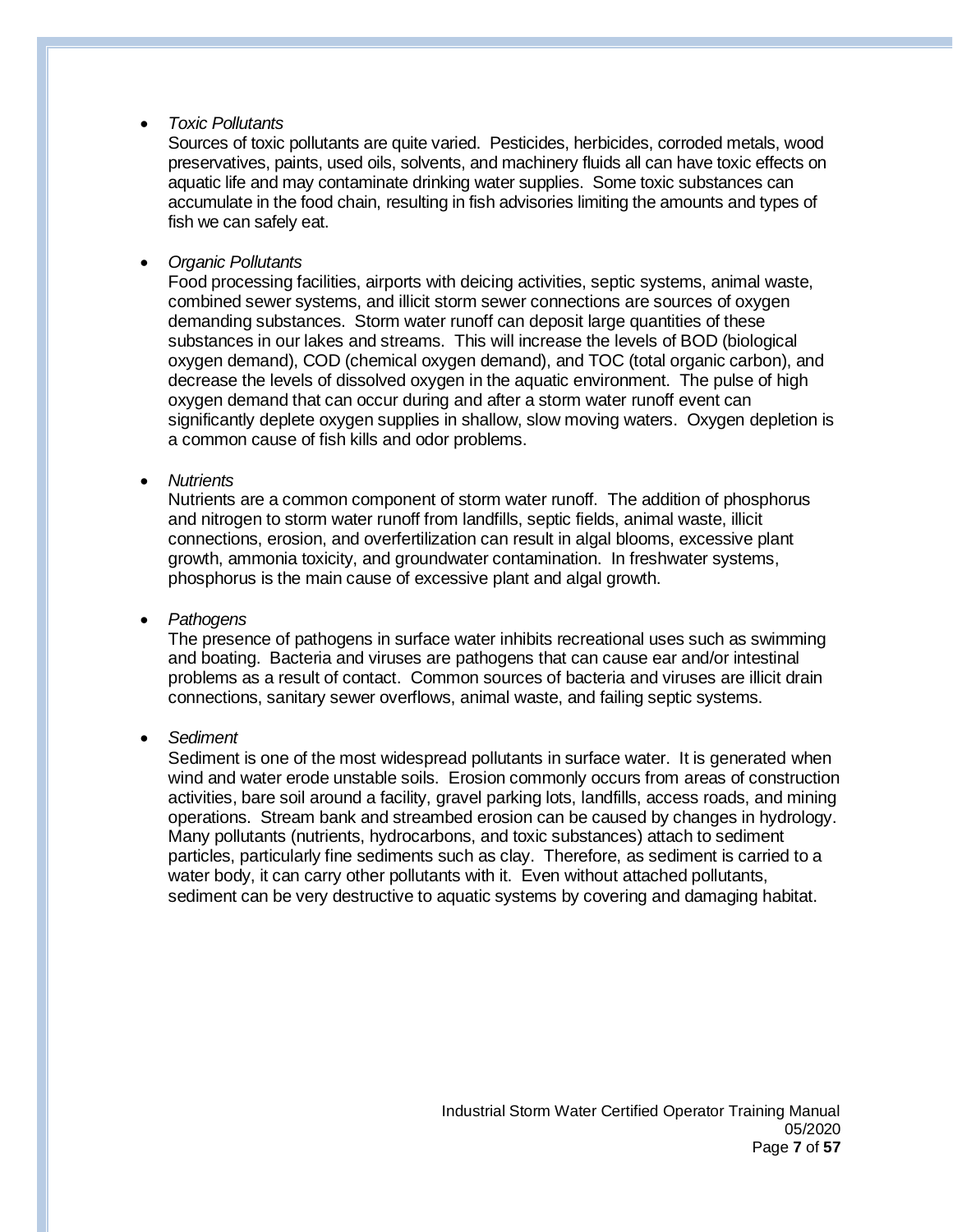• *Salts*

The most common source of chlorides and other salts in urban storm water runoff is deicing of impervious surfaces such as roads, parking lots, and walkways. Because salt is extremely soluble, almost all salt applied to roads, parking lots, and walkways ends up in surface or groundwater. High chloride concentrations can be toxic to many freshwater organisms, and there are numerous documented cases of water contamination caused by storm water runoff from inadequately protected stockpiles of salt and sand/salt mixtures.

# **REGULATIONS RELATED TO STORM WATER**

Originally enacted in 1948, the federal Water Pollution Control Act was the first legislation passed to protect water quality in the United States. However, the act did little to control discharges of pollutants into the nation's waterways. By the mid-1960s approximately two-thirds of the nation's rivers, lakes, and coastal areas were rated as unsafe for fishing and swimming.

Highly publicized events, such as the Cuyahoga River fire of 1969 and growing public concern for water quality led to the federal Water Pollution Control Amendments of 1972. Better known as the CWA, the primary purpose of the CWA was to eliminate the pollution problems caused by municipal sewage and industrial wastewater.

Point source discharges of pollutants to navigable waters required authorization under an NPDES permit. As pollution control measures, such as wastewater treatment plants, were implemented for these point source discharges, water quality problems were reduced but not eliminated.

To investigate another potential source of contamination to our waterbodies, a study called the Nationwide Urban Runoff Program was conducted. In this study, storm water discharges from municipal separate storm sewer systems were analyzed from 1978 to 1983. The results indicated that storm water runoff contained many pollutants. In fact, it was shown that a large percentage of streams and lakes had impaired uses, at least partially due to the pollutants in storm water discharges.

As a result, 1987 amendments to the CWA recognized that storm water was a significant source of water pollution. The amendments redefined point source discharges to include urban storm water and ISW runoff directed to surface water through discrete conveyances such as a pipe, ditch, graded lot, or constructed waterway. In addition, Congress directed the USEPA to develop regulations for storm water discharges associated with construction activities, municipal separate storm sewer systems (MS4), and industrial activities. The Final Rule and NPDES Application Requirements for Storm Water Discharges are identified in the Code of Federal Regulations (CFR) at 40 CFR, Section 122.26.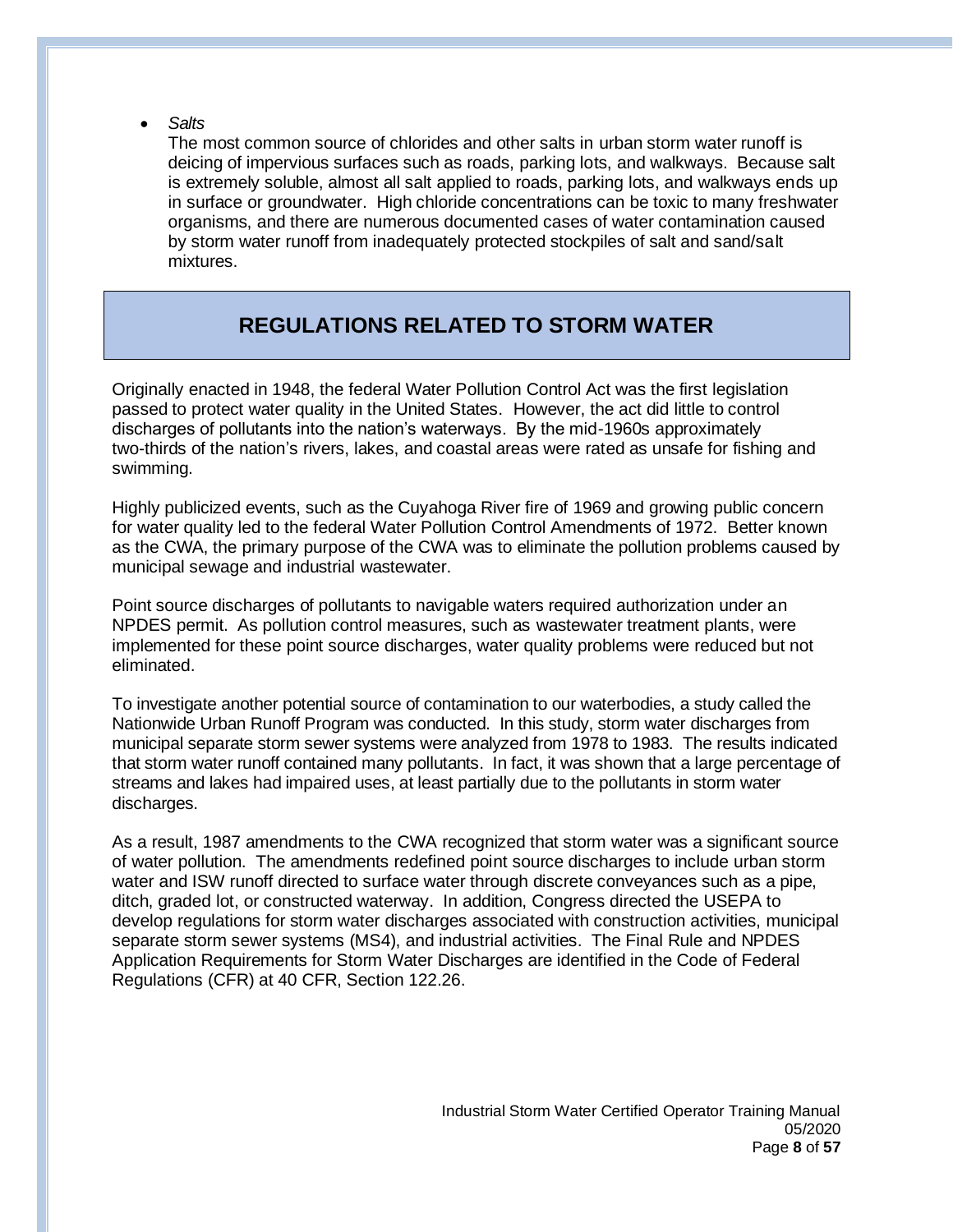## **State Regulations**

In 1994 the State of Michigan compiled all state environmental laws into the Natural Resources and Environmental Protection Act, 1994 PA 451, as amended (NREPA). The following are environmental laws included in the NREPA that apply to regulated storm water discharges:

- *Part 31, Water Resources Protection*
	- Part 31 was created to protect and conserve the water resources of the state. Many of the sections in Part 31 are the basis for the wastewater discharge and water pollution control programs administered by EGLE's Water Resources Division (WRD). Notable sections as they relate to storm water discharges are summarized below:
		- o Section 3105 allows EGLE staff to enter properties for inspections.
		- $\circ$  Section 3109 is a prohibition against the direct or indirect discharge of a substance into the waters of the state that is or may become injurious to any designated use.
		- o Section 3110 requires commercial and industrial facilities that discharge wastewater (includes regulated storm water) to waters of the state shall have the treatment and control measures under the supervision and control of a certified wastewater operator.
		- $\circ$  Section 3111b requires reporting to 911 for spills that are required to be reported under the Part 5 Rule, Spillage of Oil and Polluting Materials.
		- $\circ$  Section 3112 requires wastewater (includes regulated storm water) discharges to waters of the state be authorized by a permit from EGLE.
	- o Section 3115 sets forth the enforcement provisions for noncompliance with Part 31.
	- o Section 3118 contains the fees in the NPDES Storm Water Program.
	- o Section 3119 creates the Storm Water Fund for program administration.
- *Part 91, Soil Erosion and Sedimentation Control*

The primary intent of Part 91 is to protect the waters of the state and adjacent properties by minimizing erosion and controlling off-site sedimentation. Construction activities commonly occur at industrial facilities. If such activities do occur, a Soil Erosion and Sedimentation Control permit may be required. Soil Erosion and Sedimentation Control permits must be obtained from the county or municipal enforcing agent for any earth change activity that disturbs one or more acres of land or that is within 500 feet of a lake or stream. Mining that involves the removal of clay, gravel, sand, peat, or topsoil also requires a Soil Erosion and Sedimentation Control permit. In addition, if water is discharged from a pit, an individual NPDES permit or the General Permit for Sand and Gravel Mining Wastewater (MIG499000) is required.

• *Part 201, Environmental Remediation*

The intent of Part 201 is to provide a regulatory framework for sites of environmental contamination in order to protect public health and the environment. Many industrial sites are regulated by Part 201 due to past industrial practices. Special considerations, which will be discussed later in this manual, need to be made when storm water is discharged from industrial sites regulated by Part 201.

The following notable rules were promulgated pursuant to Part 31 of the NREPA:

• *Part 21, Wastewater Discharge Permits, R 323.2101-323.2197* In Michigan, permitting for construction sites one acre or larger is regulated under permit-by-rule. The permit-by-rule fulfills the federal storm water regulation for construction sites. Applicants must have a Soil Erosion and Sedimentation Control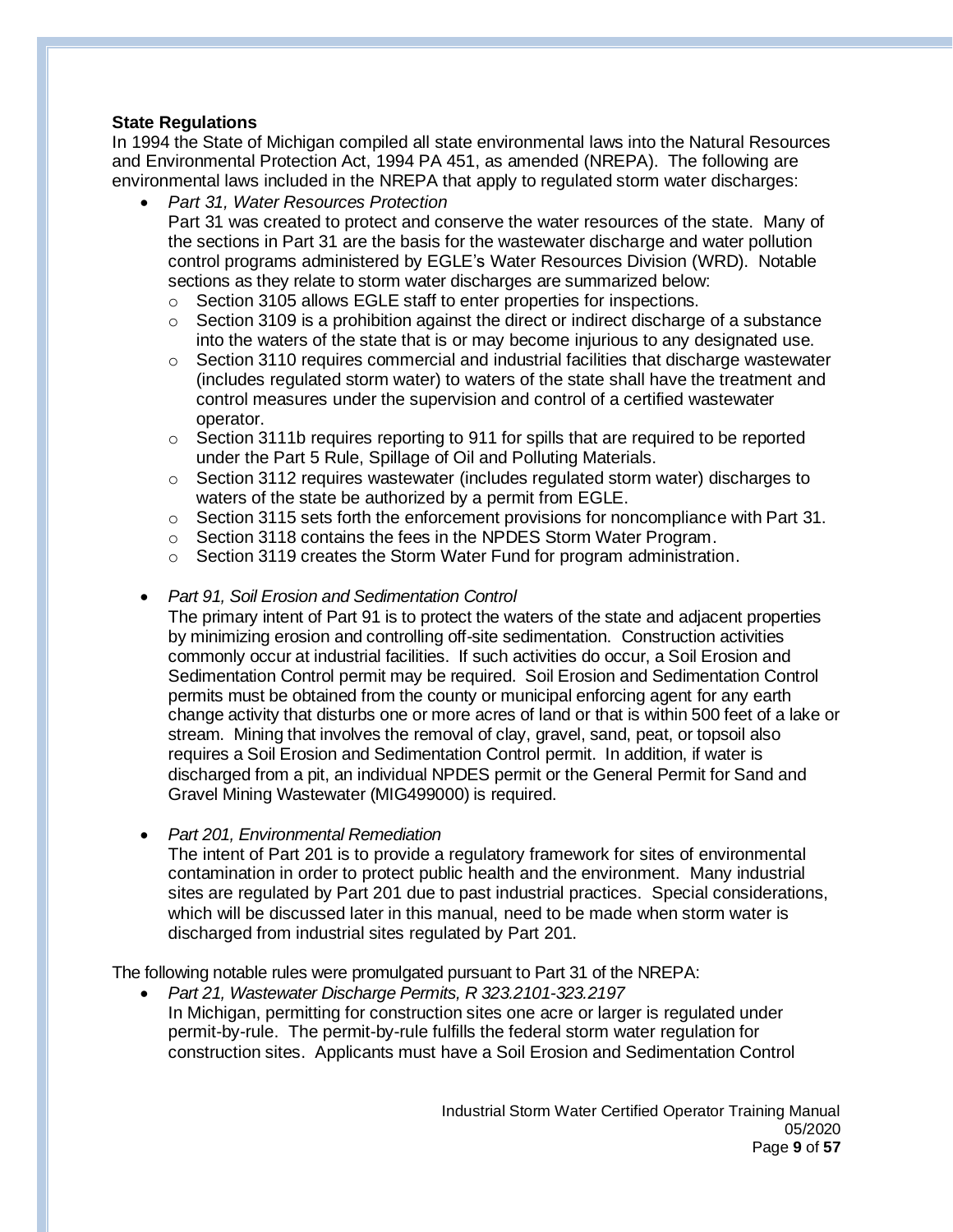permit from the local or county enforcing agent to apply to EGLE for coverage under the permit-by-rule. A storm water operator for construction sites (with certification training and exam specifically for construction operations) is also a requirement.

The rules provide automatic permit coverage for construction sites that disturb one to five acres, so long as the site has coverage under the Soil Erosion and Sedimentation Control Program. Even though there is no application requirement or permit fee for these one to five-acre sites, construction site owners must comply with the permit-by-rule requirements.

Construction sites that have an earth disturbance of five acres or larger need to submit a Notice of Coverage to EGLE.

• *Part 10, Treatment Plant Operators, R 323.1251-323.1259* EGLE may revoke the certificate of a person who, after a hearing, is judged incompetent or unable to properly perform the duties of the operator in his classification, or who has practiced fraud or falsification, or who has been negligent in the discharge of his duties.

# **STORM WATER PERMITTING FRAMEWORK**

## **Classes of Permits**

In Michigan, two classes of NPDES permits are issued to cover storm water discharges from industrial sites. These two classes include the following:

• *General Permits*

ISW general permits contain general requirements intended to protect surface water quality. They are not site-specific, meaning all permittees operating under an ISW general permit will be required to implement the same requirements. A facility with coverage under an ISW general permit will be authorized to discharge via a Certificate of Coverage (COC) issued by the WRD. There are two types of ISW general permits in Michigan:

- 1. Storm Water Discharges Not Associated with Special-Use Areas Most COCs issued for ISW discharges in the State of Michigan are issued under this type of ISW general permit.
- 2. Storm Water Discharges Associated with Special-Use Areas This type of ISW general permit has some additional requirements that includes the requirement for the permittee to perform a Short-Term Storm Water Characterization Study (STSWCS) or a Benchmark Monitoring Study of storm water discharges from certain areas. Facilities meeting one or more of the following conditions must be covered under the Storm Water Discharges Associated with Special-Use Areas general permit:
	- $\circ$  The facility has secondary containment structure(s) mandated by state or federal regulations from which storm water is periodically discharged to surface waters of the state.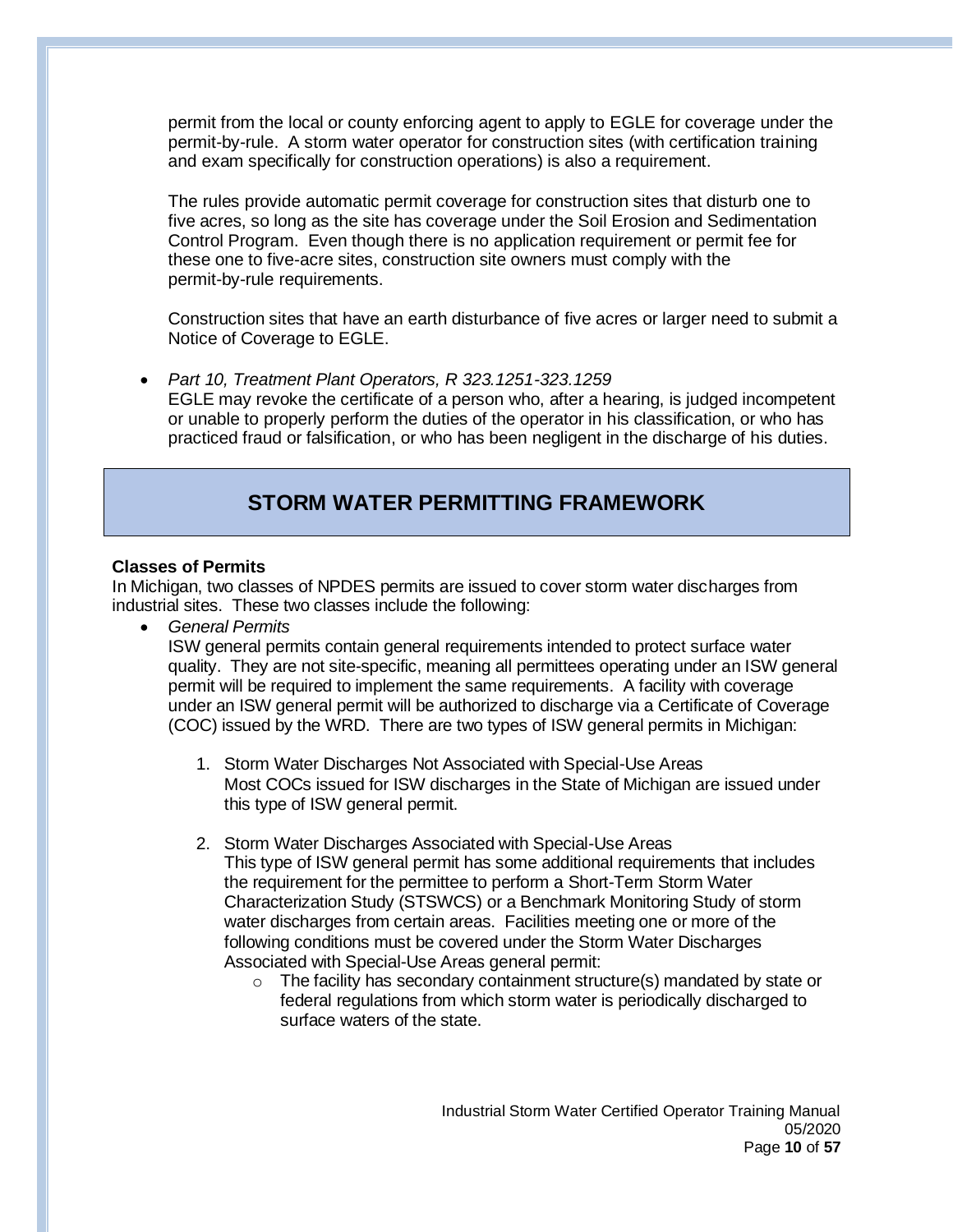- $\circ$  The site has been classified pursuant to Part 201 of the NREPA as a site of environmental contamination or cleanup where known or potential impacts on surface waters exist that cannot be adequately permitted under the Storm Water Discharges Not Associated with Special-Use Areas general permit.
- $\circ$  The facility is engaged in activities or has areas that may contribute pollutants to the storm water for which EGLE determines monitoring is necessary. This includes, but is not limited to, facilities that are engaged in industrial activity classified by Standard Industrial Classification (SIC) code 5015 or 5093.

Permittees that are issued this permit will be notified on their COC regarding which study(ies) need to be performed. Both the STSWCS and Benchmark Monitoring Study require a study plan be submitted to the WRD district supervisor for approval six months after the COC is issued. It is important to note that the Benchmark Monitoring Study only applies to permittees that are engaged in industrial activity classified by SIC code 5015 or 5093. Guidance regarding benchmark monitoring can be found at: [Michigan.gov/Documents/DEQ/wrd-isw-introduction](https://www.michigan.gov/documents/deq/wrd-isw-introduction-benchmark_559016_7.pdf)[benchmark\\_559016\\_7.pdf,](https://www.michigan.gov/documents/deq/wrd-isw-introduction-benchmark_559016_7.pdf) and guidance for developing an STSWCS can be found at: [Michigan.gov/Documents/DEQ/wrd-isw-stswcs](https://www.michigan.gov/documents/deq/wrd-isw-stswcs-guidance_614169_7.pdf)[guidance\\_614169\\_7.pdf.](https://www.michigan.gov/documents/deq/wrd-isw-stswcs-guidance_614169_7.pdf)

• *Individual Permits*

If the conditions at an industrial facility cannot be properly managed by one of the general permits identified above, an individual permit written specifically for the facility may be issued. An individual permit may contain additional requirements such as regular sampling, monitoring, end of pipe treatment, or effluent limits.

Note that if a facility is required to obtain an NPDES individual permit to authorize other wastewater discharges to surface waters of the state, such as a wastewater treatment plant, the regulated storm water associated with the facility can be rolled into the permit as well. In this case, the individual permit would include the same applicable general industrial storm water requirements found in the general permits described above.

#### **Permit Fee**

All facilities that have authorization to discharge industrial storm water on January 1 will be responsible for the \$260 annual permit fee. ISW invoices are required to be issued by the WRD before February 1. In response to the WRD's annual notice, the permittee shall remit the fee to the address on the notice and be postmarked no later than March 15 of each year. Permittees can pay invoices via MiWaters as well.

#### **Who Needs a Storm Water Permit**

There are three criteria to consider when determining if coverage is needed under the NPDES ISW permit.

First, determine if the industry is identified in the federal storm water regulations at 40 CFR, Section 122.26(b)(14). Many regulated industries are identified by SIC code, while others are included by narrative description.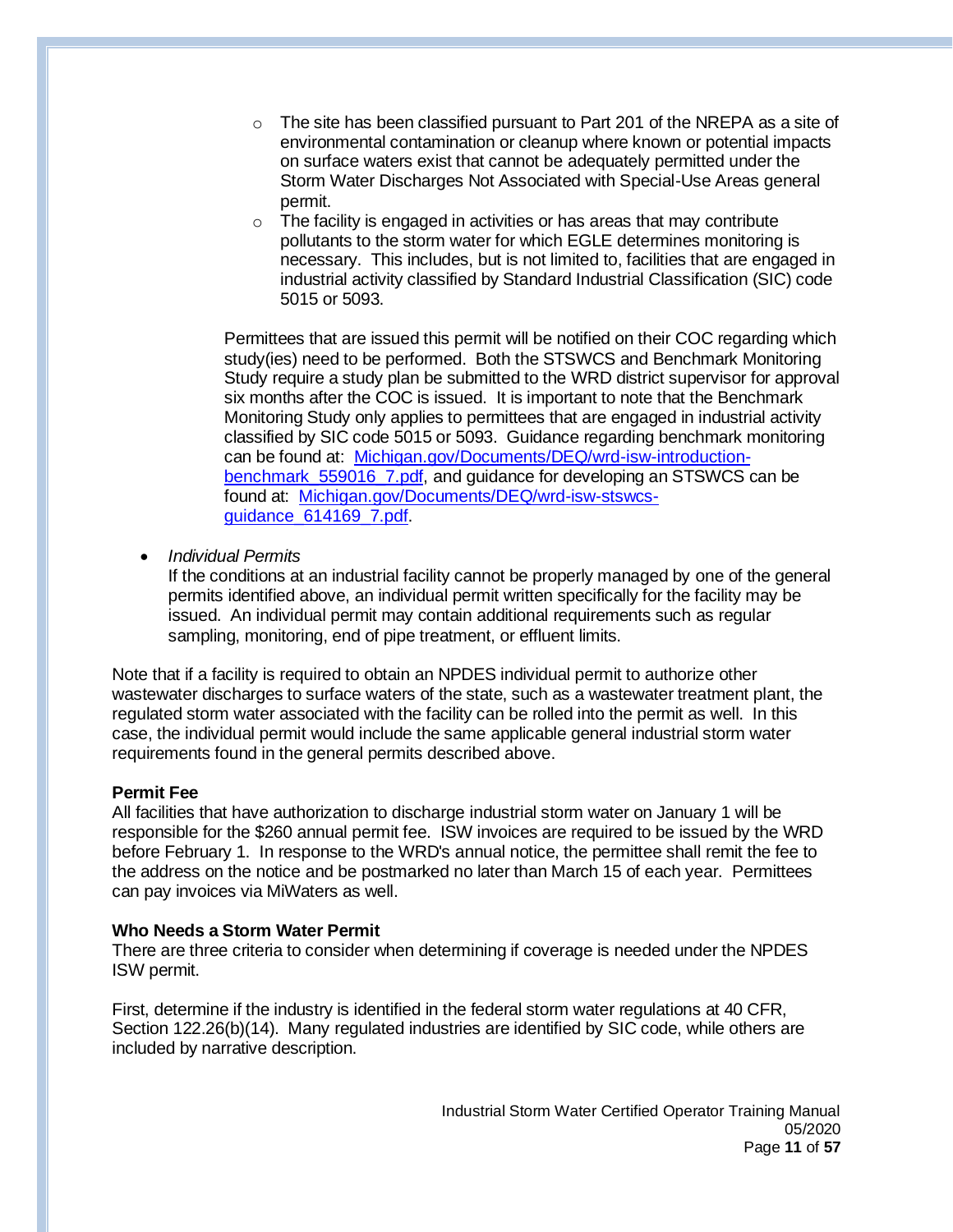There is another industrial classification system termed North American Industrial Classification System. This classification system can be converted to the SIC code system at: [https://www.census.gov/eos/www/naics/concordances/concordances.html.](https://www.census.gov/eos/www/naics/concordances/concordances.html)

In general, the following industrial categories are regulated:

- **Manufacturing**
- Warehousing
- Transportation
- Mining
- Landfills
- Power plants
- Recycling facilities
- Wastewater treatment plants
- Hazardous waste treatment storage and disposal facilities

A complete list of regulated industries may be found at: [http://www.michigan.gov/documents/deq/wrd-isw-fed-sic\\_398366\\_7.pdf.](http://www.michigan.gov/documents/deq/wrd-isw-fed-sic_398366_7.pdf)

Once it is confirmed that the facility is a regulated industry, the next step is determining if there is a point source discharge of storm water to surface waters of the state. Surface waters of the state include rivers, lakes, streams, and wetlands. The surface water that receives the point source discharge is called the receiving waters.

A point source is any discernible, confined, and discrete conveyance that discharges storm water into surface waters. Examples of point source discharges include, but are not limited to, pipes, ditches, channels, tunnels, conduits, or anything that conveys storm water into surface waters. In most cases, land graded to convey storm water runoff across a piece of property would create a point source discharge of storm water; however, general sheet flow is not considered a point source discharge.

It is important to understand the following terms:

- *Point of discharge*
	- The location of a point source discharge where storm water is discharged directly into a separate storm sewer system.
- *Outfall* The location at which a point source discharge enters the surface waters of the state.

At many facilities, storm water is discharged from the facility into a municipal storm sewer system. It is important to understand whether the municipal sewers are separate or combined.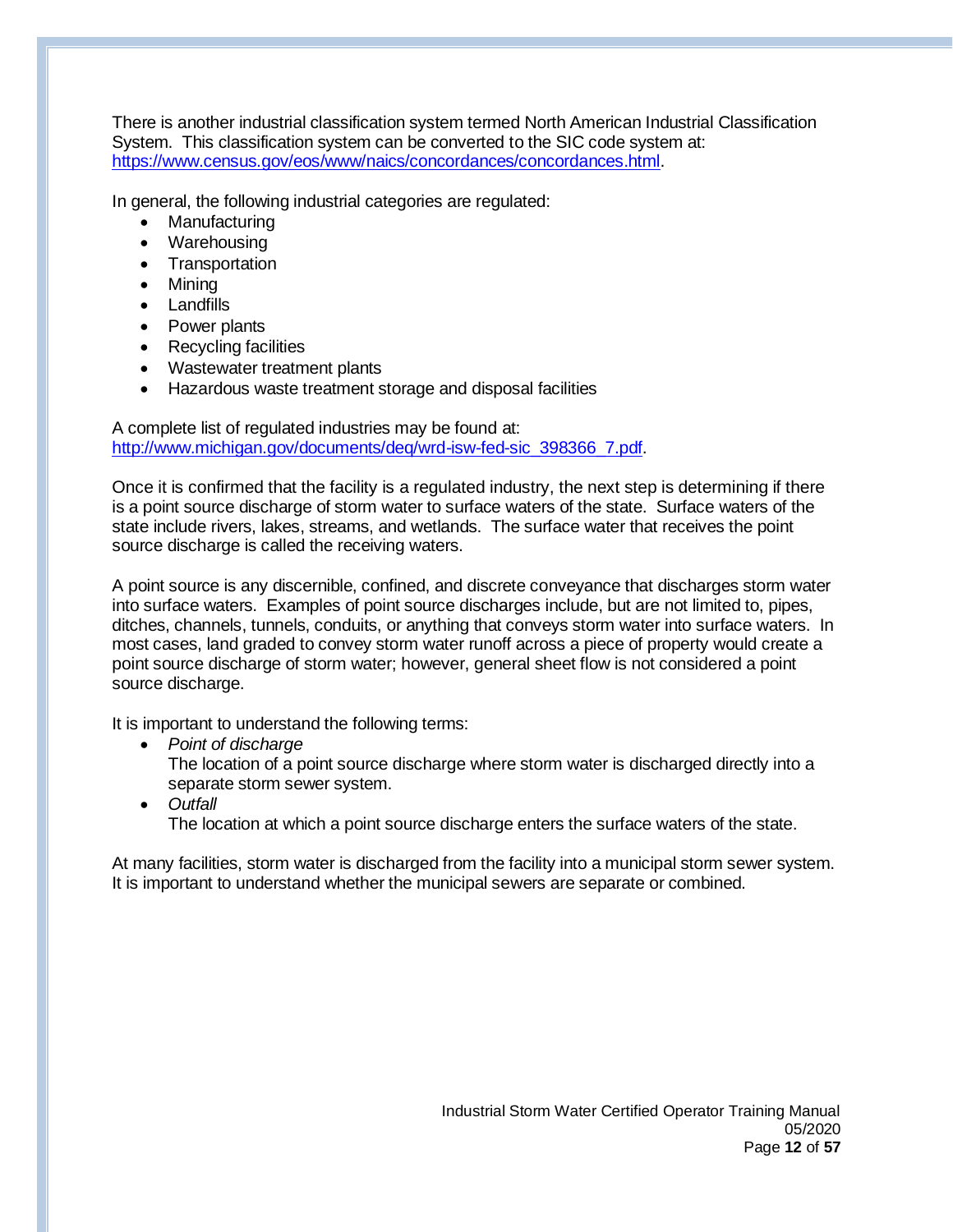In a separated storm sewer system, storm water is kept separate from sanitary sewage and discharges directly into a surface water body. The sanitary sewage, which also may contain industrial wastewater, is directed to the local wastewater treatment plant where it is treated and then discharged. Permit coverage is needed when storm water is discharged to a separated storm sewer system.

# **Industrial Facility** non domestic storm runoff wastewater storm drain ground Direct Discha מ ground<br>Inflitration Septic<br>System Dischage to<br>Sewer Storage<br>Tank З discharge to ground i POTW Subject to National Pollution Discharge Elimination Systemt (NPDES) Permit Program Subject to State Groundwater Permit program Subject to Industrial User Permit program Other waste disposal facility (i.e., hazardous or liquid industrial waste)

#### Separate Sewer System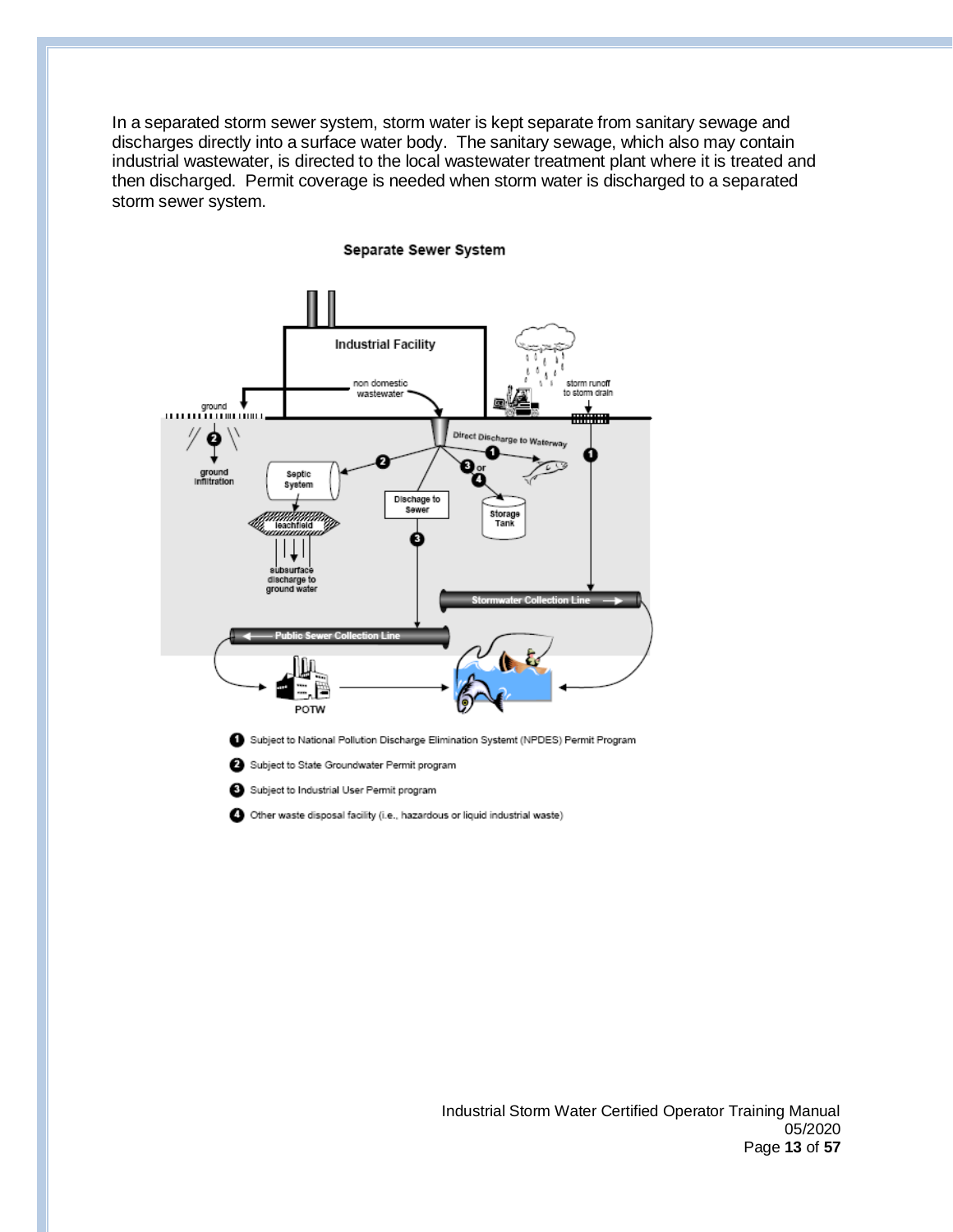In a combined sewer system, storm water is combined with sanitary sewage and directed to the local wastewater treatment plant. If all storm water from the facility is discharged to a combined sewer system, storm water permit coverage is not needed.



**Combined Sewer System** 

The final step in the determination process is evaluating the potential for exposure of industrial materials or activities to storm water. Industrial materials or activities include, but are not limited to, material handling equipment, industrial machinery, raw materials, intermediate products, by-products, waste materials, and final products. However, final products that are designed for outdoor use that cannot be mobilized by storm water runoff are not considered exposed.

Facilities without exposure may apply for an exemption from the storm water permit requirements by submitting an application for No Exposure Certification in MiWaters. No Exposure Certification guidance can be found at: [Michigan.gov/Documents/DEQ/wrd-isw-nec-compliance](https://www.michigan.gov/documents/deq/wrd-isw-nec-compliance-assistance_577118_7.pdf)[assistance\\_577118\\_7.pdf.](https://www.michigan.gov/documents/deq/wrd-isw-nec-compliance-assistance_577118_7.pdf)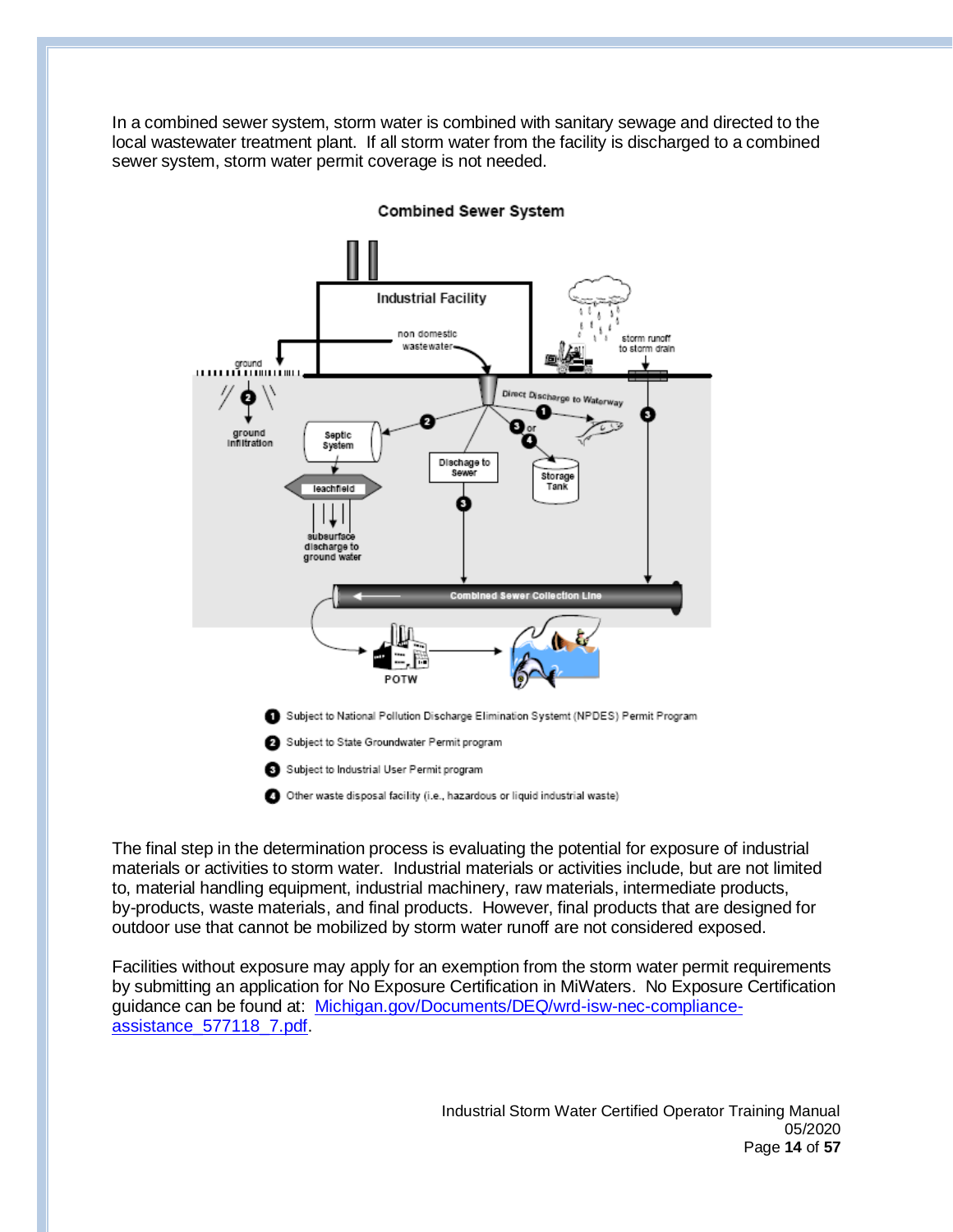To remain exempt from the storm water permit requirements, the condition of no exposure must be maintained at all times and the application for No Exposure Certification submitted in MiWaters every five years.

If there is exposure of any industrial materials or activities to storm water runoff that discharges to surface waters of the state, storm water permit coverage is required.

In summary, facilities must obtain storm water permit coverage if all of the criteria apply:

- The facility's SIC code is regulated.
- Storm water from the property discharges to surface waters of the state.
- There is exposure of industrial materials.

Contact your WRD district office if you have questions regarding permit coverage. District contact information can be found at: [Michigan.gov/Documents/DEQ/wrd-ind-sw](http://www.michigan.gov/documents/deq/wrd-ind-sw-staff_344826_7.pdf)[staff\\_344826\\_7.pdf.](http://www.michigan.gov/documents/deq/wrd-ind-sw-staff_344826_7.pdf)

#### **MiWaters**

In 2015 the WRD launched a new electronic permit information system called MiWaters. MiWaters is a comprehensive, Web-based permitting and compliance database. The system replaces over 25 applications and databases currently used by the WRD, some of which were over 30 years old.

MiWaters establishes a streamlined electronic permitting process, allowing Michigan to fulfill federal electronic reporting requirements and providing an online component for access to public information. The focus of MiWaters is permitting and compliance, including NPDES, storm water, groundwater discharge, aquatic nuisance control, sewerage system construction, and land and water interface permits. It also includes electronic reporting of untreated or partially treated sanitary wastewater.

One of the WRD's focuses with MiWaters was to have a system that makes it easier for the WRD to communicate with and provide services electronically to the regulated community. MiWaters provides near real-time notifications to the permittee of any violations determined by the system or by staff, providing permittees with an early "heads up" and opportunity to correct problems.

All permit applications and permit-required submittals will need to be submitted electronically via MiWaters. Each facility will need to have an Authorized User with Administrator status linked to the facility's MiWaters site who will be able to manage permissions, which includes deciding who can view, edit, and submit applications or submittals. Every Authorized User will be required to set up a personal account in MiWaters, which will involve establishing a username, password, and responses to security questions. It is important to understand that Authorized Users designated (by the facility or WRD) to submit applications, forms, etc. on behalf of the facility will need to authenticate their electronic signature by completing the Certifier Agreement tasks.

More information related to MiWaters can be found at: [Michigan.gov/MiWaters.](http://www.michigan.gov/miwaters)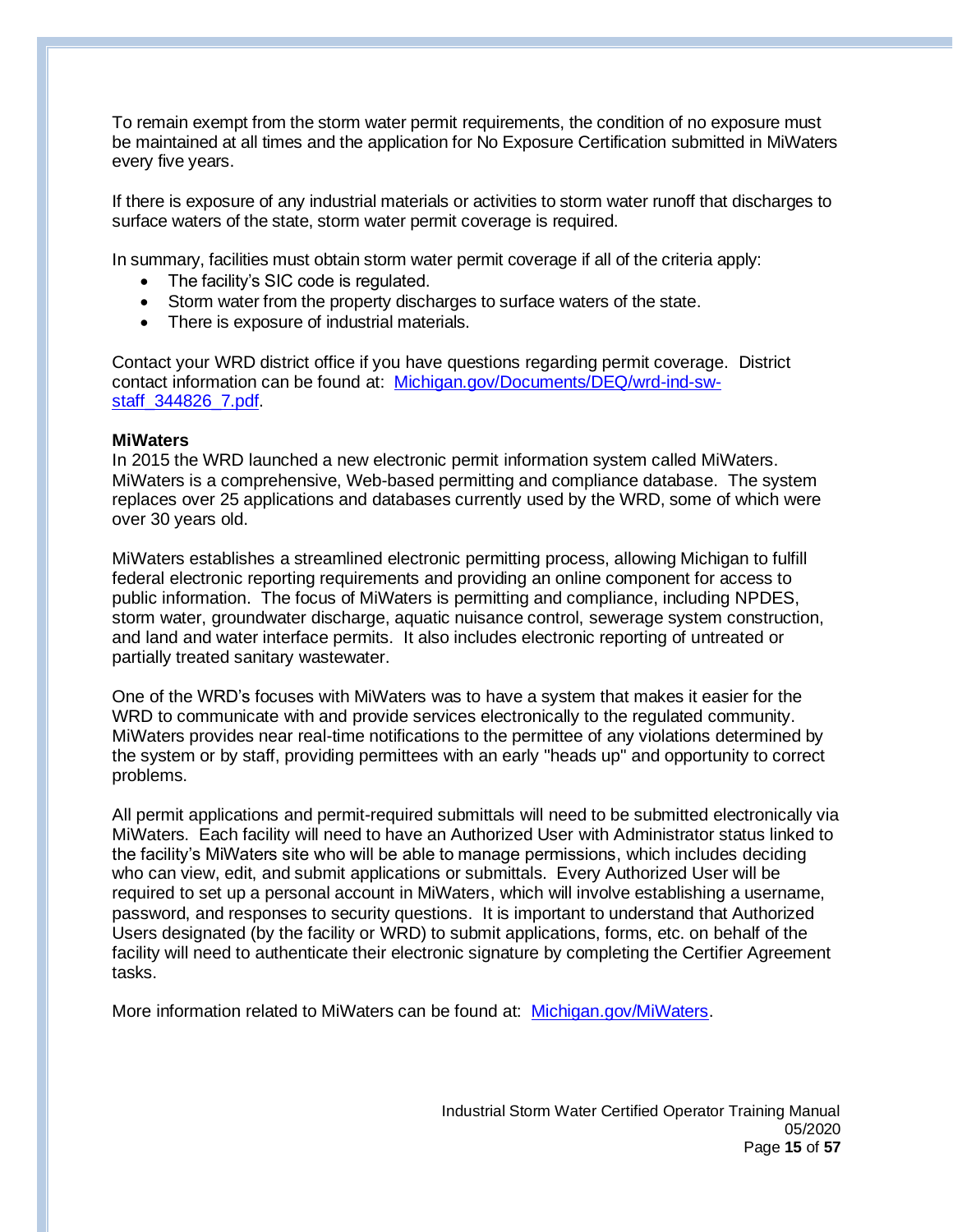# **Applying for Storm Water Permit Coverage**

The following three scenarios need to be considered when applying for storm water permit coverage:

1. New facility that has not started industrial activity

In order for a new facility to be issued permit coverage, the facility must be able to certify the following:

- A SWPPP has been developed for the facility.
- The facility has an ISW Certified Operator.
- There are no unauthorized discharges from the facility.
- Nonstructural storm water pollution preventive measures and source controls identified in the SWPPP will be implemented when industrial activity begins.
- Structural storm water pollution prevention controls identified in the SWPPP will be installed and operational when industrial activity begins.

Once these requirements are completed, the facility may apply for permit coverage by submitting the Notice of Intent (NOI) application via MiWaters. The submittal of the NOI application certifies the above conditions have been met. MiWaters identifies this application as:

*Notice of Intent (NOI) for coverage under the National Pollutant Discharge Elimination System (NPDES) for Storm Water Discharges Associated with Industrial Activity*

The NOI application asks for general location information including facility address, township, range, ¼ - ¼, section, latitude, longitude, and county. You will also need to know the body of water (receiving water) to which your storm water is discharged (either directly or via an underground storm sewer or roadside ditch). You will need to provide mailing address(es), contact information, SIC code information, and the name and certification number of the ISW Certified Operator.

2. Existing facility without storm water permit coverage

If the facility is an existing facility (already in operation and with existing exposure of industrial materials or processes) without prior storm water coverage, it is in violation of state and federal regulations. In order to resolve the violation associated with the unpermitted discharge expeditiously, the WRD developed a Certificate of Entry (COE) process under General Administrative Consent [Order \(ACO\) for Unpermitted Discharges](https://www.michigan.gov/documents/deq/deq-wrd-stormwater-ACO-Unpermitted-ACO-UD12-100_421963_7.pdf)  [No. ACO-UD12-100.](https://www.michigan.gov/documents/deq/deq-wrd-stormwater-ACO-Unpermitted-ACO-UD12-100_421963_7.pdf) Eligibility for ACO-UD12-100 is limited to those facilities that currently have a storm water discharge but have never held a permit issued by the WRD for the discharge. ACO-UD12-100 is not available to facilities with expired storm water permits or discharges that have caused environmental damage. Facilities eligible to resolve the unpermitted discharge violation through ACO-UD12-100 are required to submit an NOI/COE application via MiWaters and pay \$260. MiWaters identifies this application as:

*Notice of Intent (NOI) for coverage under the National Pollutant Discharge Elimination System (NPDES) for Storm Water Discharges Associated with Industrial Activity and Certificate of Entry (COE).*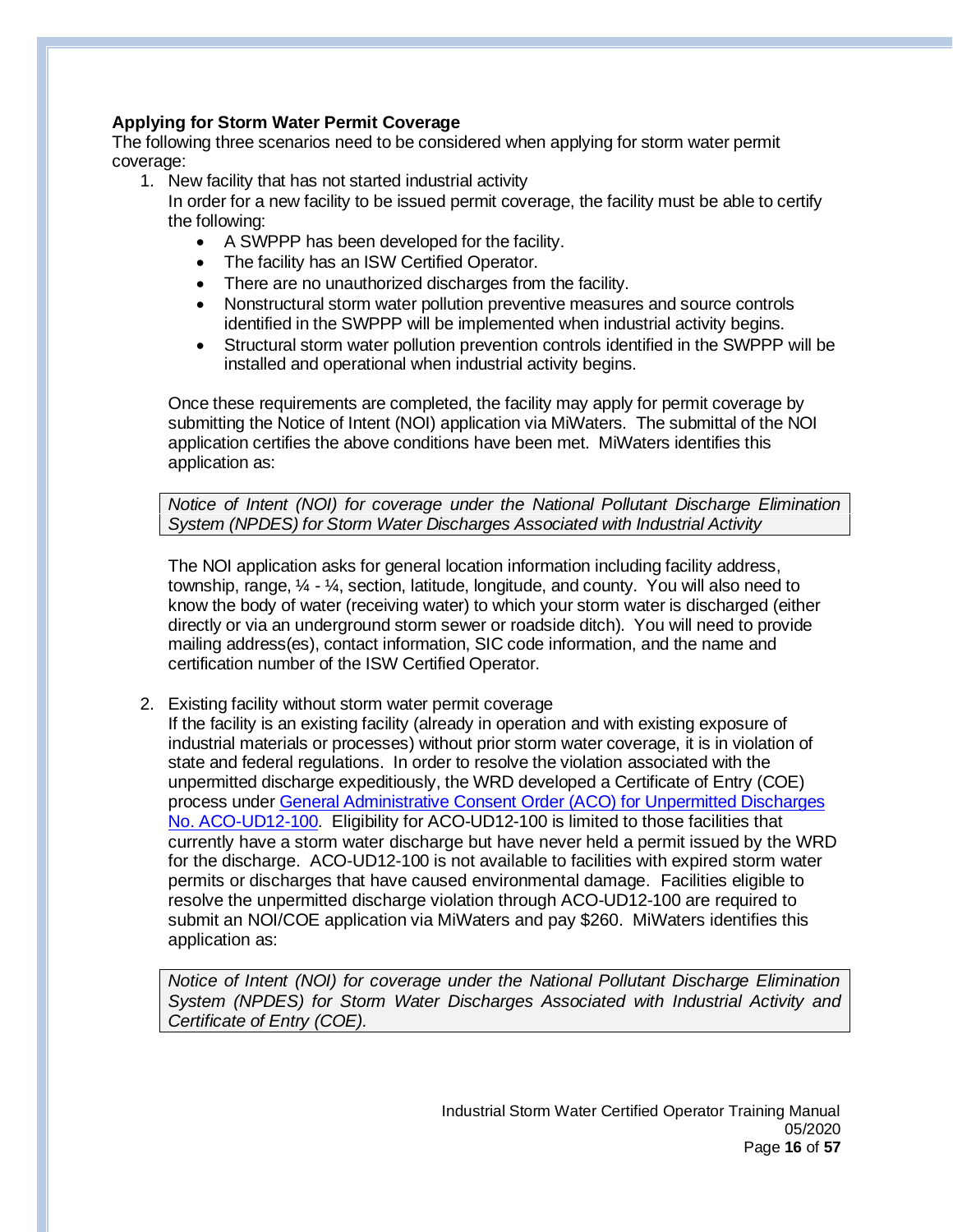It is important to understand that by submitting this application the facility is certifying the following:

- A SWPPP has been developed for the facility.
- The facility has an ISW Certified Operator.
- There are no unauthorized discharges from the facility.
- Nonstructural storm water pollution preventive measures and source controls identified in the SWPPP will be implemented when industrial activity begins.
- Structural storm water pollution prevention controls identified in the SWPPP will be installed and operational when industrial activity begins.

The NOI/COE compliance assistance document is available at: [Michigan.gov/Documents/DEQ/deq-wrd-stormwater-CertificateofEntry-](http://www.michigan.gov/documents/deq/deq-wrd-stormwater-CertificateofEntry-Unpermitted_421960_7.pdf)[Unpermitted\\_421960\\_7.pdf.](http://www.michigan.gov/documents/deq/deq-wrd-stormwater-CertificateofEntry-Unpermitted_421960_7.pdf)

3. Portable industrial facilities

Portable industrial facilities also need to submit an NOI for permit coverage. Examples of these facilities include portable concrete batch plants, rock or concrete crushers, and asphalt plants. A separate NOI application must be submitted in MiWaters for EACH portable facility.

If the portable facility is to be moved to a satellite location, the permittee must notify EGLE of the relocation in writing, at least ten days prior to startup at the new location.

# **INDUSTRIAL STORM WATER DISCHARGE PERMIT REQUIREMENTS**

The pollution prevention components of Michigan's NPDES ISW general permits and individual permits require facilities to:

- Obtain the services of an ISW Certified Operator.
- Develop a SWPPP.
- Implement all pollution prevention measures described in the SWPPP including the inspection and maintenance programs to ensure lasting effectiveness.
- Eliminate all unpermitted or illicit discharges to surface waters.
- Conduct quarterly comprehensive site inspections and visual assessment sampling to evaluate the effectiveness of pollution prevention measures.
- Conduct routine inspections as part of the preventative maintenance and good housekeeping programs.
- Update pollution prevention measures and the SWPPP as necessary.
- Write and submit an annual report summarizing inspections, problems, and changes to the plan.
- Maintain documentation that demonstrates compliance with the permit requirements.
- If applicable, an STSWCS plan and/or Benchmark Monitoring Study plan is required to be submitted within six months to the WRD district supervisor for approval.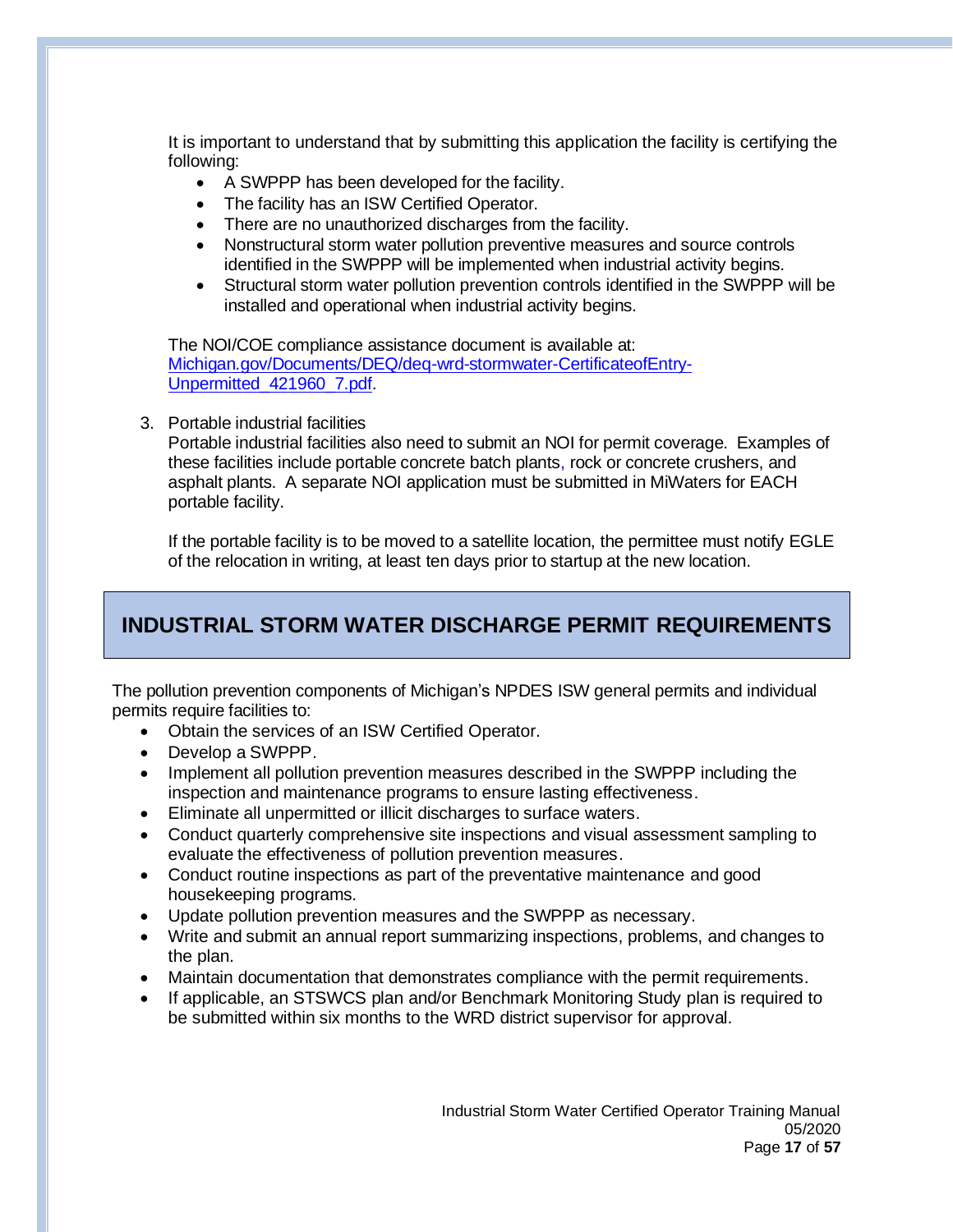# **INDUSTRIAL STORM WATER CERTIFIED OPERATOR REQUIREMENTS**

A permittee that has ISW discharge authorization under an NPDES permit shall have an ISW operator certified by EGLE, as required by Section 3110 of Part 31 of the NREPA. The following are the responsibilities of the ISW Certified Operator:

- The ISW Certified Operator shall have supervision over the facility's storm water treatment and control measures included in the SWPPP.
- The ISW Certified Operator shall conduct quarterly comprehensive site inspections.
- The ISW Certified Operator shall conduct quarterly visual assessments of storm water discharges.
- The ISW Certified Operator shall review and sign the SWPPP.

The ISW Certified Operator may be someone who works at the facility, a regional corporate environmental manager, a consultant, or anyone else the permittee designates to receive certification and perform these duties. Ideally, the ISW Certified Operator should be someone who is at the facility on a regular basis.

If the facility's ISW Certified Operator leaves the facility or no longer has operator responsibilities, the permittee must immediately obtain another ISW Certified Operator. The new operator must review and sign the SWPPP. The permittee shall provide written notification (via MiWaters) that includes the name and certification number of the new ISW Certified Operator to the appropriate WRD district supervisor. WRD district information is available on the facility's COC.

It is recommended that a facility have multiple ISW Certified Operators to effectively manage the facility's Storm Water Program. If there are multiple ISW Certified Operators at the facility, their names should be listed in the SWPPP.

# **How to Obtain an ISW Certified Operator Certification**

To become certified, an individual must attend a training session and take the ISW Certified Operator exam at one of WRD's district offices. The training/exam session takes about four hours and is offered regularly throughout the year at each district office. Registration for a training/exam session and \$30 payment options are available at[: Michigan.gov/IndustrialStormWater.](https://www.michigan.gov/egle/0,9429,7-135-3313_71618_3682_3716-24018--,00.html)

Exams taken during the training/exam sessions are graded by the WRD's Licensing and Technology Support Unit. A passing exam score is 70 percent correct. Those that achieve a passing exam score will be issued an ISW Certified Operator Certificate by the WRD's Licensing and Technology Support Unit that is valid for five years. If a passing exam score is not achieved, the individual will be required to attend another training session, rewrite the exam, and pay the \$30 fee.

If your mailing address changes during the five-year term, it is important to update the WRD's Licensing and Technology Support Unit with your current mailing address so that renewal information can be sent to you when it is time.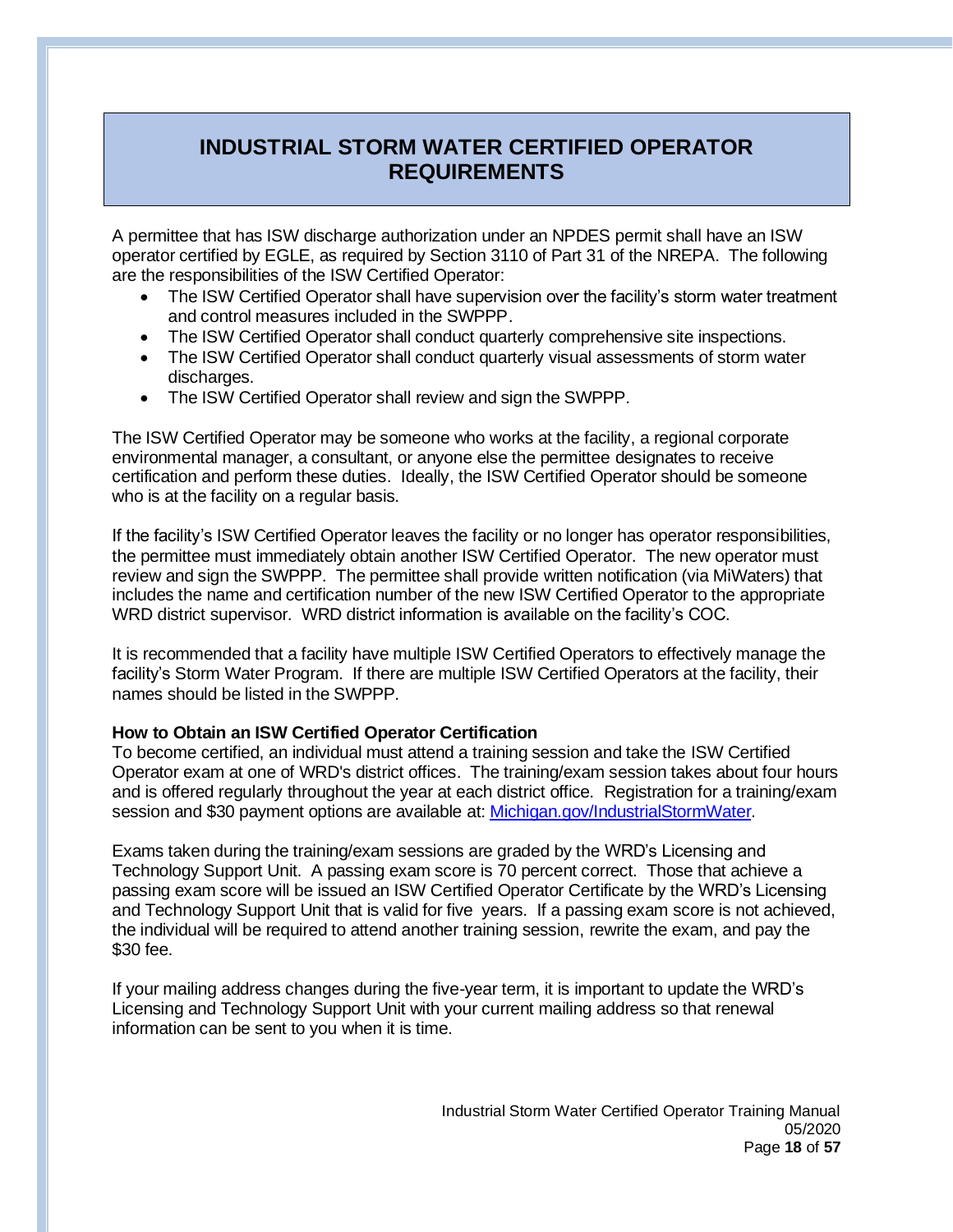## **How to Renew the ISW Certified Operator Certification**

Every January, the WRD's Licensing and Technology Support Unit sends renewal notifications to those operators that will have their certifications expiring on July 1 of that year. Operators that receive the notification will be required to attend a recertification training session offered at one of WRD's district offices. Registration for a training session and \$95 payment options are available at: [Michigan.gov/IndustrialStormWater.](https://www.michigan.gov/egle/0,9429,7-135-3313_71618_3682_3716-24018--,00.html) This is intended to be a refresher training that will focus on program requirements and updates on any recent changes operators should be aware of. There is no exam given at this training session. Applications for renewal will be provided by the WRD trainers at the training sessions. The applications will need to be completed by the operator and submitted to the WRD's Licensing and Technology Support Unit. In order for a certification to be renewed, the renewal application and \$95 payment must be received by EGLE prior to August 31 of the calendar year in which the certification expires.

# **Certificate Revocation and Penalties for Negligence**

EGLE may revoke the certificate of a person who has practiced fraud or falsification or who has been negligent in the discharge of his/her duties. In addition, under Section 3115 of Part 31 of the NREPA, there is a \$2,500 - \$25,000 fine for negligence or falsification of records or reports. Upon conviction, in addition to a fine, the court in its discretion may sentence the defendant to imprisonment.

# **Storm Water Pollution Prevention Plan Development**

The SWPPP is a written plan that identifies sources of significant materials associated with industrial activity and includes procedures intended to reduce the exposure of significant materials to storm water runoff. This plan needs to be site-specific and must include all the controls implemented by the facility to ensure storm water discharges meet the State of Michigan water quality standards. It should be user-friendly, readable, and to the point. Do not include information that is not relevant or procedures that are not feasible for your situation.

If your facility has other environmental protection plans, such as a Pollution Incident Prevention Plan or Spill Prevention Countermeasures and Control Plan, you may want to consider combining your SWPPP with one or more of these documents. There will be overlap in many of the components of these plans. If multiple plans are combined, it is important to make sure the information related to the SWPPP requirements is easily identifiable for WRD staff during inspections.

The WRD can provide you with a SWPPP template and sample SWPPPs to aid in the development of a plan for your facility. Contact WRD staff or download copies from: [Michigan.gov/IndustrialStormWater.](https://www.michigan.gov/egle/0,9429,7-135-3313_71618_3682_3716-24018--,00.html) Remember that these are guides and will need to be customized to address the industrial operations at your facility.

The goal of the SWPPP is to prevent storm water from contacting contaminants before being discharged into the receiving waters. The SWPPP shall identify potential sources of storm water contamination and describe the controls necessary to reduce or eliminate impacts associated with the identified sources. The following objectives will aid in achieving the goal of the SWPPP: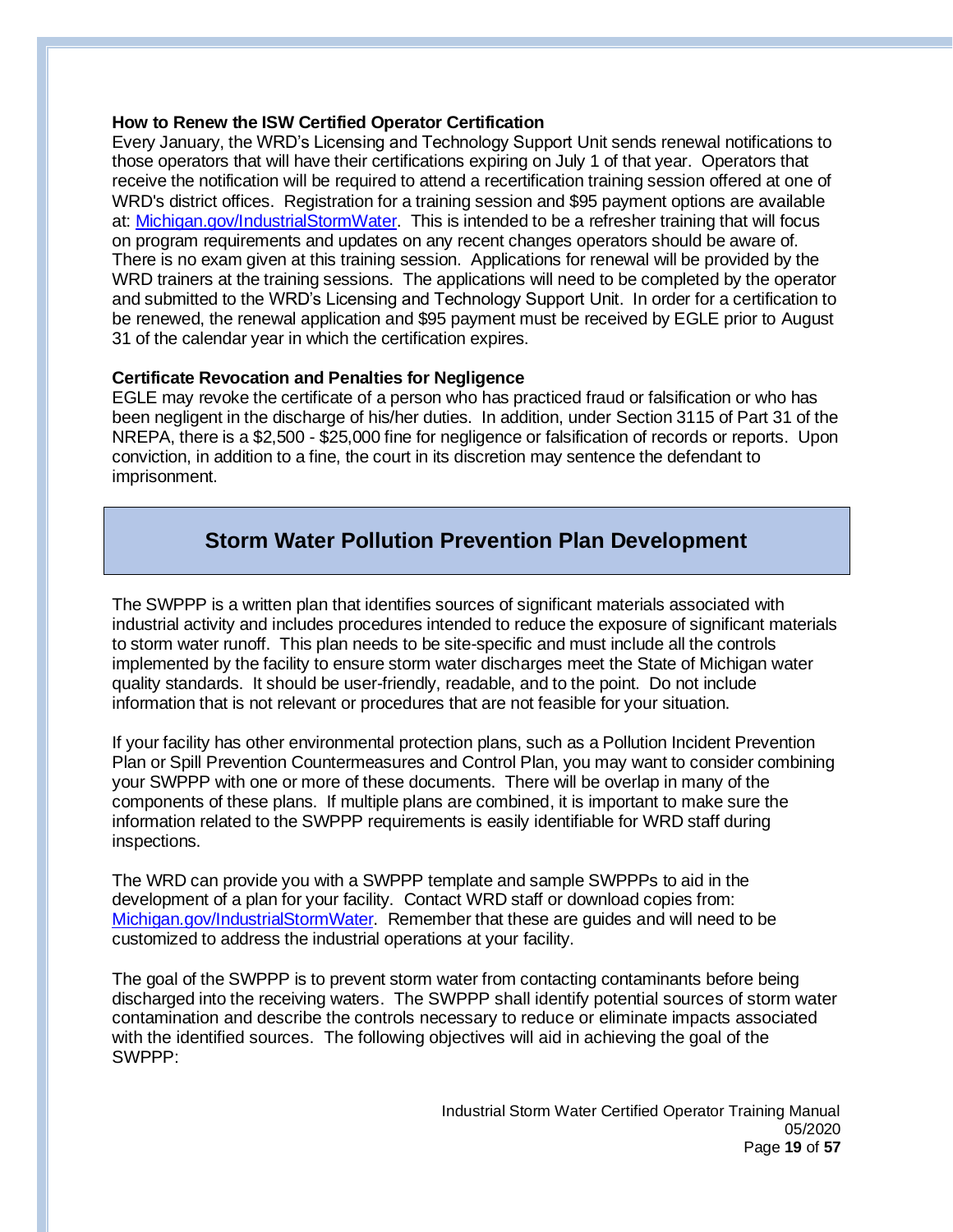- Identify and evaluate sources (industrial activity and materials) of significant materials that could contaminate storm water discharged from the facility.
- Implement nonstructural controls at the source to prevent significant materials from contaminating storm water.
- Install, construct, or provide structural controls, if necessary, to prevent significant materials from contaminating storm water and to give additional control or treatment for storm water that has become contaminated by significant materials.
- Ensure that the SWPPP is reviewed and updated annually. The SWPPP checklist available at: [Michigan.gov/IndustrialStormWater](https://www.michigan.gov/egle/0,9429,7-135-3313_71618_3682_3716-24018--,00.html) can be used for the annual review. Based on the review, the SWPPP shall be revised if needed, and a written report shall be developed. Permittees are required to submit the annual report to EGLE via MiWaters on or before January 10 of each year.

# **Source Identification**

The first step in developing a SWPPP is source identification. This involves identifying potential sources of significant materials that have a reasonable potential to contaminate storm water and subsequently be discharged from the facility. In order to identify sources of significant materials at a facility, it is important to understand what they include. A significant material is any material that can degrade or impair water quality. Significant materials commonly associated with industries regulated by the state and federal storm water regulations include but are not limited to: soils, salt, raw materials, fuels and lubricants, solvents and detergents, wood and metal chips, plastic pellets, fertilizers and pesticides, food products, waste products (including litter), foundry sand, ash, slag, polluting materials, wastewater, and plant and animal waste.

The following items are included in the source identification section of the storm water permit and need to be adequately addressed in the facility's SWPPP:

#### *Site Map*

Source identification starts with the development of a site map that adequately illustrates the industrial activity and required components included in the storm water permit. The storm water permit requires the following 13 items to be identified on the site map:

- 1. Buildings and other permanent structures (including outbuildings).
- 2. Storage or disposal area for significant materials (consider inside areas if activities associated with the areas could negatively impact storm water).
- 3. Secondary containment structures and descriptions of what is contained in the primary containment structures.
- 4. Storm water discharge points (which include outfalls and points of discharge), numbered or otherwise labeled for reference.
- 5. Location of storm water and non-storm water inlets (catch basins, roof drains, conduits, drain tiles, detention pond riser pipes, and sump pumps) (numbered or otherwise labeled for reference) contributing to each discharge point.
- 6. Location of NPDES permitted discharges other than storm water (this would include noncontact cooling water, mine dewatering water, etc.).
- 7. Outlines of the drainage areas contributing to each discharge point (surface drainage areas and subsurface conveyances need to be identified).
- 8. Structural runoff controls or storm water treatment facilities (this includes oil/water separators, detention ponds, catch basin inserts, etc.).
- 9. Areas of vegetation with brief descriptions (this includes areas of grass, field, wetland, etc.).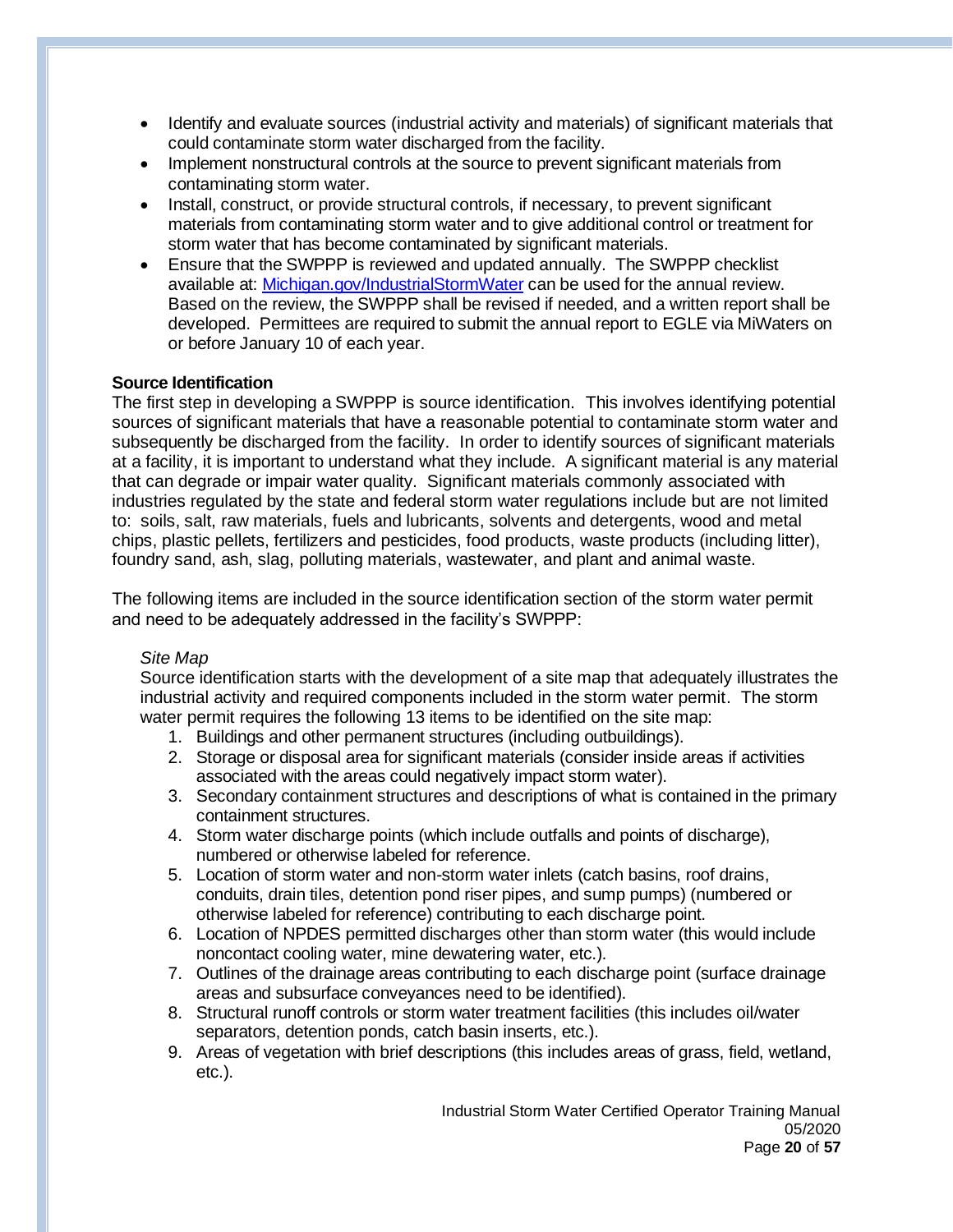- 10. Areas of exposed and/or erodible soils (this includes gravel lots, bare earth areas, etc.).
- 11. Impervious surfaces (this includes roof tops, concrete, asphalt, etc.).
- 12. Name and location of receiving waters (e.g., Rush Creek via municipal storm sewer system, County Drain #31, unnamed ditch to Grand River, etc.).
- 13. Areas of known or suspected impacts on surface waters as designated under Part 201 of the NREPA (known soil or groundwater contamination areas identified in an Environmental Impact Study submitted to EGLE and regulated by Part 201).

The bottom line is that the map should show everything that is relevant to storm water at the facility. A sample site map can be found in the sample SWPPP at: [Michigan.gov/Documents/DEQ/wrd-isw-swppp-sample\\_398408\\_7.pdf.](http://www.michigan.gov/documents/deq/wrd-isw-swppp-sample_398408_7.pdf)

## *Significant Material Inventory*

Once the site map has been completed, the written portion of the SWPPP can be developed. While developing the SWPPP, all sources of potential storm water contamination need to be evaluated and identified. During the evaluation, it is important to consider indoor material storage areas or industrial activity areas if there is a potential for those areas to negatively impact storm water discharges. Often, significant materials get tracked outside and exposed to storm water runoff by vehicles or employees.

The storm water permit requires that the SWPPP include a list or inventory of all significant materials that have the reasonable potential to contaminate storm water runoff. For each significant material identified, the SWPPP shall describe the ways in which the significant material is or has the reasonable potential to become exposed to storm water runoff. In addition, the inlet and discharge point through which the material may be discharged if released shall also be identified.

To further describe the pollutant sources associated with the significant materials identified, the SWPPP shall include an evaluation and written description of the reasonable potential for the contribution of significant materials from the following 12 areas or activities:

- 1. Loading, unloading, and other material handling operations.
- 2. Outdoor storage, including secondary containment structures.
- 3. Outdoor manufacturing or processing activities.
- 4. Significant dust or particulate generating processes.
- 5. Discharge from vents, stacks, and air emission controls.
- 6. On-site waste disposal practices.
- 7. Maintenance and cleaning of vehicles, machines, and equipment.
- 8. Areas of exposed and/or erodible soils.
- 9. Sites of Environmental Contamination listed under Part 201 of the NREPA.
- 10. Areas of significant material residues.
- 11. Areas where wild or domestic animals congregate and deposit wastes.
- 12. Other areas where storm water may contact significant materials.

Using a table is an efficient way to detail all of the significant material inventory information required. A sample table can be found in the sample SWPPP at: [Michigan.gov/Documents/DEQ/wrd-isw-swppp-sample\\_398408\\_7.pdf.](http://www.michigan.gov/documents/deq/wrd-isw-swppp-sample_398408_7.pdf)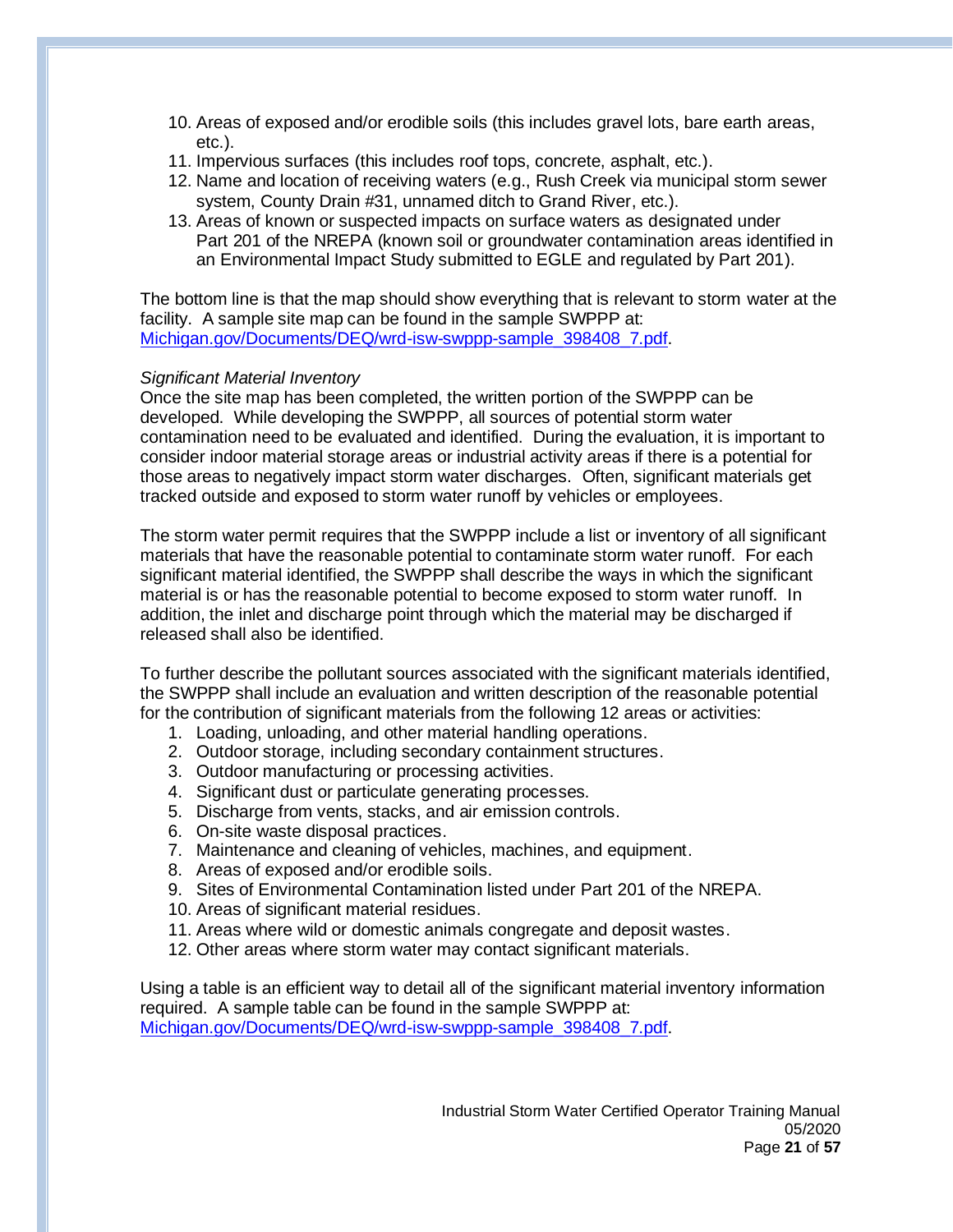### *A Listing of Significant Spills*

The SWPPP must include a listing of significant spills or leaks that have occurred at the facility in the last three years. EGLE has prepared a compliance assistance document, "Understanding When to Report Spills to Comply with the Industrial Storm Water Permit," to help permittees determine the appropriate course of action regarding the noncompliance notification and spill notification requirements in the general permits. This compliance assistance document is available at: Michigan.gov/Documents/deg/wrd-isw-permit\_info[spill-reporting\\_398791\\_7.pdf.](http://www.michigan.gov/documents/deq/wrd-isw-permit_info-spill-reporting_398791_7.pdf)

If a release occurs, it shall be managed in accordance with the SWPPP and be reported as required by the storm water permit. The SWPPP shall be updated to include a description of the release within 14 calendar days.

#### *Summary of Existing Storm Water Sampling Data*

Chemical storm water sampling is not typically required for most facilities in Michigan; however, if there is any storm water sampling data, it should be evaluated during the source identification phase of the SWPPP development. A summary of the data and the potential pollutant sources identified as a result of the evaluation need to be included in the SWPPP.

#### *Illicit Connection Investigation and Elimination*

Illicit connections are the source of many illicit discharges to MS4s and/or waters of the state. The most common illicit connections at industrial facilities are internal floor drains that are not legally plumbed according to the Michigan Plumbing Code. Internal floor drains cannot be plumbed to a separate storm sewer system. The SWPPP shall include a written description of the actions taken to identify, investigate, and eliminate illicit connections to the MS4s or waters of the state. Any discharge from an illicit connection to an MS4 or waters of the state is a violation of the storm water permit.

#### **Nonstructural Controls**

Nonstructural controls are practices that are relatively simple, fairly inexpensive, and applicable to a wide variety of industries or activities. These are typically everyday types of activities undertaken by employees at the facility. Many facilities may already have nonstructural controls in place for other reasons. The following are the nonstructural controls to be included in the SWPPP to prevent significant materials from coming into contact with storm water:

#### *Preventive Maintenance*

The SWPPP shall include procedures and a schedule regarding the routine preventative maintenance activities performed at the facility. Routine preventive maintenance activities involve the regular inspection and maintenance of storm water management control devices and industrial equipment. The intent of these activities is to identify conditions that may cause breakdowns or failures that could result in the discharge of pollutants to the storm sewer system and ultimately surface waters of the state. Storm water management control devices and industrial equipment listed in a facility's preventative maintenance program may include oil/water separators, storm water catch basins, storm water catch basin filters, waste compactors, dust collection systems, etc. The procedures included in the SWPPP shall identify the industrial equipment and maintenance/inspection frequency included in the routine preventative maintenance program. Routine inspections associated with the preventative maintenance program need to be documented and maintained with the SWPPP.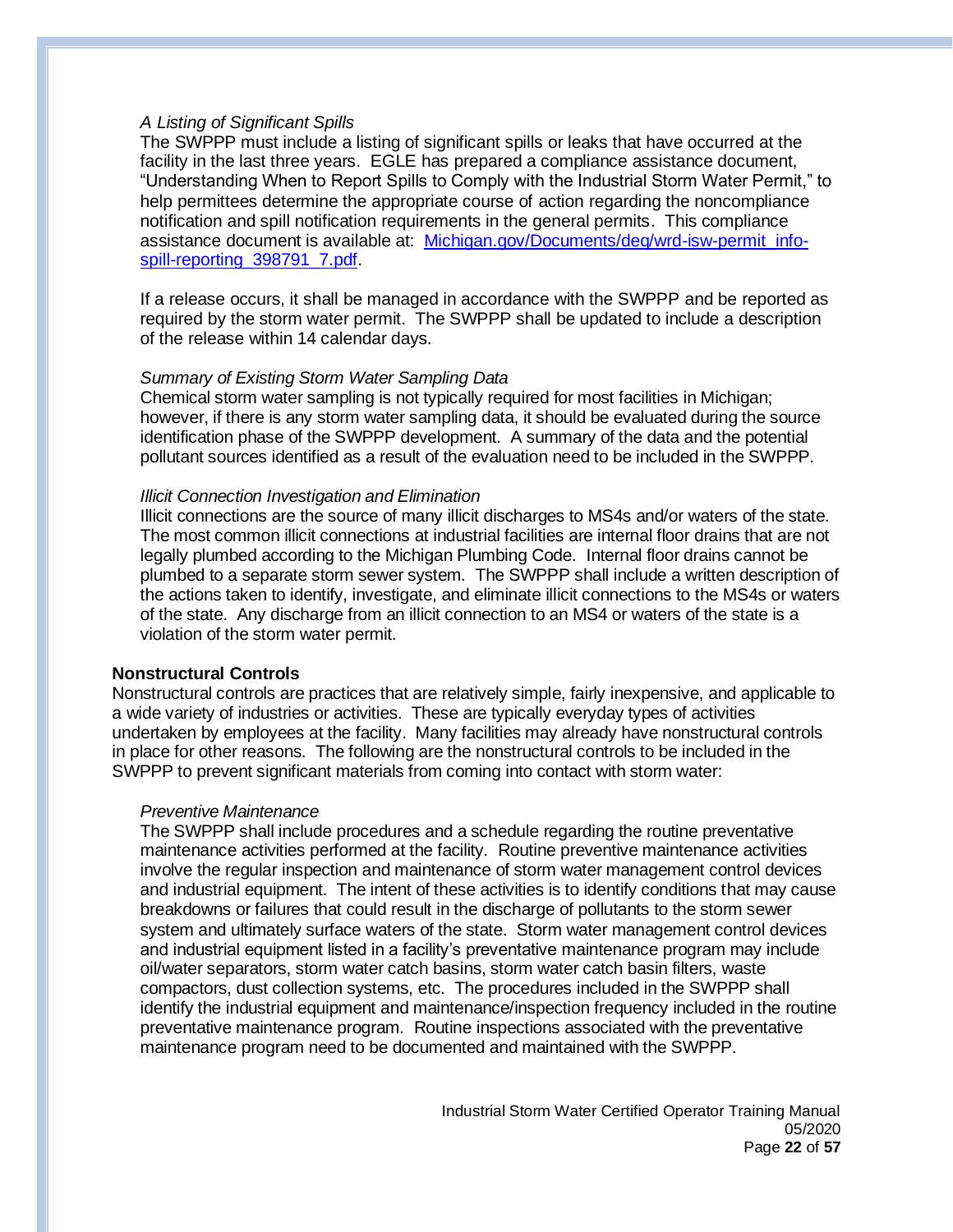### *Good Housekeeping*

The SWPPP shall include procedures and a schedule regarding the good housekeeping activities that are performed at the facility that are intended to maintain a clean and orderly work environment. A clean and orderly work environment will reduce the potential for pollutants to contaminate storm water discharged to the storm sewer system and ultimately surface waters of the state. Equipment (e.g., mobile pavement sweepers) or contractors (e.g., cleaning company) utilized at the facility to aid in housekeeping activities should be described in this section of the SWPPP as well. The procedures included in the SWPPP shall identify the areas and cleaning/inspection frequency included in the housekeeping program. Areas identified in a facility's good housekeeping program may include waste and scrap metal container areas, fueling areas, plastic pellet silos, vehicle washing areas, etc. Routine inspections associated with the housekeeping program need to be documented and maintained with the SWPPP.

The following practices should be considered when developing good housekeeping procedures:

• *Operation and Maintenance*

These practices ensure that the processes and equipment are working properly:

- o Maintain clean, dry surfaces.
- o Regularly pick up waste materials.
- o Perform preventive maintenance on equipment.
- o Routinely inspect for leaks and spills.
- o Ensure spill cleanup procedures are understood by all employees.
- *Material Storage Practices*

Proper storage can minimize the potential for the accidental release of materials and chemicals that can cause contamination of storm water runoff. It will also reduce damage and loss of materials on-site. The following storage practices should be considered if applicable:

- o Provide adequate aisle space.
- o Avoid storing acids and bases near each other.
- o Avoid storing flammable materials near heat sources.
- o Store critical materials in secondary containment.
- o Store materials away from direct traffic routes.
- o Store materials away from drip edges, downspouts, and storm water inlets whenever possible.
- o Stack containers according to manufacturer's suggestions.
- $\circ$  Store containers on pallets to minimize corrosion due to ground moisture.
- $\circ$  Limit the number of persons handling hazardous materials, and properly train those that will be handling such materials.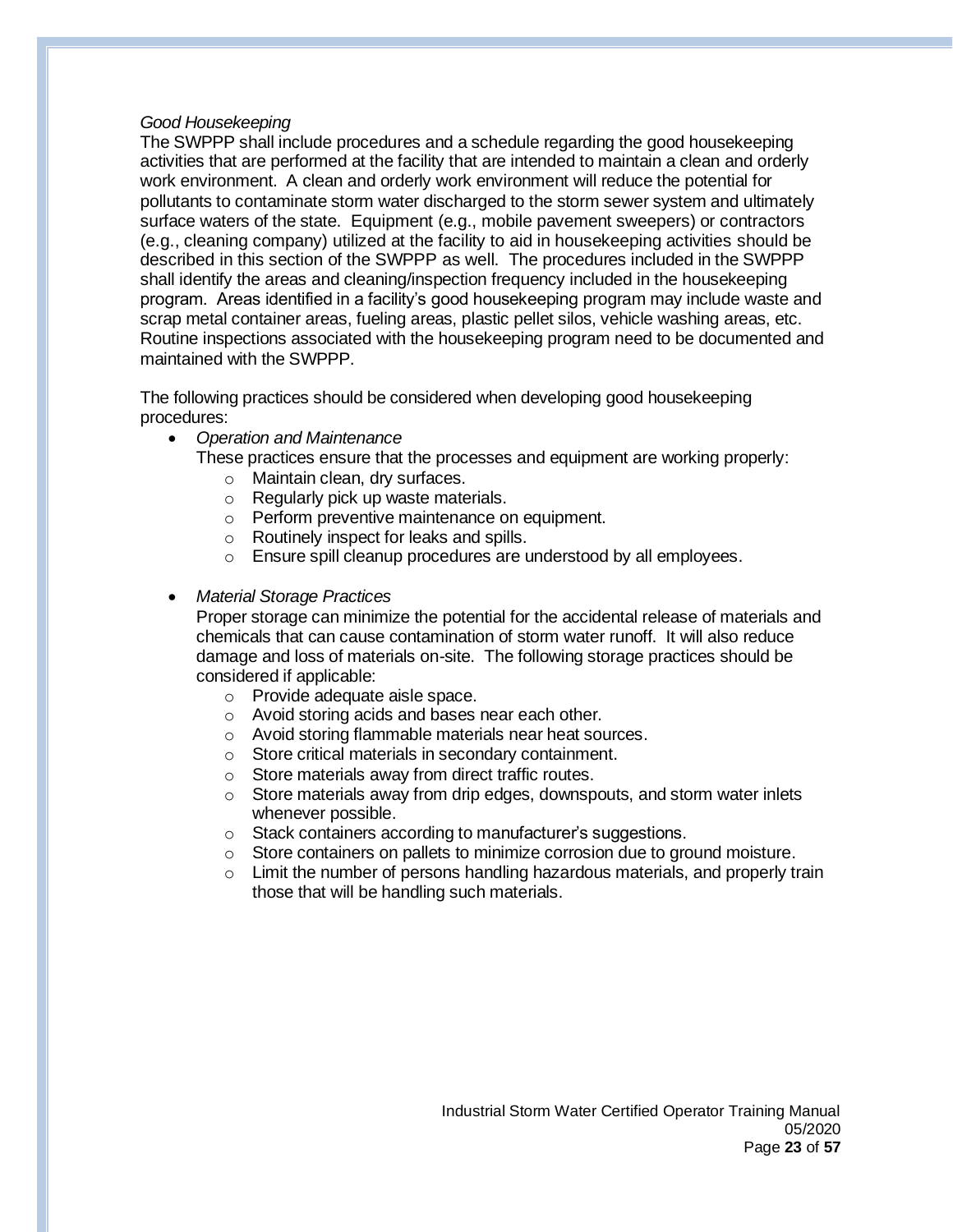• *Material Inventory Procedures*

Keeping an up-to-date inventory of all materials present on-site will help to keep costs down, track material storage and handling, and identify which materials and activities pose the greatest risk to the environment. It will also help to limit the amount of any given material on-site at any one time. The following items should be included in the material inventory:

- o Identify all chemical substances present in the workplace.
- o Check to make sure all containers are labeled properly.
- o Check to make sure all labeling includes storage, handling, and disposal instructions.

## • *Employee Participation*

Frequent and proper training of employees in good housekeeping techniques and proper safety methods reduce the potential that materials or equipment will be mishandled. It also reduces the chance of injury, loss of materials, and release of contaminants. Motivational programs may further increase the effectiveness of the training. The following are suggestions to promote employee participation and good housekeeping:

- o Incorporate information sessions on good housekeeping practices into employee training programs.
- o Discuss good housekeeping at employee meetings.
- o Promote pollution prevention concepts through posters, brochures, newsletters, etc.
- o Post bulletin boards with updated good housekeeping procedure tips and reminders.

**Routine inspections** are an integral component of both the preventative maintenance and housekeeping programs. These inspections are the responsibility of the facility's ISW Certified Operator; however, they can be performed by other facility staff or contractors as determined by the ISW Certified Operator. The frequency of the various routine inspections shall be determined by the ISW Certified Operator with the understanding that the areas determined to have a greater potential for spills (critical areas) will be inspected more frequently. At some facilities, critical areas may be inspected daily or weekly with the noncritical areas only inspected quarterly at the time the comprehensive site inspection is performed. The routine inspection procedures and inspection forms can be combined if the facility finds this method more convenient. The sample SWPPP provides an example on how to combine the preventative maintenance and good housekeeping programs to meet the conditions of the storm water permit.

# *Comprehensive Site Inspections*

The purpose of these inspections is to thoroughly assess the site conditions and the overall storm water program implemented on-site to ensure compliance with the storm water permit. As with the routine inspections discussed earlier, the SWPPP shall include procedures and a schedule for the comprehensive site inspections. At a minimum, one inspection shall be performed by an ISW Certified Operator within each of the following quarters: January-March, April-June, July-September, and October-December.

The entire facility must be inspected and evaluated during the comprehensive site inspection. This would include all areas identified in the significant material inventory, including storm water inlets and discharge points. This is in contrast to the routine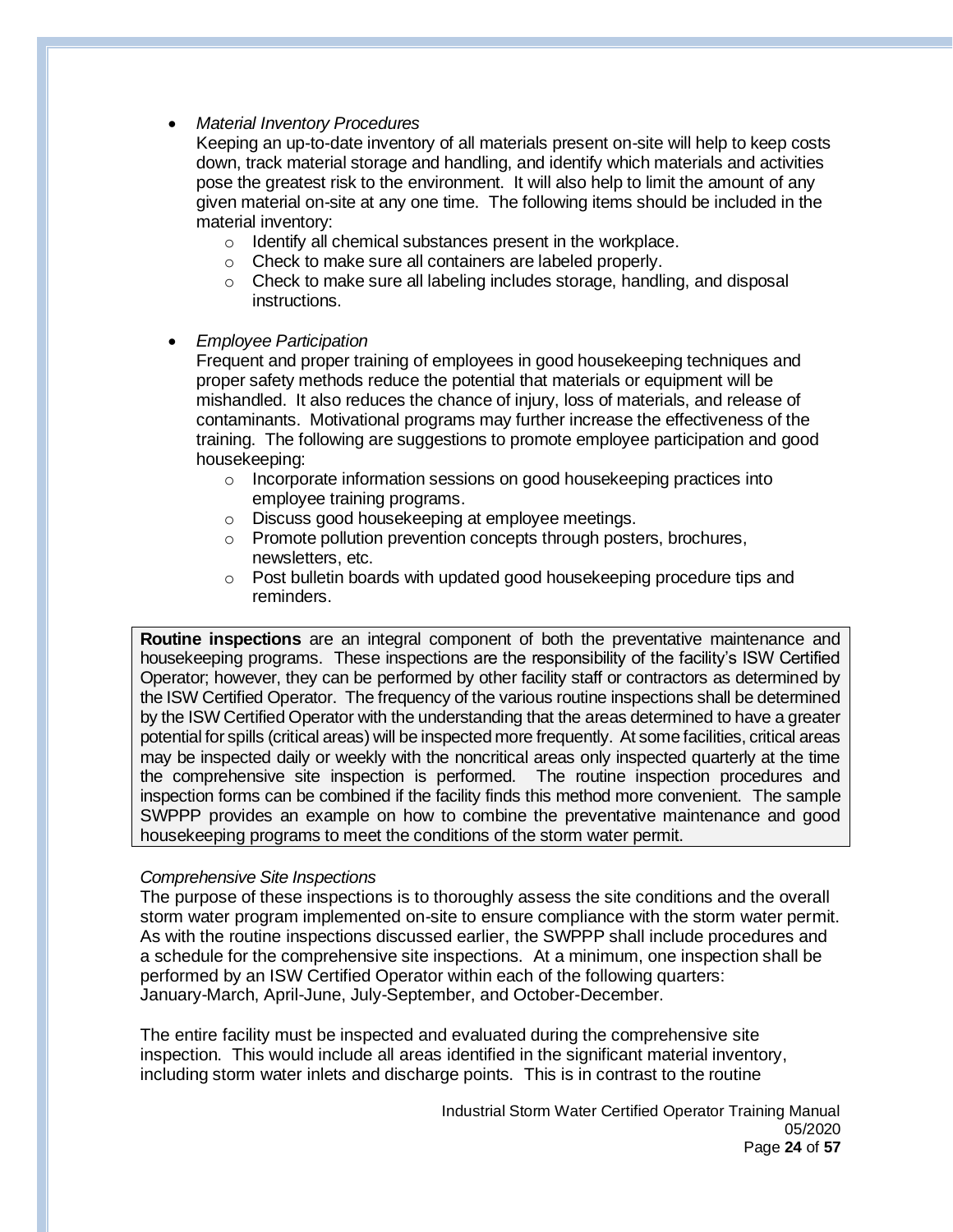inspections, which are intended to only focus on the areas that have a greater potential for significant materials to contaminate storm water runoff. In addition to the inspection, the ISW Certified Operator shall review the routine inspection reports, good housekeeping inspection reports, and any other paperwork associated with the storm water program.

The comprehensive inspection should help the ISW Certified Operator determine the effectiveness of the SWPPP and storm water management controls implemented on-site. A report detailing the results of the comprehensive site inspection and the corrective actions must be kept with the facility's storm water files. Each comprehensive site inspection report shall include the following information:

- Date of the inspection.
- Name(s), title(s), and certification number(s) of the personnel conducting the inspection.
- Precipitation information (i.e., a description of recent rainfall/snowmelt events).
- All observations relating to the implementation of control measures. Items to include if applicable:
	- $\circ$  Updates on corrective actions implemented due to previously identified pollutant and/or discharge issues.
	- $\circ$  Any evidence of, or the potential for, pollutants to discharge to the drainage system or receiving waters and the condition of and around the storm water discharge point, including flow dissipation measures needing maintenance or repairs.
	- o Any control measures needing maintenance or repairs.
	- $\circ$  Any additional control measures needed to comply with the storm water permit requirements.
- Any required revisions to the SWPPP resulting from the inspection.
- A written certification stating the facility is in compliance with the storm water permit and the SWPPP, and if there are instances of noncompliance, they are identified.

The permittee may request EGLE approval of an alternate schedule for comprehensive site inspections. Such a request may be made if the permittee meets the following criteria:

- The permittee is in full compliance with the permit.
- The permittee has an acceptable SWPPP.
- The permittee has installed and/or implemented adequate structural controls at the facility.
- The permittee has all required inspection reports available at the facility.
- The permittee has an ISW Certified Operator at the facility.

A sample comprehensive site inspection form is available in the SWPPP template.

#### *Visual Assessments*

The purpose of the visual assessment is to evaluate the effectiveness of the storm water management control measures implemented by the facility and to ensure the discharge meets the conditions of the storm water permit. The requirements include developing procedures, collecting storm water samples, assessing the samples collected, and completing a written report.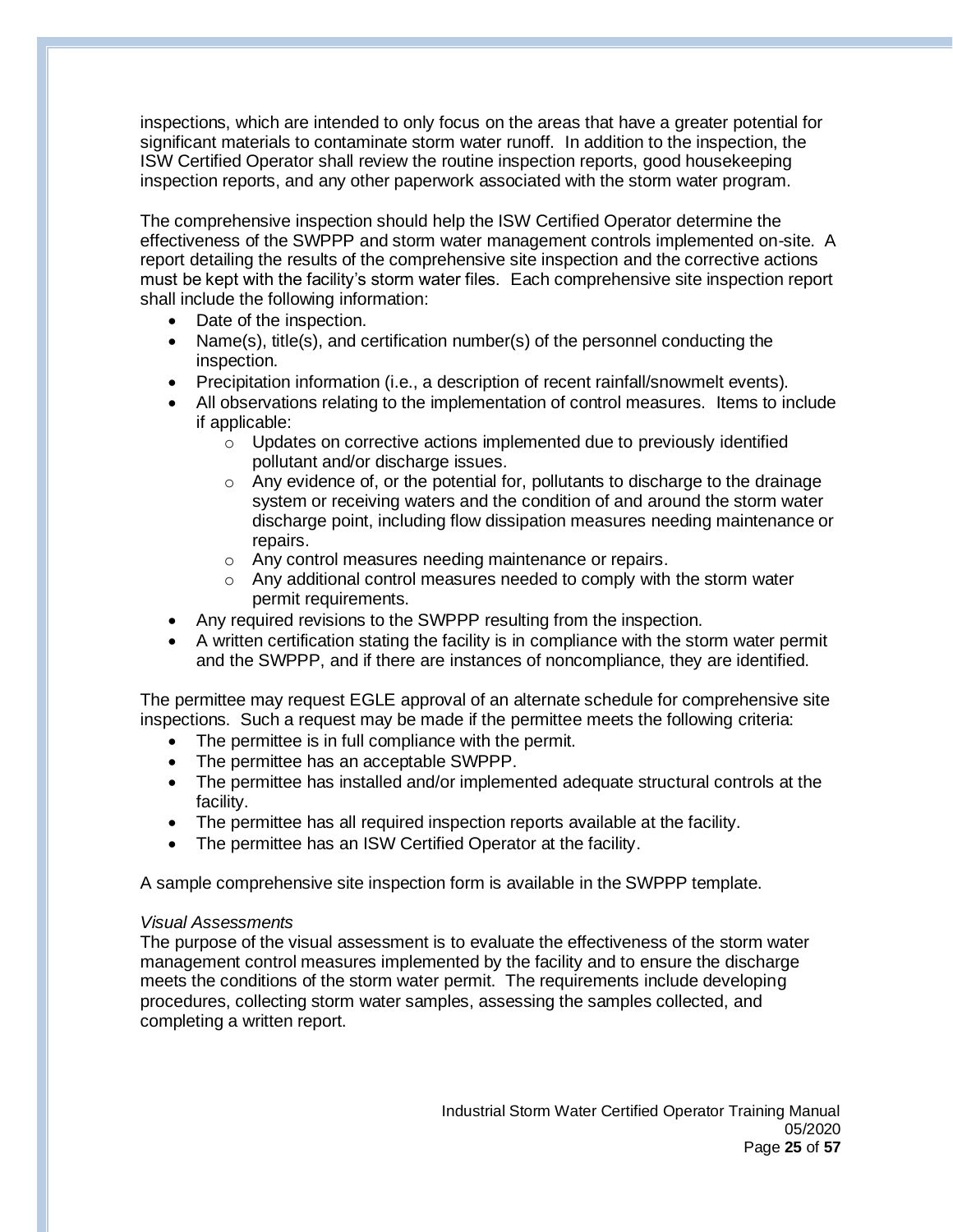The visual assessment activities need to be conducted during a facility's normal hours of operation and within one month (either prior to or after) of the comprehensive site inspection. Similar to the comprehensive site inspection requirements, one visual assessment shall be performed by an ISW Certified Operator within each of the following quarters: January-March, April-June, July-September, and October-December.

Storm water samples collected as part of the visual assessment requirements can be collected by an ISW Certified Operator, qualified personnel, or an automatic sampler. Qualified personnel are individuals that have been trained by the facility's ISW Certified Operator to appropriately collect the samples to comply with the visual assessment requirements. These samples need to be collected within the first 30 minutes a discharge is observed from a discharge point as a result of a qualifying storm event and at least 72 hours from the previous discharge. This is commonly confused to think sampling needs to occur as soon as it starts to rain. At most facilities, it takes a while for storm water to flow through the storm sewer system and eventually discharge. If samples cannot be collected within the first 30 minutes of a discharge, an effort needs to be made to collect the samples within first 60 minutes of discharge. Missed sampling opportunities shall be documented in the SWPPP. In the case of snowmelt, samples shall be collected if there is a discharge observed at the discharge points. Any notable observations of the discharge shall be documented on the written report; however, if an automatic sampler is used to collect the samples, this requirement is waived.

Once the samples have been collected, the visual assessment of the samples must be performed by the facility's ISW Certified Operator within 48 hours. The objective of the visual assessment is to determine if there are any unusual characteristics of the discharge that would suggest potential violation of the narrative water quality standards. If unusual characteristics are identified, corrective actions must be implemented to correct the issues.

*Narrative Standard: In accordance with R 323.1050 of the Part 4 Rules of the NREPA, the receiving waters shall not have any of the following physical properties as a result of this discharge in unnatural quantities that are, or may become, injurious to any designated use: turbidity, color, oil films, floating solids, foams, settleable solids, suspended solids, or deposits.*

The visual assessment shall be documented by the facility's ISW Certified Operator. The documentation shall include the following:

- Sampling location(s) and/or discharge point(s) as identified on the site map.
- Storm event information (i.e., length of event expressed in hours, approximate size of event expressed in inches of precipitation, duration of time since previous event that caused a discharge, and date and time the discharge began).
- Sample collection date and time, and visual assessment date and time for each sample.
- Name(s), title(s), and ISW Certified Operator number(s) of the personnel collecting the sample and performing the visual assessment.
- Nature of the discharge (i.e., rain runoff or snowmelt).
- Observations made of the storm water discharge.
- Any probable sources of any observed storm water contamination.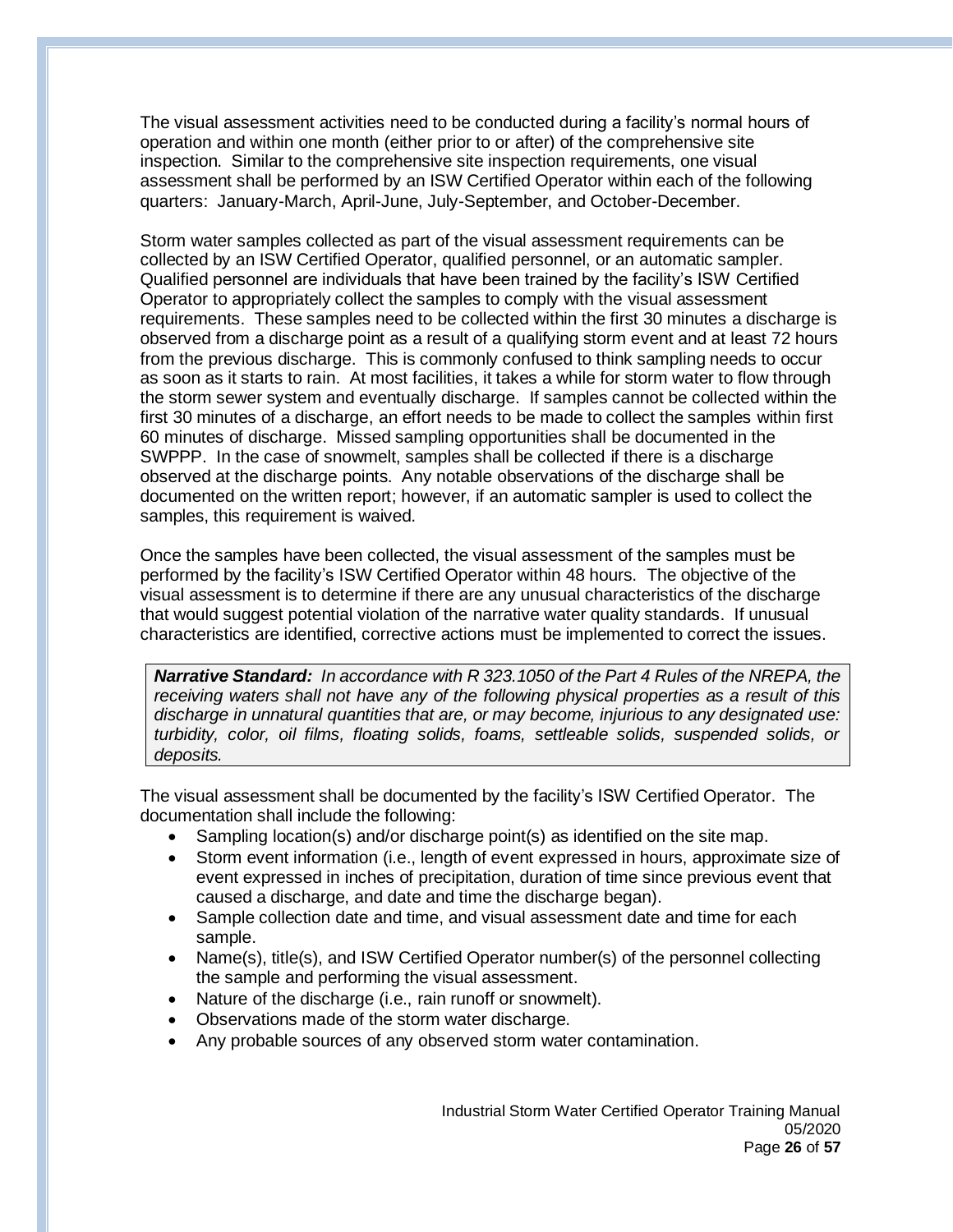- If applicable, an explanation for why it was not possible to take samples within the first 30 minutes of discharge.
- Photographic evidence of the sample against a white background, to be maintained along with the written report.

Visual assessment compliance assistance information can be found at: [Michigan.gov/IndustrialStormWater.](https://www.michigan.gov/egle/0,9429,7-135-3313_71618_3682_3716-24018--,00.html)

## *Material Handling Procedures*

Proper material handling and storage procedures can minimize the potential for the accidental release of materials that could cause contamination of storm water runoff. These procedures need to address both inside and outside material handling activities. Materials spilled inside are frequently tracked outside by vehicles and foot traffic.

If your facility manages bulk liquids or other materials that have a potential to be spilled during loading and unloading activities, procedures that will minimize the possibility of spills should be developed.

Extra care should be taken when handling materials around doorways, floor drains, catch basins, and water bodies. Having material handling and storage procedures in place at a facility will decrease the potential for spills. The following are examples of ways you can prevent unwanted spills or releases of materials:

- Avoid storing liquids near floor drains. If liquids have to be stored near floor drains, provide adequate containment.
- Avoid storing items that have the potential to leak near catch basins or water bodies.
- Avoid storing flammable materials near heat sources.
- Avoid storing acids and bases near each other.
- Avoid stacking materials too high.
- Provide adequate aisle space for vehicle traffic.
- In high-risk areas where vehicle traffic is present, installation of barrier posts will reduce the potential for accidents.
- Proper labeling of material containers is necessary.
- Barrels and drums stored outside should be kept off the ground.
- Utilize secondary containment for bulk liquid storage areas.

Good material handling and storage procedures will reduce the potential for a spill. Spills and leaks together are one of the largest industrial sources of storm water pollution, and in many cases are avoidable. Developing spill response procedures is a very important part of the material handling component of the SWPPP. Establishing such procedures along with proper employee training can reduce accidental releases. Avoiding spills and leaks is environmentally and economically preferable to cleaning them up.

A spill prevention and response procedure should include:

- Identification of potential spill areas.
- Specification of material handling and storage procedures.
- Define what type of spills are reportable and to whom they need to be reported.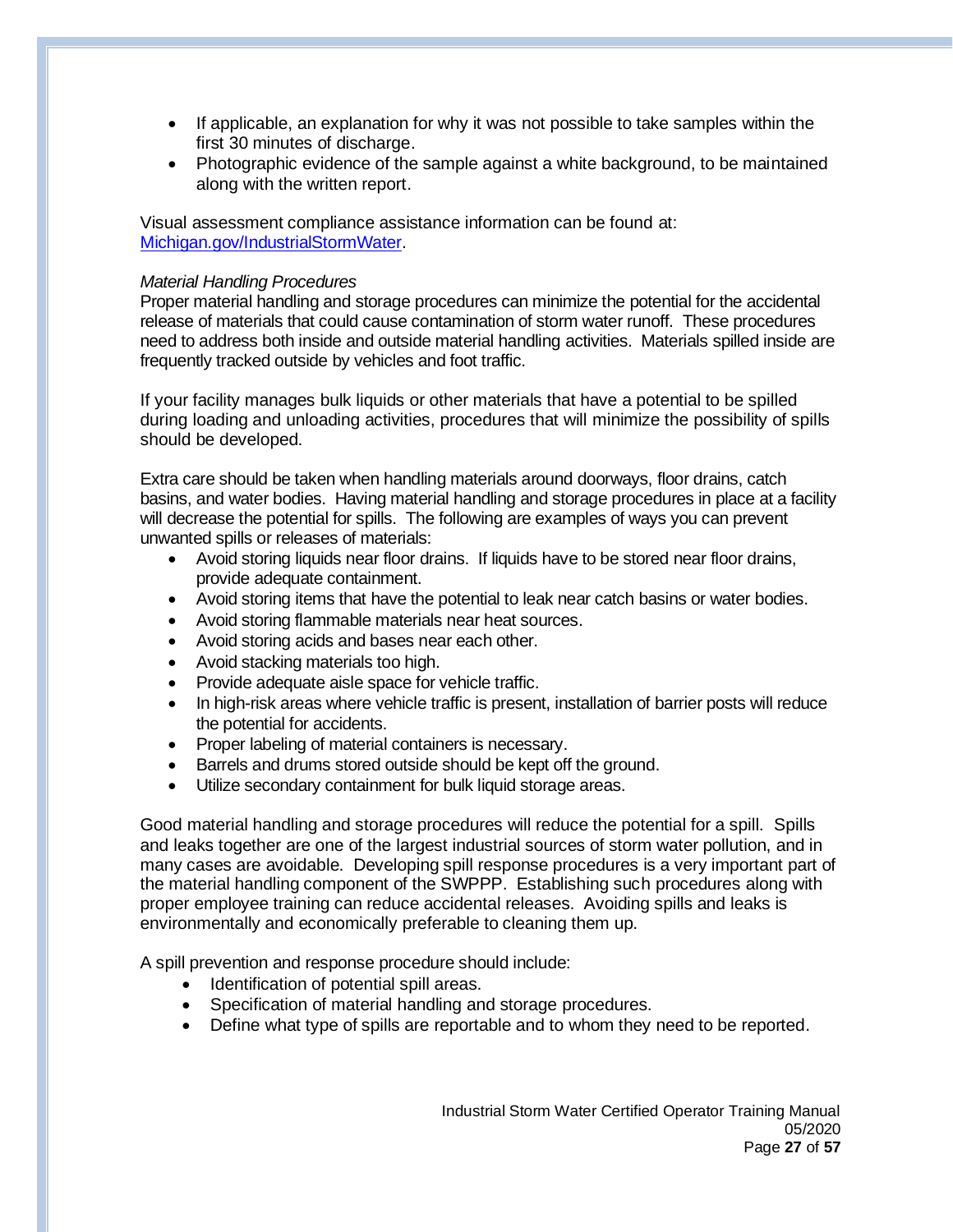• Detailed cleanup procedures, which include the location of spill kits, cleanup equipment, identification of cleanup personnel, and phone numbers of appropriate personnel.

In general, if there is a spill or release to the waters of the state, contact EGLE's Pollution Emergency Alerting System (PEAS) at 1-800-292-4706 during non-business hours. During regular business hours, contact your local EGLE district office. It is important that you speak with someone at the district office. A voicemail message does not constitute adequate verbal notification.

A form [\(EQP 3465\)](https://www.michigan.gov/egle/0,9429,7-135-3307_29894_5959-20341--,00.html) for reporting spills and releases is available on EGLE's [Release](https://www.michigan.gov/egle/0,9429,7-135-3307_29894_5959-20341--,00.html)  [Reporting Forms Web page.](https://www.michigan.gov/egle/0,9429,7-135-3307_29894_5959-20341--,00.html) Be aware, there may be additional state and local requirements regarding spills and reporting.

## *Erosion and Sedimentation Control*

The SWPPP must identify areas prone to erosion and sedimentation. In addition, the SWPPP must identify controls designed to reduce or eliminate sediment in the storm water runoff.

Some common areas that are prone to soil erosion and sedimentation are:

- Outlet pipes to ditches and streams.
- Culverts and stream crossings.
- Areas with exposed soil.
- Catch basins in gravel and dirt lots.

For more information regarding soil erosion and sedimentation control, contact the WRD district office. If you would like a copy of the Construction Storm Water Certified Operator and Soil Erosion and Sedimentation Control Inspector Comprehensive Training Manual or the Guidebook of Best Management Practices for Michigan Watersheds visit: [Michigan.gov/EGLEStormWater.](http://www.michigan.gov/EGLEStormWater)

#### *Employee Training*

Employee training is a major component of any SWPPP. Employee training is also an integral part of other control measures. In order for the SWPPP to be effective, the employees should be informed about storm water treatment and control measures at the facility. They should understand their role in storm water pollution prevention at the facility. Employee training for storm water issues may be done in conjunction with other training programs.

The purpose of a training program is to inform personnel at all levels of their responsibility related to the components of the SWPPP. When properly trained, personnel are more capable of preventing spills, responding safely and effectively to spills, and recognizing situations that could result in unauthorized discharges. Employee training as a control measure is an ongoing process, which may take some time to implement. All new employees should be trained as soon as possible. The complexity of the best management practices (BMP) and the employee turnover will affect how often training sessions will need to be scheduled. The SWPPP shall include a schedule of these periodic training sessions. Storm water permits require employee training be conducted at least on an annual basis.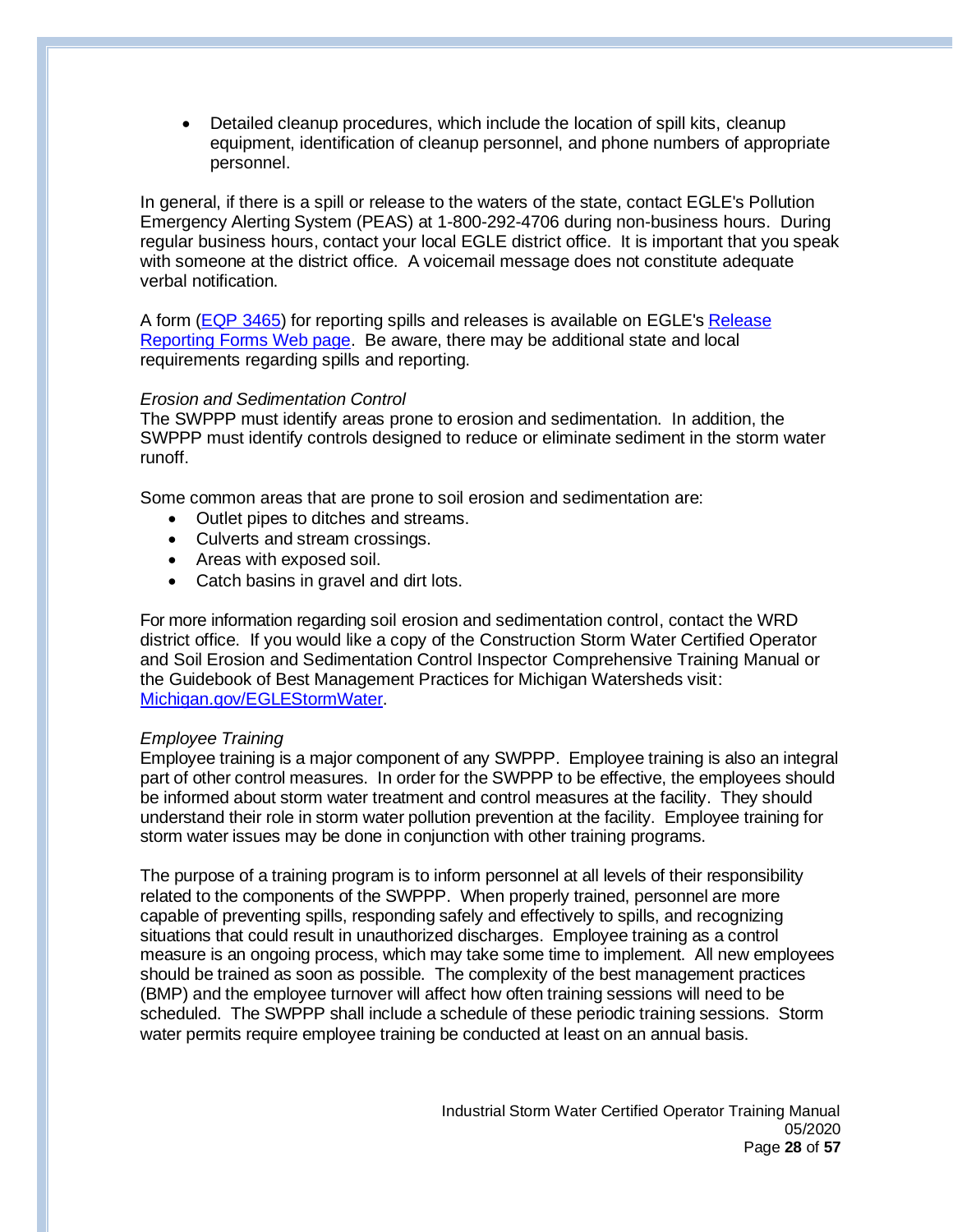To aid in the employee training process, EGLE has prepared a video titled "Storm Water Employee Training." This video may be downloaded for use as a part of the facility's employee training program. In addition to showing the video, the facility will need to discuss site-specific pollution prevention, good housekeeping, and spill cleanup procedures.

The Storm Water Employee Training video is available at: [https://www.youtube.com/watch?v=IGqvsztguRA&feature=youtu.be.](https://www.youtube.com/watch?v=IGqvsztguRA&feature=youtu.be)

At a minimum, the employee training program should include:

- Preventative maintenance and good housekeeping practices.
- Material handling and storage procedures.
- Spill response and reporting procedures.

All employee training must be documented. Training documentation should be kept with all other required storm water program records or the SWPPP should reference the alternate file location.

## *Total Maximum Daily Load (TMDL) Requirements*

Water quality standards are state rules established to protect surface waters of the state. In general, the water quality standards establish goals in three areas. The first goal is to protect the uses of lakes and streams, such as for swimming and fishing. The second goal is to maintain safe levels to protect the uses, such as minimum oxygen levels needed for fish to live. The third goal is to protect high quality waters.

In the situation where a waterbody is not meeting water quality standards, EGLE will establish a TMDL. The purpose of the TMDL process is to determine the pollutant load a lake or stream can handle from all sources and still meet water quality standards. The TMDL is a plan containing allowable loading limits from point sources and nonpoint sources and is designed to allow the water body to again meet all water quality standards.

NPDES permitted facilities such as ISW permittees are included as point sources when a TMDL is developed. If a facility is located in a watershed with an established TMDL, this information will be included in the facility's COC or individual permit. The facility must identify the TMDL pollutant in their SWPPP and describe measures to be taken to prevent or minimize the discharge of the pollutant. EGLE acknowledges that the implementation of an acceptable SWPPP will, in most cases, address the TMDL requirements.

During compliance evaluations, EGLE staff will assess whether a particular facility may be a significant source of the TMDL pollutant. In some cases, a STSWCS may be required to obtain more information about the quality of the storm water leaving the facility.

For more information, please see the compliance assistance document, "Understanding Total Maximum Daily Load (TMDL) Requirements as they relate to the Industrial Storm Water Permit". This compliance assistance document is available at: [Michigan.gov/Documents/DEQ/wrd-isw-permit-info-tmdl\\_398790\\_7.pdf.](http://www.michigan.gov/documents/deq/wrd-isw-permit-info-tmdl_398790_7.pdf)

A list of water bodies with TMDL requirements can be found at: [Michigan.gov/EGLE/0,9429,7-](https://www.michigan.gov/egle/0,9429,7-135-3313_3681_3686_3728-12464--,00.html) [135-3313\\_3681\\_3686\\_3728-12464--,00.html.](https://www.michigan.gov/egle/0,9429,7-135-3313_3681_3686_3728-12464--,00.html)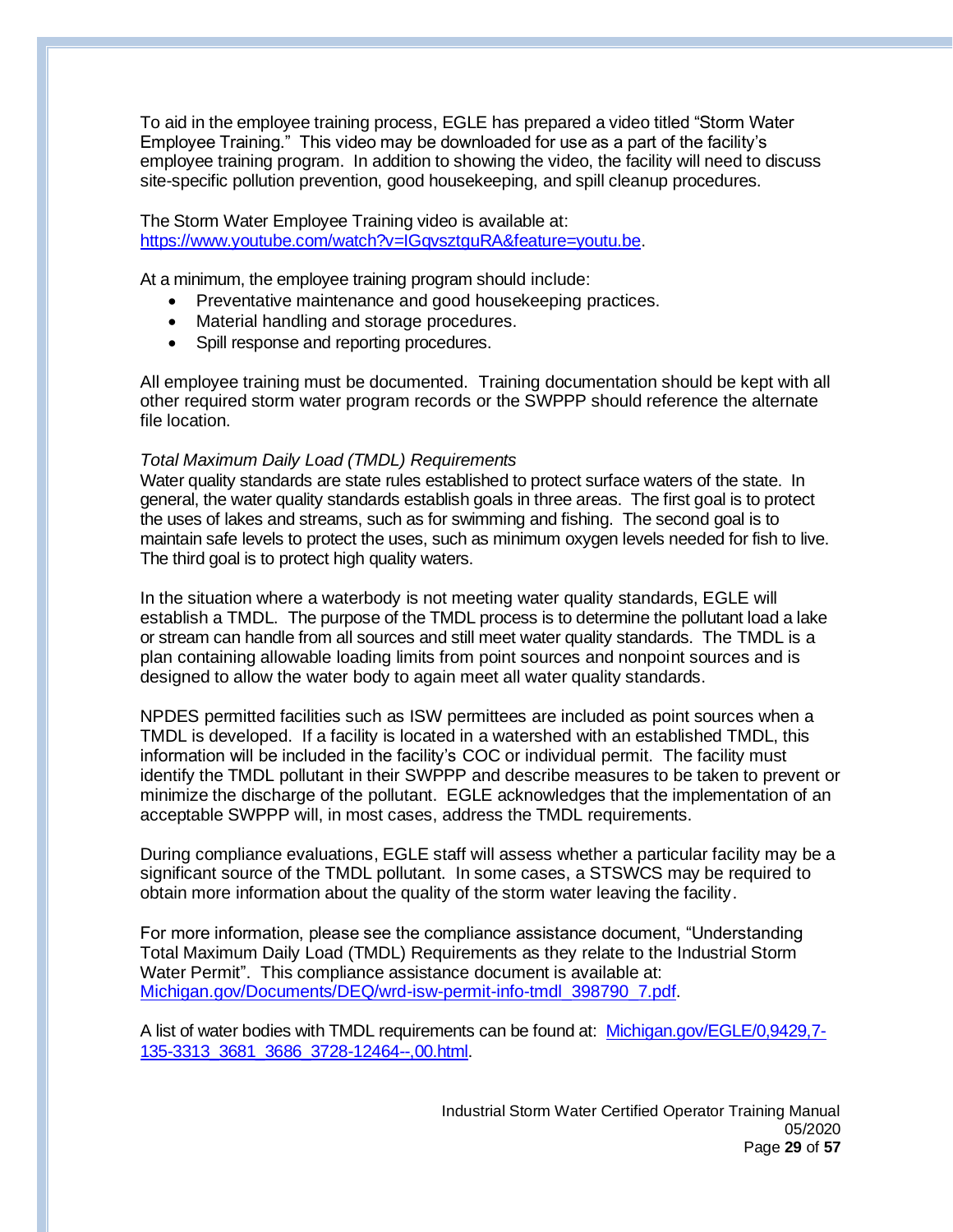### *List of Significant Materials Present*

A list of significant materials expected to be present in storm water discharges after implementation of nonstructural controls must be included in the SWPPP. The nonstructural controls already discussed are used to reduce pollutants at the source before they can get into the storm water runoff. These types of nonstructural controls will not always be enough. If significant materials are still present in the storm water discharge from the facility, structural control measures will have to be implemented.

## **Structural Controls**

Structural controls are necessary when nonstructural controls are not adequate to prevent contamination of storm water. Structural controls are physical features that control and prevent storm water pollution, which range from preventive measures to treatment systems. Structural controls need to be inspected as part of the comprehensive inspections and some may need to be inspected during the routine inspections.

Below are some examples and a brief description of structural controls EGLE staff has come across over the years:

• *Signs and Labels*

Signs and labels are a good way to identify problem areas, identify hazardous materials, and suggest caution in certain areas. They may also be used to provide instruction on the use of materials and equipment.

Accurate labeling of containers is essential so that personnel can identify the type of material released and respond appropriately.

Signs and labels should be used anywhere that information might prevent significant materials from being released to storm water. They should be visible and easy to read. Signs and labels may provide the following information: names and telephone numbers of people to call in an emergency, direction of drainage lines or ditches and their destination, or information on a specific material. Consult the Michigan Occupational Safety and Health Act (MIOSHA) standards for labeling of hazardous materials.

Signs and labels should be inspected during the comprehensive site inspection so that they can be repaired or replaced when it is necessary.

• *Safeguards*

Installing safety posts, barriers, or fences around high risk areas will help to eliminate accidental spills due to human error. Many of these types of structures may already be required under other regulations.

• *Security*

A good security system could help prevent an accidental or intentional release of materials as a result of theft, vandalism, or sabotage. A security system could include lighting, routine patrols, and access control. Security personnel should be trained to search for leaks, spills, or discharges, as well as responding to intruders or disturbances. Routine patrolling and the training of the security personnel should be part of the SWPPP.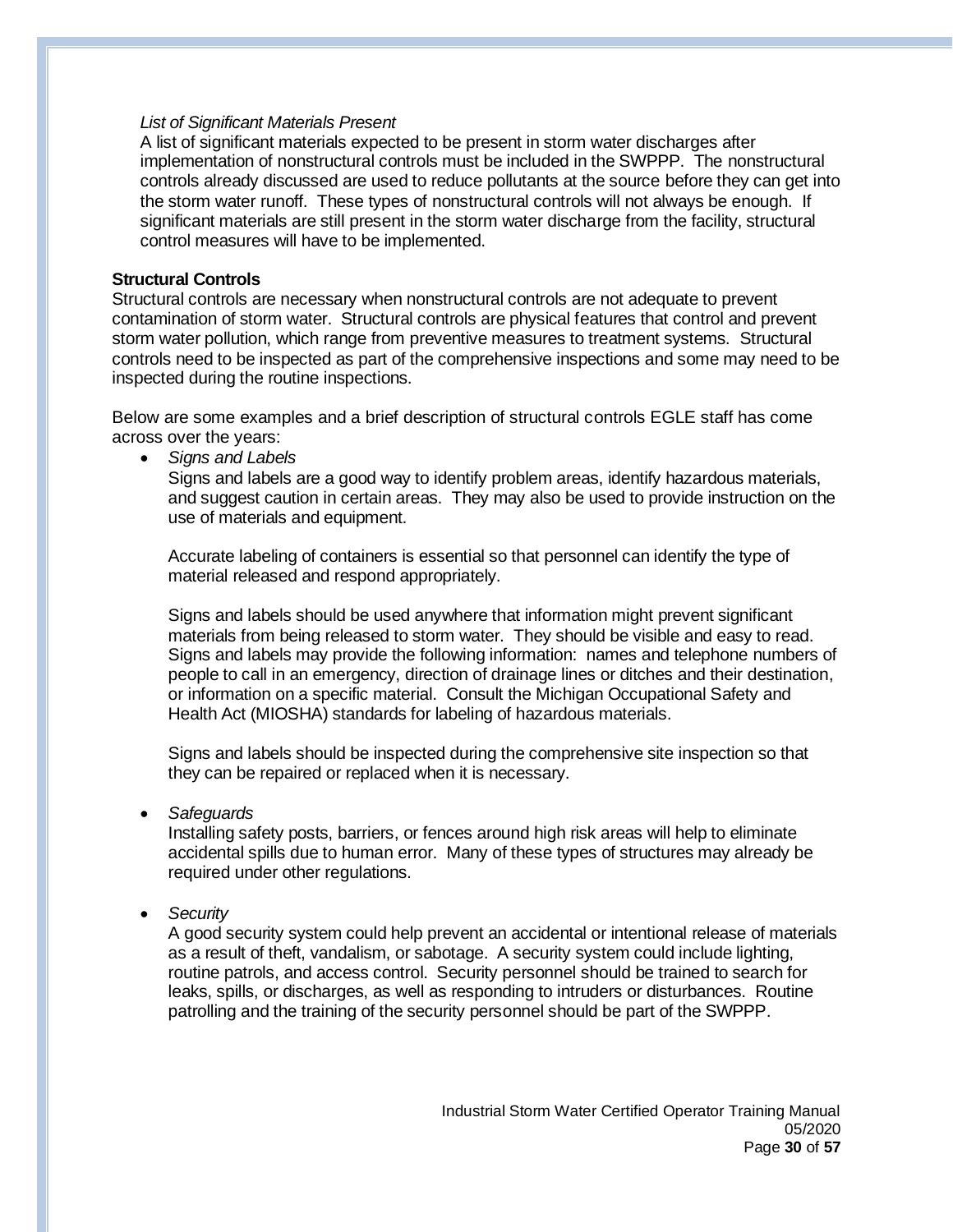• *Coverings*

Covering is the partial or total enclosure of an area to prevent rain and snow from coming into contact with potential pollutants. Coverings may include tarpaulins, plastic sheeting, roofs, buildings, or dumpster lids.

Coverings are appropriate for outdoor storage and areas where liquids and solids are stored in barrels or other containers. It may not be cost-effective to cover all industrial activities areas; therefore, it is recommended that areas with a greater potential to contaminate storm water runoff be under protective cover. These areas may include but are not limited to:

- o Chemical preparation or storage areas.
- o Vehicle maintenance areas.
- o Waste storage and handling areas.
- o Recyclable material storage areas.
- o Salt/sand piles.
- o Coal piles.

Things to consider when designing an enclosure or covering for an area are:

- o Durability of the covering.
- o Compatibility to the material or activity being enclosed.
- o Access to materials.
- o Ease of handling and transferring materials.
- $\circ$  Environmental or safety dangers that may be caused by enclosing the area.
- o Theft and vandalism.
- o Prevailing winds.
- o Proximity to drip edges and downspouts.
- o MIOSHA guidelines.

Additional control measures may be used in conjunction with coverings to prevent contact of materials with storm water. These may include curbing, grading, or elevating materials. Impermeable surfaces under a storage area may also be necessary. Routine inspections of temporary coverings are necessary. Inspect coverings frequently for signs of wear and to make sure tarpaulins and plastic sheeting are properly anchored.

• *Storm Water Conveyances*

Channels, gutters, drains, ditches, and sewers collect storm water runoff and direct its flow. Conveyances can be used to collect storm water from industrial areas and keep it separate from storm water that has not come into contact with these areas.

Note: If a pollutant is spilled, it should not be allowed to enter a storm water conveyance. Contaminated storm water should be directed to a treatment facility.

There are several things to consider when planning storm water conveyances, such as:

- o Volume of storm water runoff.
- o Velocity of storm water runoff.
- o Drainage patterns of the site.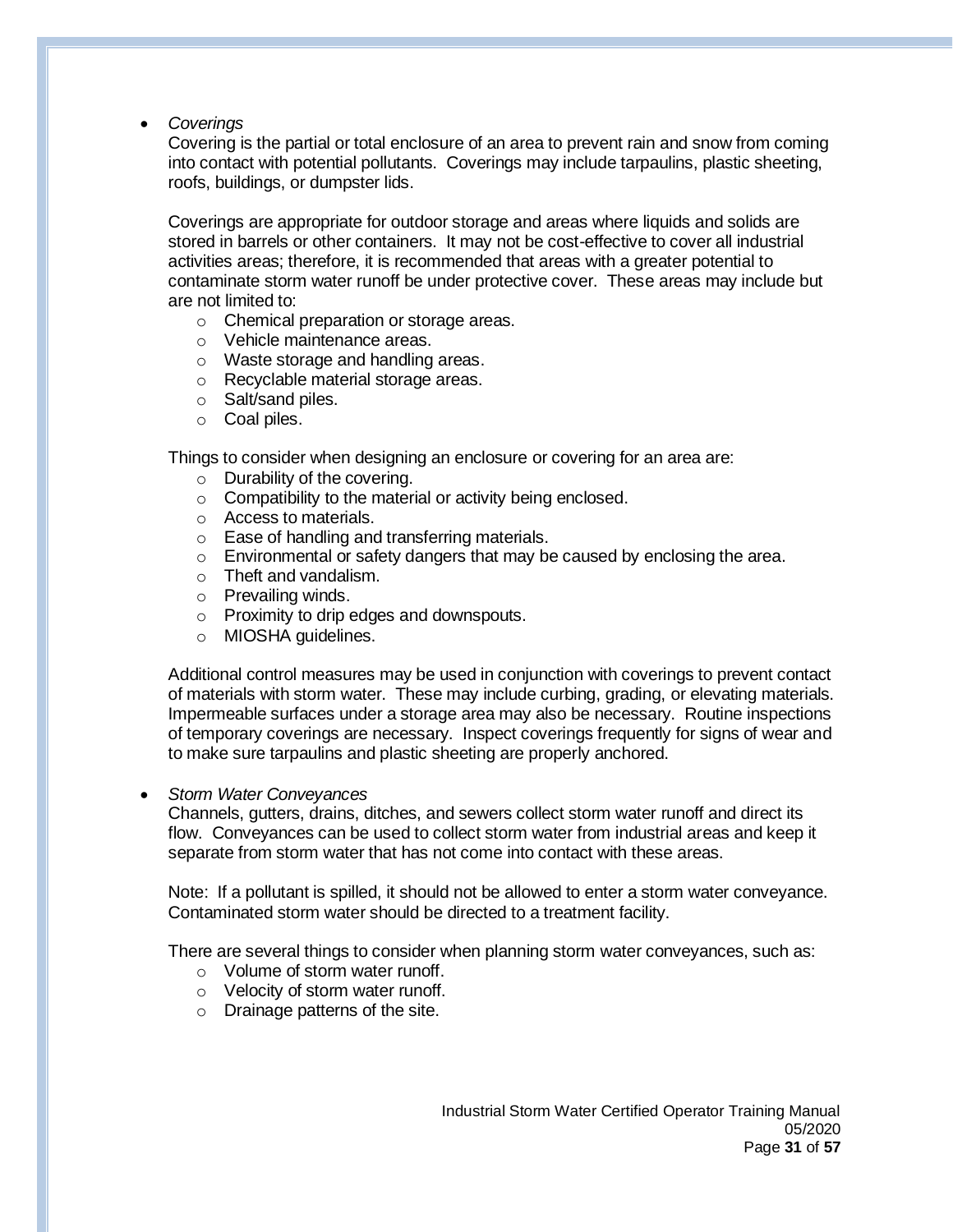Storm water conveyances can be constructed or lined with many different types of materials, depending upon the use of the conveyance. Conveyances are most easily installed during the construction of a facility.

To ensure that storm water conveyances do not become clogged or damaged, they should be inspected routinely.

• *Diversion Dikes*

Diversion dikes or berms are structures that are used to prevent the flow of storm water runoff onto industrial areas. Diversion dikes are built on slopes just uphill from an industrial area together with some sort of a conveyance, such as a grass lined swale. A storm water conveyance directs the water away from the dike so that water will not pool and seep through the dike.

Earthen dikes should be vegetated to prevent erosion of the dike.

When planning the installation of dikes, the following should be considered:

- o Slope of drainage area.
- o Height of dike.
- o Volume of runoff it will need to divert.
- o Type of conveyance that will be used with the dike.
- *Grading*

This control measure is often used in conjunction with other practices to reduce runoff velocity, divert runoff away from industrial activities, and provide infiltration of storm water. It may also be used to direct contaminated runoff to treatment facilities or containment areas.

• *Secondary Containment*

Secondary containment structures are required by state or federal regulations for certain materials. The minimum volume of the containment structure will be dictated by the regulation requiring it. It is recommended that structures be large enough to hold at least 100 percent of the total volume plus sufficient space for accumulated storm water. It is also recommended that all piping and valves be located within the containment.

Diking is a common form of secondary containment for aboveground tanks and material storage areas. Containment dikes are earthen or concrete berms or retaining walls that are designed to hold spills. It is one of the best methods of preventing contamination of storm water as it holds and keeps the spill from contacting storm water outside of the diked area. Containment dikes are most commonly used for controlling large spills or accidental releases from liquid storage tanks.

The material that the secondary containment structure is made of may vary according to the type of fluid the tanks contain. The secondary containment structure may need to be covered with a special liner for some chemicals. The secondary containment structure must be impervious so that it does not leak.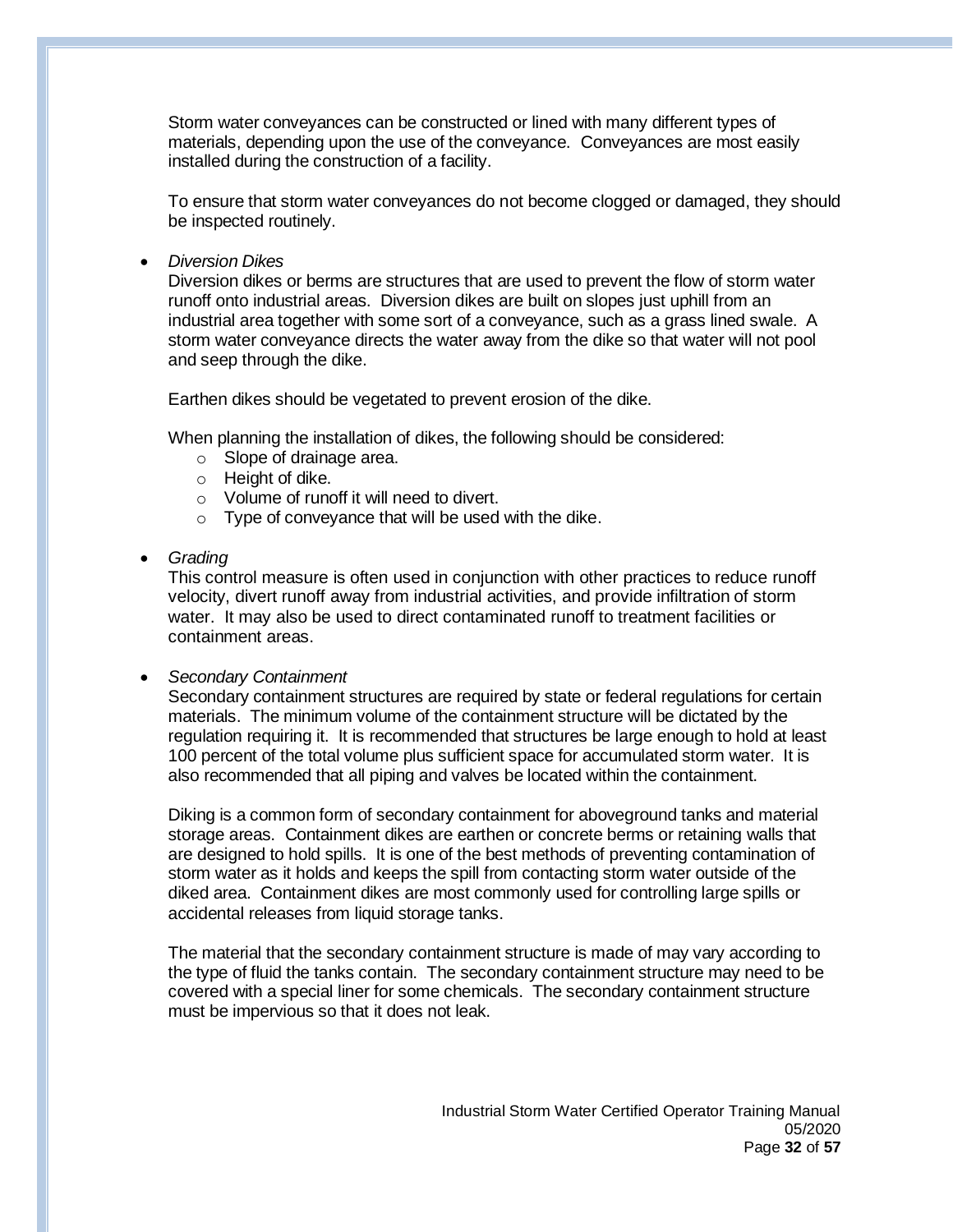To prevent uncontrolled overflows, containment areas should have a pumping system or vacuum trucks available to remove the spilled materials. If the containment is required by state or federal regulations, the discharge of storm water trapped in the containment area to surface water is required to be authorized by an NPDES general permit for Storm Water Discharges Associated with Special-Use Areas. An STSWCS will be required if the storm water will be discharged to the surface waters of the state. A compliance assistance document regarding STSCWSs can be found at: [Michigan.gov/Documents/DEQ/wrd](https://www.michigan.gov/documents/deq/wrd-isw-stswcs-guidance_614169_7.pdf)[isw-stswcs-guidance\\_614169\\_7.pdf.](https://www.michigan.gov/documents/deq/wrd-isw-stswcs-guidance_614169_7.pdf)

If the containment structure is a voluntary pollution prevention measure, then the storm water may be discharged according to the procedures in the SWPPP. If the storm water in the containment area has become contaminated due to a spill or release, it cannot be discharged to waters of the state (which includes the ground).

Regularly scheduled inspections of secondary containment structures should be a part of the SWPPP at the facility. Procedures for verifying storm water in secondary containment is not contaminated prior to release must be included in the SWPPP. Visual inspections of water trapped in the containment area should always be conducted prior to discharge. Visible sheens or unnatural turbidity indicate that the storm water in the containment area is contaminated and it should not be discharged to surface waters or to the ground. For materials that are not visibly apparent, chemical analysis may be required to detect contamination. Inspection of containment structures should be conducted soon after storm events to check for cracks in the structure, washouts, and overflows.

#### • *Curbing*

Curbing is a barrier that surrounds an area of concern. Curbing functions in a similar way to diking except it is usually on a smaller scale. It is often used around tanks along with conveyances that would funnel a spill to a larger tank. It is useful in areas where liquid materials are handled and transferred. Areas of the curb that handle vehicle traffic should be reinforced and sloped for vehicles.

Since a curbed area has a much smaller capacity to hold a spill than a diked area, spills should be removed immediately. Curbed containment areas need to be inspected on a regular basis, especially before forecasted storm events and after a storm. Prompt cleanup maximizes the holding capacity and helps to reduce contamination of storm water. Storm water within the curbed area may be discharged per the procedures listed in the SWPPP.

The maintenance of curbing and other secondary containment is important. All cracks or breaks should be patched or the curb or dike in the containment system should be replaced.

Tracking of spilled material out of the curbed area can be a problem. Therefore, the area inside the curbing should be graded so that the spill will flow away from the traffic area. This helps keep the material away from equipment and personnel, facilitating an easier cleanup.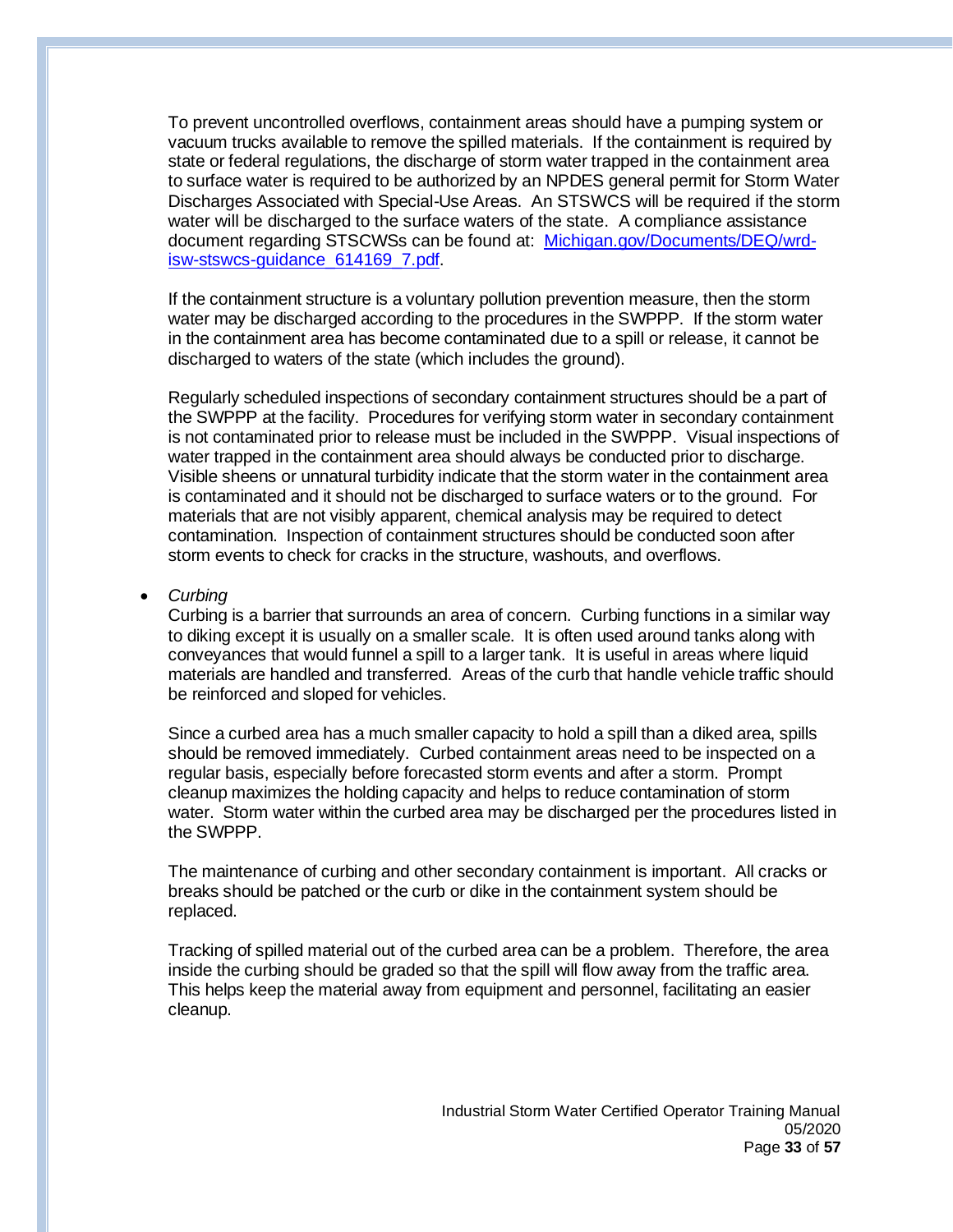• *Drip Pans*

Drip pans are used to contain small leaks that may occur at a facility. They should be made of a material that is impermeable and that will not react with the chemicals.

They can be useful in containing drips from leaky valves, pipes, etc. until the leak is repaired. Drip pans can also be an added safeguard when positioned under areas where leaks and drips may occur. This precaution may be very effective in reducing the contamination of storm water that collects in a secondary containment area. By catching the small drips or leaks, the drip pan prevents the larger volume of storm water from becoming contaminated, and makes disposal of the storm water much easier, less costly, and safer for the environment.

Drip pans should be placed where they can be easily removed and cleaned after they are inspected. They should be placed in a stable position so they will not be a safety or environmental hazard.

Drip pans should be inspected regularly so that they can be emptied before they overflow. A clear and easily specified practice of disposal, reuse, or recycling should be in place. Inspections should take place before forecasted storm events, immediately following storm events, and on a regularly scheduled basis so that drip pans do not overflow or develop a leak.

• *Basins*

Basins are structural controls used to collect storm water at a facility. The three types of basins that are commonly constructed at industrial facilities are detention basins, retention basins, and collection basins.

o Detention basins

These types of basins are designed to detain storm water and release it at a controlled rate for flood control. If there is a manually controlled discharge, an accidental release of contaminating material could be contained here, thus reducing the potential cleanup costs.

o Retention basins

These types of basins are designed to retain storm water and allow it to evaporate or infiltrate to groundwater. Precautions must be taken to keep contaminated storm water out of the retention basin. If contaminated storm water enters the retention basin, it may contaminate the groundwater. If all storm water from the property enters a retention basin and there is no surface water discharge, a storm water permit is not required.

o Collection basins (storage basins)

These types of basins are structures where large spills or contaminated storm water are contained before cleanup or treatment. They are designed to receive and contain materials from many locations across a facility such as a containment area. Collection basins are not designed to treat contaminated storm water but to store it until it can be transferred to a treatment facility. They are very useful in areas with high spill potential.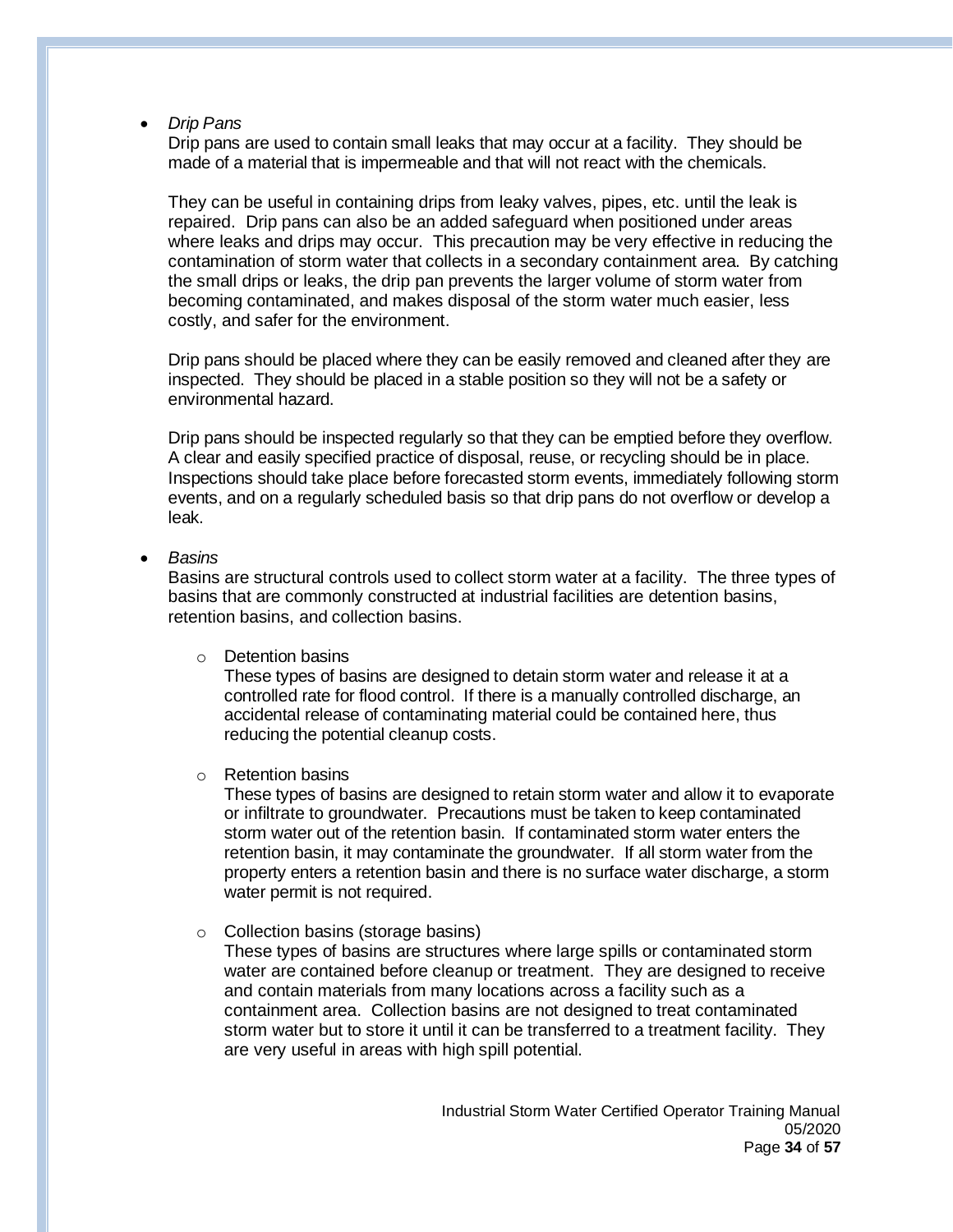- Collection basins are designed to contain spills of a specified volume, a specified size storm event, or both. The collection system and basin should be designed to be compatible to the materials that may be transported through and into them. The basin should be impermeable so that contamination of groundwater does not occur.
- **EXECT** If the collection basin will handle combustible or flammable materials, explosion-proof pumping equipment and controls should be used to prevent explosions or fires. Local safety codes and MIOSHA requirements should be followed.
- Collection basins/systems must be inspected and maintained regularly. The contents of the basin should be removed after every storm event.

# • *Sumps*

Sumps are located in the lowest area within a containment area or collection basin. They are placed so that the rest of the area drains into them and often contain pumps to remove the liquids. The sump should be made of impermeable materials with a smooth surface so liquids funnel easily to the pump.

Sump pumps should be selected based on the maximum expected discharge rate, the viscosity (thickness) of material, and the distance the material will be pumped. Submersible pumps may be required if they will be in the sump area.

If the sump is located in a truck well, the sump pump should have a manually operated switch. This will prevent releases to the receiving waters if a spill has occurred.

# • *Oil/Water Separators*

Oil/water separators are devices that skim the insoluble oil off of the surface of storm water runoff. These devices need to be maintained regularly and properly to prevent flushing the captured oil into the receiving waters during a rain event. If not properly maintained, they are a source of pollutants. For additional information, see the section regarding activity specific controls.

# • *Catch Basins and Inserts*

Catch basins are storm water inlets to the storm sewer system, that contain a sump to capture solids. Catch basin sumps will only capture heavier sediments such as sand and gravel. Suspended clays and silts, dissolved metals, oils and greases, detergents, and many other significant materials will pass directly into the storm sewer system to be carried untreated to surface waters of the state.

Regular maintenance is required or the sumps may actually cause a discharge of pollutants during storm events. Unmaintained catch basins may contribute loads of biochemical oxygen demand (BOD) and sediment to the receiving stream. Cleaning should be performed when sumps are half full. The removed sediment may have high levels of pollutants and typically needs to be landfilled.

In areas with the potential for spills, additional structural controls may be needed. A commonly used control is a catch basin cover that fits tightly over the catch basin's opening. The cover is used during loading or unloading or during other industrial activities where there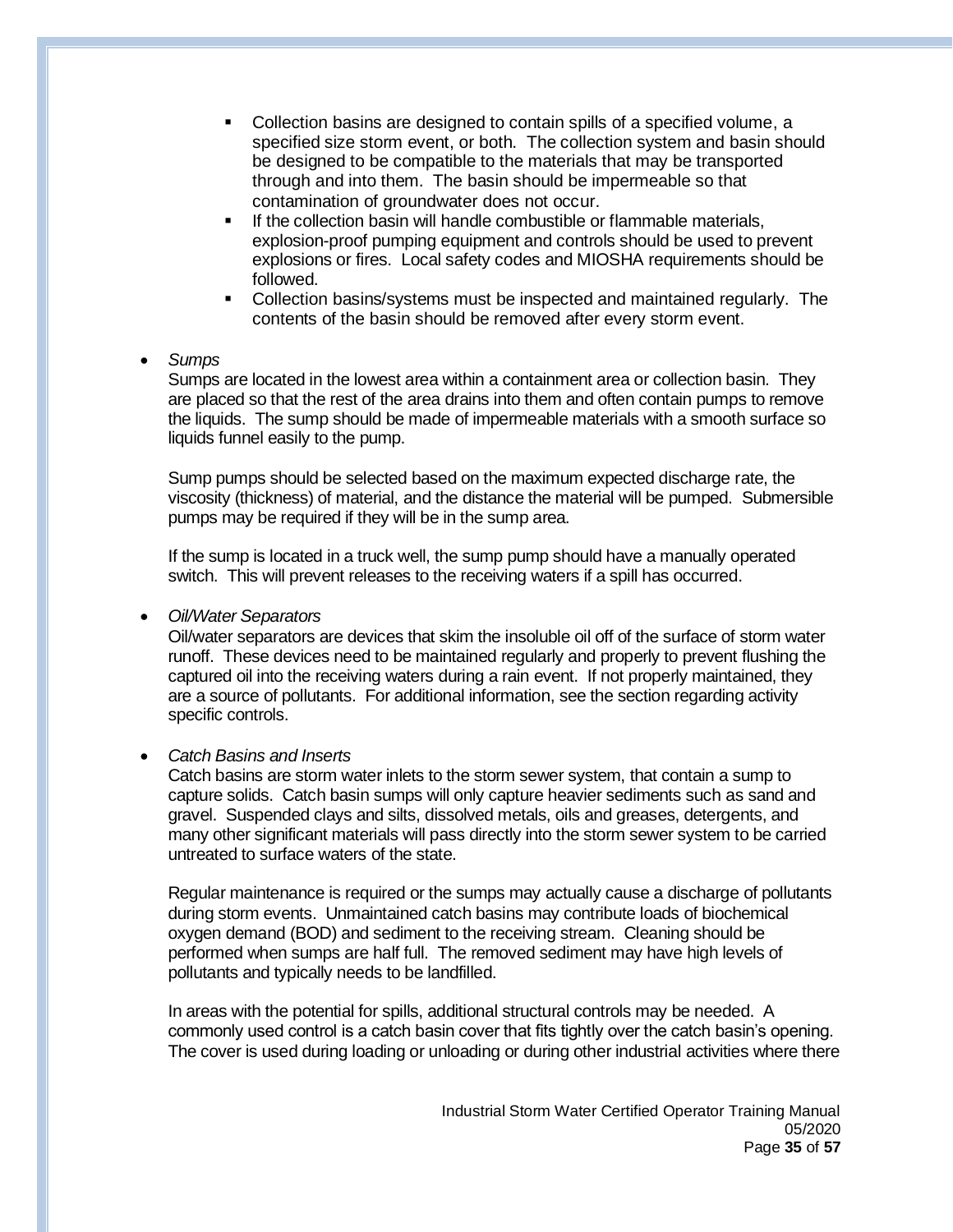is potential for a spill to occur. When the activity has ceased, the cover is then removed so the catch basin can accept flow during a rain or snowmelt event.

Many facilities have installed open/close valves inside of catch basins located in high risk areas. The catch basin valve is moved to the "closed" position during high risk activities to prevent a potential spill from reaching surface waters of the state. If a spill does occur, the catch basin can be vacuumed and cleaned before the valve is moved to the "open" position.

Catch basin inserts are used to trap contaminants that are transported by storm water runoff. Most are designed to fit under the catch basin lid. Some are filter devices used to trap insoluble particles, such as sediments, others have specialized media to remove dissolved contaminants in the storm water.

Consult design specifications of the catch basin insert to determine if it can effectively remove contaminants from the storm water runoff. The frequency of the maintenance will vary depending on the levels of contamination and the design specifications. Similar to catch basin sumps, catch basin inserts will actually contribute loads of pollutants during storm events if they are not properly maintained. For additional information, see the activity specific controls section at: [Michigan.gov/IndustrialStormWater.](https://www.michigan.gov/egle/0,9429,7-135-3313_71618_3682_3716-24018--,00.html)

#### • *Impervious Work Areas*

Impervious work areas are used to prevent soil contamination and allow for easier spill cleanup. An example is a concrete pad used for dismantling automobiles at a salvage yard. Concrete paving is generally preferred to asphalt in areas where hazardous materials are stored or where the potential for a spill exists. Asphalt absorbs organic pollutants and can be slowly dissolved by some fluids. Paving should be inspected regularly for cracks that could allow contaminants to contact the soil or enter the groundwater.

# **PERMITTEE RESPONSIBILITIES**

The permit describes several permittee responsibilities, so it is important to read the permit language carefully. The following section discusses scenarios that are most common.

#### **Prohibition of Non-Storm Water Discharges**

Often, facilities have discharges of water other than storm water. Operators are often unaware that they even exist. Discharges that are not listed in the general storm water permit are not authorized under this permit. These types of discharges are common and contribute to significant pollution of surface water and groundwater. You must determine if you have any of these types of discharges. By signing the NOI, the applicant is certifying that the facility has no unauthorized discharges.

You may currently have discharges that can be covered under another NPDES permit, be rerouted to a sanitary sewer system (with the approval of the treatment plant operator), or eliminated. In many older facilities, floor drains, drinking fountains, cooling water systems, vehicle wash water, and other wastewater systems were deliberately connected to storm sewer systems.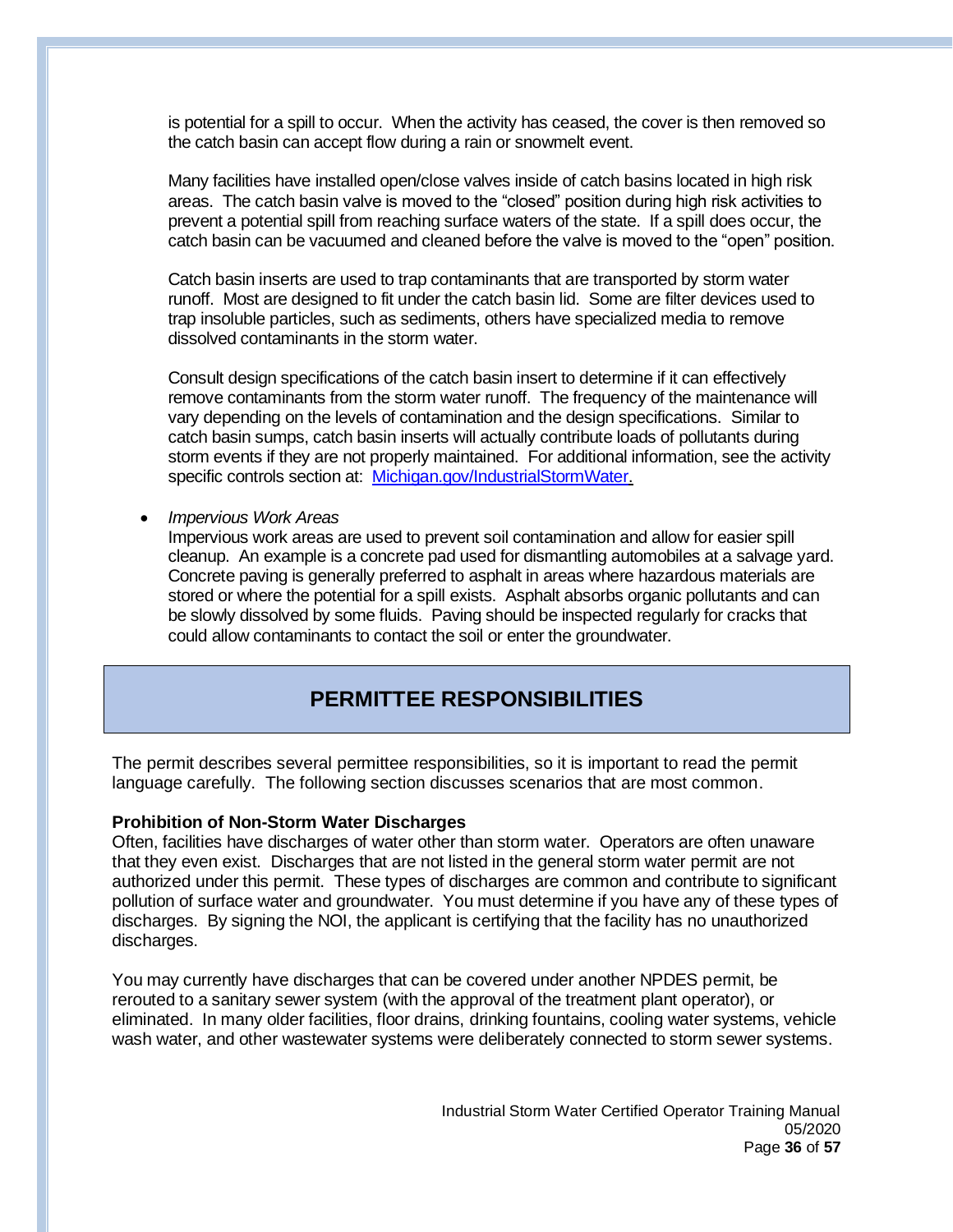In newer facilities, the same sorts of things can happen accidentally. These sorts of discharges are referred to as illicit connections and must be eliminated.

Examples of unauthorized discharges that may be covered by another NPDES permit include cooling water, hydrostatic pressure test water, vehicle wash water, treated groundwater, and process wastewater. The discharges from many sand and gravel mining operations, where a pit is dewatered, can be covered by the Sand and Gravel Mining General Permit (MIG490000).

The general storm water permit does not authorize the discharge of water additives without approval from EGLE. Water additives include any material that is added to water used at the facility or to a wastewater generated by the facility to condition or treat the water. In the event a permittee proposes to discharge water additives, the permittee shall submit a request to EGLE for approval.

It is the responsibility of the permittee to ensure that only authorized storm water is being discharged. However, the permittee may rely on the certified operator for guidance. The proper development, implementation, and evaluation of the SWPPP will ensure that only authorized discharges occur.

To check for non-storm water discharges, one or more of the following dry weather tests may be used:

• *Visual Inspection*

Inspect each outlet during dry conditions to see if there is a discharge. If there is a discharge during a dry period, it may indicate an illicit connection. Inspect the outlets on several occasions**.**

• *Sewer Map*

A review of a plant schematic is another simple method used to determine if there are any illicit connections into the storm water system. A common problem with this method is that facilities often do not have an accurate, up-to-date map. Be sure to confirm the discharge point of all floor drains.

• *Dye Testing*

Dye testing is done to determine where floor drains and other plumbing fixtures discharge. All projects involving the application of tracer dyes to waters that will discharge to waters of the state must obtain a Rule 97 Certification of Approval by submitting a written request to the WRD's Surface Water Assessment Section. Rule 97 information can be found at: [Michigan.gov/EGLE/0,9429,7-135-3313\\_46123-165911--,00.html.](https://www.michigan.gov/egle/0,9429,7-135-3313_46123-165911--,00.html)

• *Smoke Testing*

Smoke testing is done to determine where a discharge pipe is coming from. With this process, smoke is pumped into the discharge pipe in an effort to identify all associated inlets. Notify all building personnel, neighboring building personnel, and the fire department before smoke testing.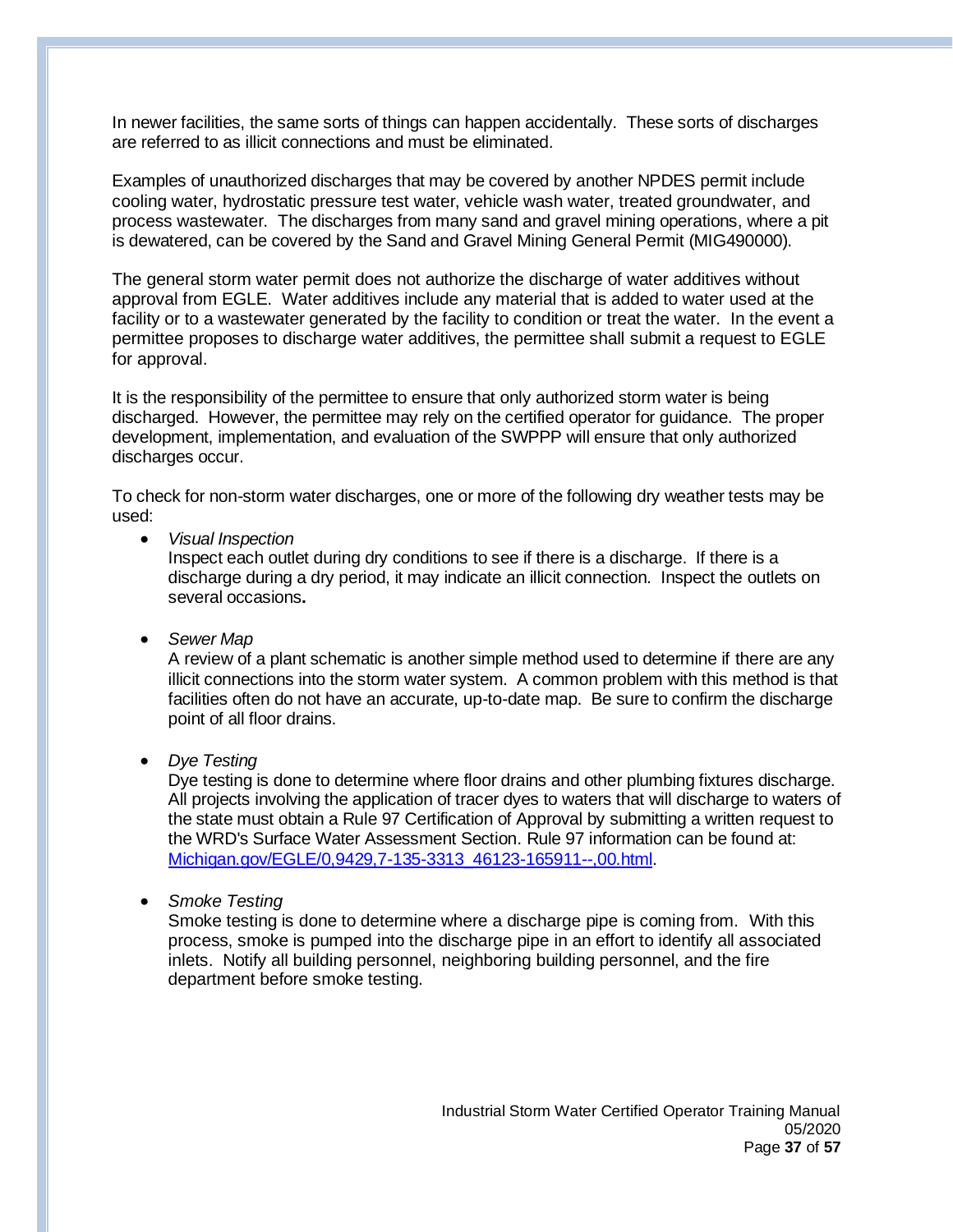There are several non-storm water discharges that can be covered under the general permit. They include:

- Discharges from fire hydrant flushing.
- Potable water sources including water line flushing.
- Water from fire system testing and firefighting training without burned materials or chemical fire suppressants.
- Irrigation drainage.
- Lawn watering.
- Routine building wash down that does not use detergents or other compounds.
- Pavement wash waters where contamination by toxic or hazardous materials has not occurred (unless all contamination by toxic or hazardous materials has been removed) and where detergents are not used.
- Uncontaminated condensate from air conditioners, coolers, and other compressors and from the outside storage of refrigerated gases or liquids.
- Springs.
- Uncontaminated groundwater.
- Foundation or footing drains where flows are not contaminated with process materials such as solvents.

These types of discharges and the methods to be used to control them must be identified in the SWPPP. Discharges from firefighting activities are authorized by this permit but are exempted from the requirement to be identified in the SWPPP.

# **Plan Updates and Annual SWPPP Review Reports**

Once the SWPPP has been implemented, it must be updated regularly. The review must be done annually from the date the SWPPP is completed. EGLE has created a SWPPP Checklist that can be used to review the SWPPP. The checklist may be downloaded at: [Michigan.gov/Documents/DEQ/deq-wrd-stormwate-industrial-SWPPPchecklist\\_425472\\_7.doc.](http://www.michigan.gov/documents/deq/deq-wrd-stormwate-industrial-SWPPPchecklist_425472_7.doc)

Revisions must be made to the SWPPP if it is determined that the information in the SWPPP is no longer current or if the implemented controls are inadequate. This includes any addition of new sources of significant materials, changes in the processes at the facility, changes in drainage patterns, or changes in the controls to be used to minimize exposure of such materials to storm water runoff. These changes should be included in the annual report.

The Annual SWPPP Review Report is the written summary of the ISW activities that have occurred in the last year. Be sure to include any spills that may have occurred since the time of the last review, how they were cleaned up, and the changes made to prevent a recurrence of the spill. Most general and individual permits that authorize ISW discharges require that the written report be submitted to EGLE on or before January 10 of each year. EGLE has created a Storm Water Annual Report form that must be submitted in MiWaters on or before January 10 of each year. The form must be submitted by an authorized user that has approved certifier status in MiWaters.

EGLE may notify the permittee at any time that the SWPPP does not meet minimum requirements. Such notification shall identify why the SWPPP does not meet minimum requirements. The permittee shall make the required changes to the SWPPP within 30 days after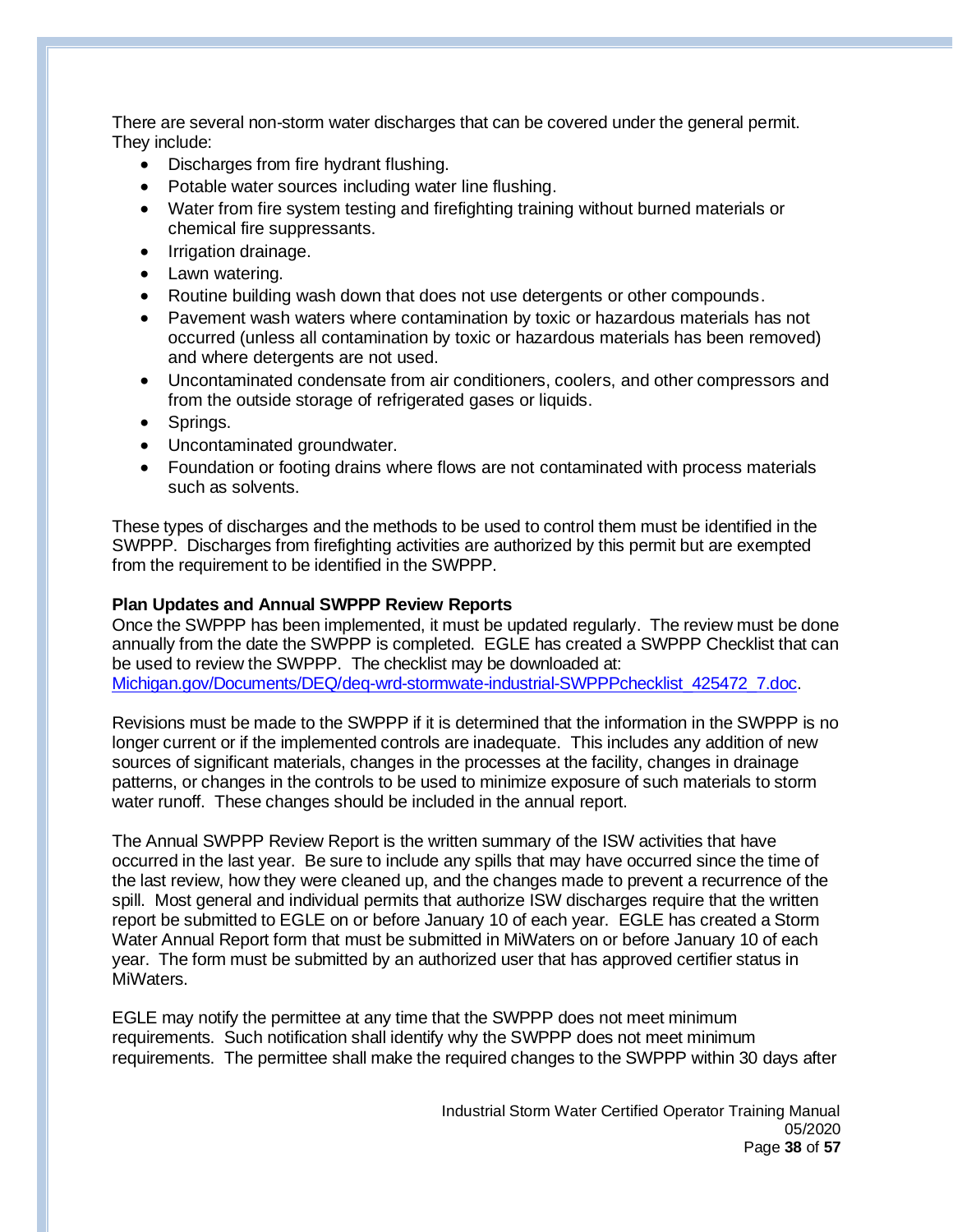such notification from EGLE and shall submit to EGLE a written certification that the requested changes have been made.

### **Recordkeeping and Reporting**

Keeping records and reporting events that occur on-site is an effective way of tracking the progress of the pollution prevention efforts. Reviewing these records can provide some useful information for developing improved controls for problem areas. Recordkeeping and reporting represent good operating practices because they can increase the efficiency of the facility and the effectiveness of the controls. All storm water program records must be retained for at least three years.

The SWPPP and associated records shall be retained on-site at the facility that generates the storm water discharge. These records should include inspection reports, maintenance activities, employee training dates, annual reports, and a description of incidents such as spills that can affect the quality of storm water runoff.

In addition to retaining records at the facility, the storm water permits require reporting for some circumstances. If there is noncompliance with the permit or other water quality regulations, the noncompliance must be reported to the WRD district supervisor.

When storm water is discharged to the surface waters of the state, there shall be no violation of the water quality standards in the receiving waters as a result of this discharge. This requirement includes, but is not limited to, the following conditions: The receiving waters shall not have any of the following unnatural physical properties in quantities which are or may become injurious to any designated use: unnatural turbidity, color, oil film, floating solids, foams, settleable solids, suspended solids, or deposits as a result of this discharge.

# **Noncompliance Notification**

In any instance of noncompliance with the requirements of federal or state water quality regulations, the written reporting shall include: a description of the discharge and the cause of noncompliance, the period of noncompliance (dates and times), the steps taken to minimize the impact, and the steps taken to prevent recurrence of the unauthorized discharge. All instances of noncompliance shall be reported as follows:

- Any noncompliance which may endanger health or the environment shall be reported verbally within 24 hours from the time the permittee becomes aware of the circumstances. In addition, a written submission shall also be provided within five days.
- All other instances of noncompliance shall be reported within five days from the time the permittee becomes aware of the noncompliance.

# **Spill Notification**

The permittee shall immediately report any spill or loss of any polluting material that occurs to the surface waters or groundwaters of the state unless the permittee has determined that the release is not in excess of the threshold reporting quantities specified in the Part 5 Rules (R 324.2001 through 324.2009 of Michigan Administrative Code) by calling EGLE at the number indicated on the COC or individual permit; or if notice is provided after regular working hours, call EGLE's 24-hour PEAS at 1-800-292-4706. Within ten days of the release, the permittee shall submit to the WRD district supervisor a full written explanation of the cause, discovery, cleanup, and recovery measures taken, preventive measures to be taken, and schedule of implementation. The SWPPP must also be modified to reflect any changes that have occurred at the facility.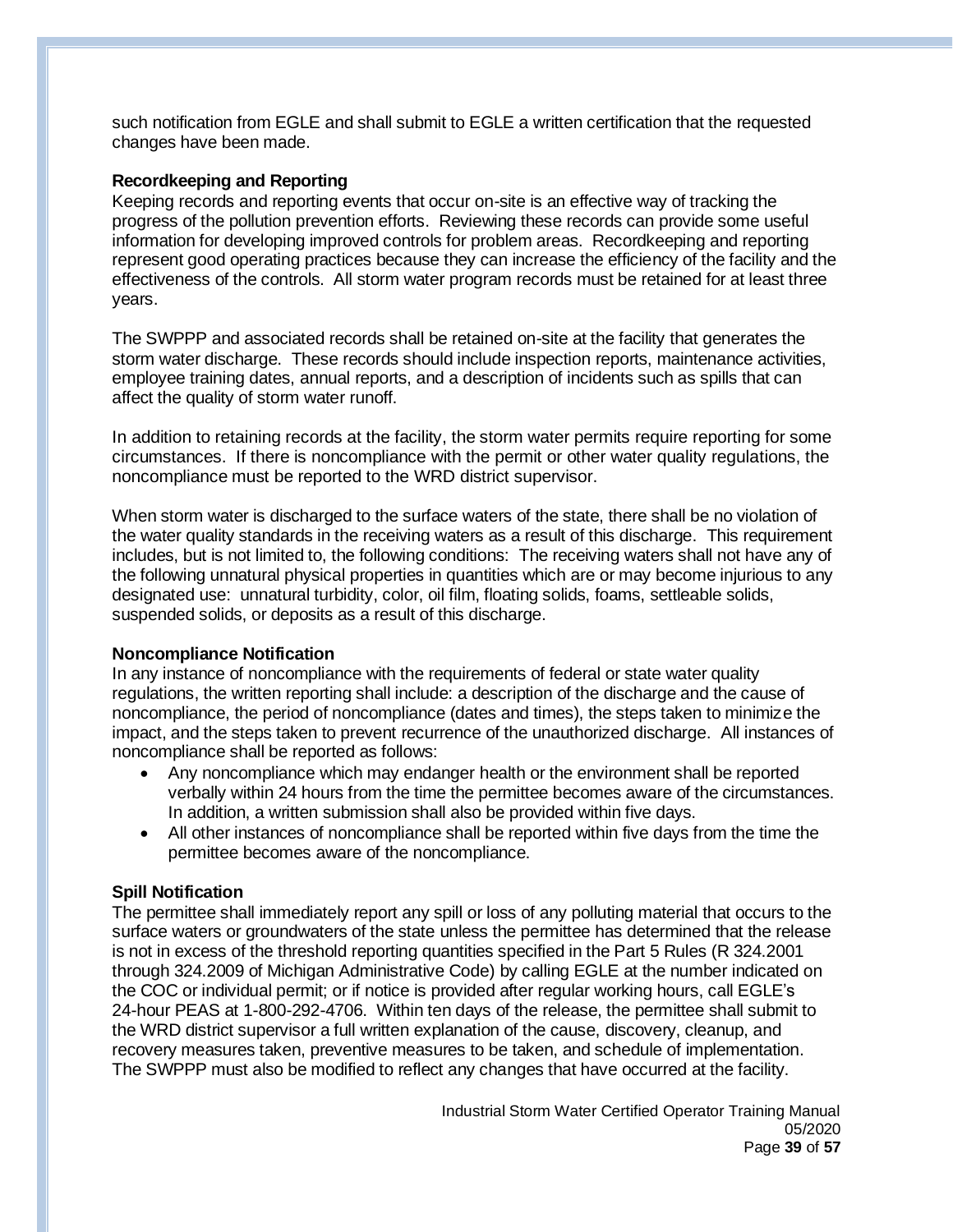Please note that a spill may be considered to be noncompliance with the permit even though it may not be in excess of the threshold reporting quantities specified in the Part 5 Rules.

## **Short-Term Storm Water Characterization Study (STSWCS)**

Storm water discharges from mandated secondary containment areas, sites of environmental contamination (Part 201 of the NREPA), specific industrial sectors, facilities that discharge to a TMDL designated water body, or operations that have been designated "significant contributors to pollution" have the potential to cause violation(s) of water quality standards. For this reason, EGLE may determine that an STSWCS to evaluate the quality of these discharges is necessary.

If required by the storm water permit, within six months after the effective date of the COC or individual permit, the permittee must submit an approvable STSWCS plan for monitoring and analysis of the storm water discharges to the WRD district supervisor in MiWaters.

Upon approval of the STSWCS plan, the permittee shall begin monitoring the authorized discharge as specified in the STSWCS plan. If the WRD district supervisor does not take action to approve or comment on the STSWCS plan within 90 days after submittal and the SWPPP has been fully implemented, the permittee shall begin storm water monitoring in accordance with the STSWCS plan as submitted.

A compliance assistance document describing how to prepare an STSWCS plan is available at: [Michigan.gov/Documents/DEQ/wrd-isw-stswcs-guidance\\_614169\\_7.pdf.](https://www.michigan.gov/documents/deq/wrd-isw-stswcs-guidance_614169_7.pdf)

## **Benchmark Monitoring Study**

The Benchmark Monitoring requirements in storm water permits that are associated with special use areas include options the permittee needs to consider. It is important to note that the Benchmark Monitoring requirements only apply to permittees that are engaged in industrial activity classified by SIC code 5015 or 5093. All of the options require a written submittal within six months of issuance or reissuance of permit coverage via MiWaters. The Benchmark Monitoring Compliance Report under the facility's MiWaters site will include the options listed below. The permittee will be required to select an option and upload the associated supporting documentation described with each option. Submitting the Benchmark Monitoring Compliance Report within the required time frame fulfills the written submittal requirements of the storm water permit. The options to consider are explained in detail below:

OPTION 1 – The permittee elects to submit the Benchmark Monitoring Study Plan within six months of issuance or reissuance of permit coverage. The supporting documentation shall include:

- A Benchmark Monitoring Study Plan that meets the conditions of the general permit.
- A SWPPP that meets the conditions of the storm water permit including the additional sector-specific controls.

OPTION 2 – The permittee elects to implement additional structural controls and/or site modifications before monitoring. The permittee shall submit a written request for an alternative schedule within six months of issuance or reissuance of permit coverage. The supporting documentation shall include: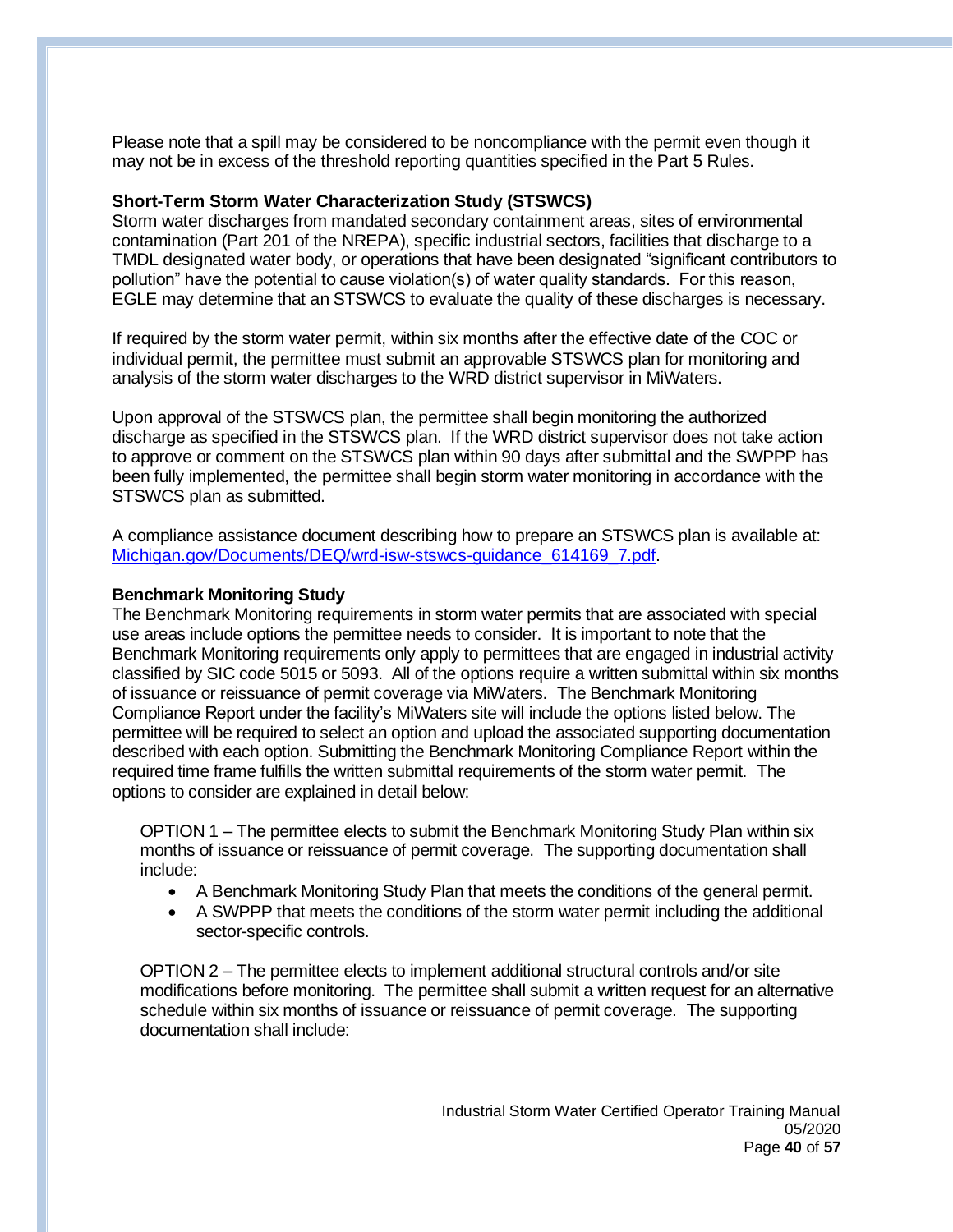• A written request that describes the additional structural controls to be installed and any other modifications planned for the site. The written request shall include a time line of when the controls will be functional and when the final study plan and SWPPP will be submitted. In no case shall an alternative schedule include benchmark monitoring commencing later than three years after issuance or reissuance of permit coverage.

OPTION 3 – The permittee elects to submit a request to forgo benchmark monitoring within six months of issuance or reissuance of permit coverage. By selecting this option and submitting the report via MiWaters, the permittee is certifying that the facility does not/will not accept metal particulates nor engage in practices that generate metal particulates unless the facility's operations and/or physical layout are designed and implemented to prevent contact between scrap metal and precipitation, including runoff, and/or eliminate discharges of storm water associated with areas of metal particulate storage or generation. Such practices include but are not limited to shredding, cutting, grinding, and/or smelting. Metal particulates include but are not limited to turnings, grinding sludges, and/or swarf. The supporting documentation shall include:

- A SWPPP that meets the conditions of the storm water permit including the additional sector specific controls.
- Three most recent quarterly visual assessment reports that includes color photos.

Additional compliance assistance information related to benchmark monitoring requirements can be found at: [Michigan.gov/IndustrialStormWater.](https://www.michigan.gov/egle/0,9429,7-135-3313_71618_3682_3716-24018--,00.html)

# **COC Expiration and Reissuance**

An NPDES permit is valid for a maximum of five years. The COC or individual permit will state the expiration date. The COC expiration date is listed near the bottom of the COC; on an individual permit, it is listed on the first page. Typically, the permit expiration date for COCs is April 1; for individual permits, it is October 1.

If the permittee wishes to continue a discharge authorized under a permit beyond the permit expiration date, the permittee shall submit in MiWaters an application to the WRD's Permits Section. The application must be submitted six months prior to the expiration date (typically October 1). This gives the WRD an opportunity to reevaluate operational and monitoring requirements and effluent limits. A person holding a valid COC or individual permit under an expired permit shall continue to be subject to the terms and conditions of the expired permit until the permit is terminated, revoked, or reissued.

Michigan has developed a strategy for scheduling permit reissuance known as the "5-Year Basin Plan." This is a timetable for reissuance of permits based on receiving water bodies. A receiving water is the river, stream, or lake that "receives" a particular discharge. It is ideal to simultaneously evaluate all permits allowing discharge to a particular receiving water or watershed. A complete cycle of reissuance occurs every 5 years, with approximately 20 percent of the permits being reissued each year. The 5-Year Basin Plan was established with the objective of establishing the most efficient plan for water quality monitoring and permit reissuance.

If a facility submits a complete application prior to the expiration date listed on the COC or individual permit, coverage will be extended until the permit coverage is reissued by EGLE.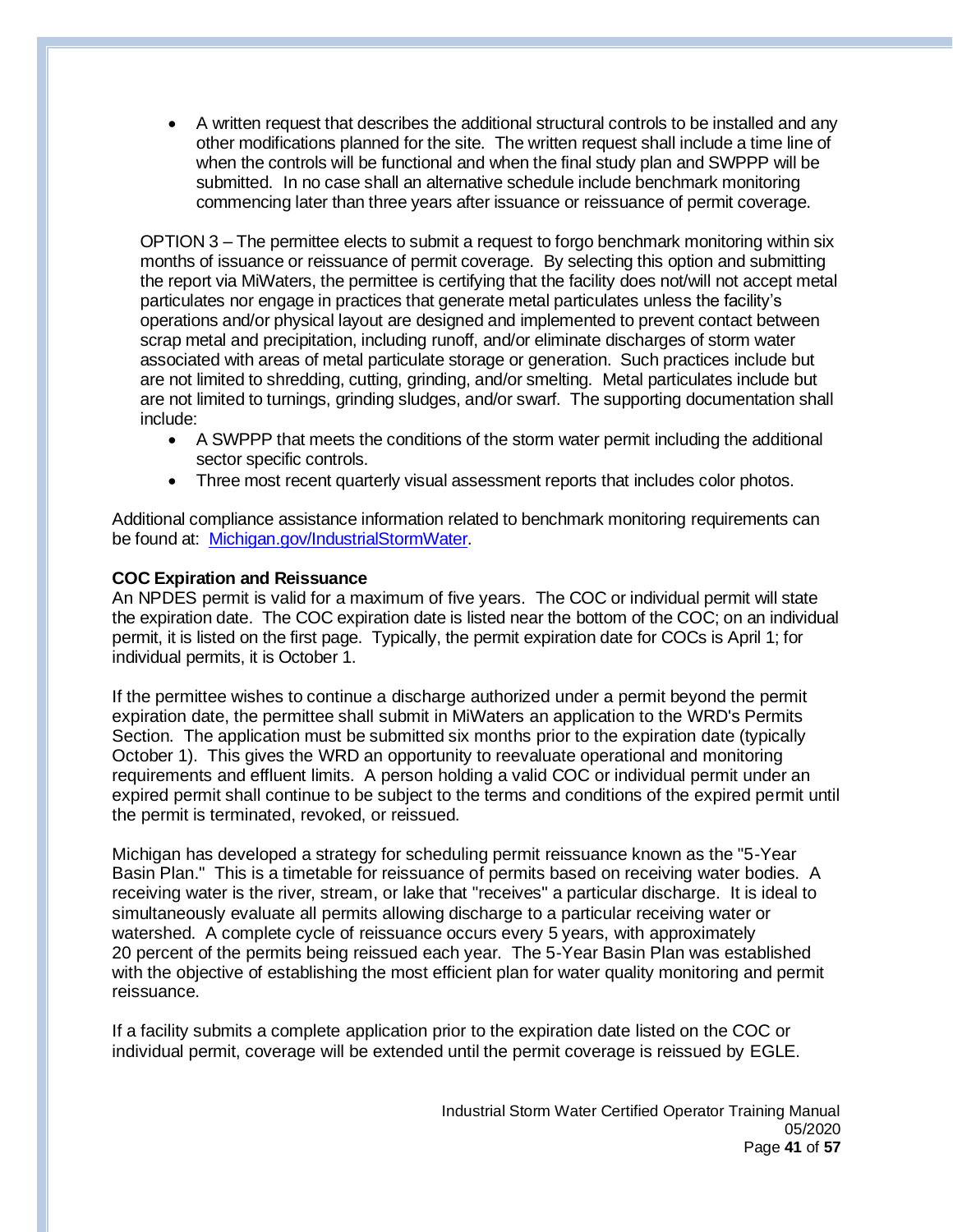A map of the watershed basins can be found at: [Michigan.gov/EGLE/0,9429,7-135-](https://www.michigan.gov/egle/0,9429,7-135-3313_71618_3682_3713-10412--,00.html) [3313\\_71618\\_3682\\_3713-10412--,00.html.](https://www.michigan.gov/egle/0,9429,7-135-3313_71618_3682_3713-10412--,00.html)

# **COC Modifications**

The following are common COC modifications:

- *Transfer of Ownership or Control*
	- $\circ$  If there is any change in control or ownership of operations at a facility, the permittee shall notify the succeeding owner or controller of the existence of this permit by letter. A copy shall be submitted in MiWaters to the WRD district supervisor 30 days prior to the actual transfer of ownership or control.
	- $\circ$  A Transfer of Coverage form must be submitted in MiWaters by the new owner.
- *Name or Address Change*
	- o Submit a Transfer of Coverage form in MiWaters.
- *Change in Discharge*
	- o Submit the Minor Modification form in MiWaters.

# **Termination of General Permit Coverage**

When all storm water discharges associated with industrial activity that are authorized by the permit are eliminated or industrial activity has ceased, the permittee may submit an NPDES Permit Notice of Termination application in MiWaters to the WRD district supervisor to end authorization to discharge under the permit. All significant materials that are exposed or likely to be exposed to storm water runoff need to be eliminated from the property before the COC or individual permit is terminated. It is the responsibility of the permittee to request termination in a timely manner to allow permit termination prior to January 1. A permittee that has storm water permit coverage as of January 1 will be required to pay the annual permit fee.

Active industrial facilities that have eliminated exposure of all significant materials may request COC termination by submitting an application for No Exposure Certification in MiWaters. The no exposure exclusion is conditional. Therefore, if there is a change in circumstances that causes exposure of industrial activities or materials to storm water, the operator is required to comply immediately with all requirements of the storm water program, including obtaining a permit.

Any permittee that is authorized to discharge storm water from areas of industrial activity on January 1 of a given year shall be assessed an annual discharge fee. It is strongly recommended that permit termination requests be submitted to EGLE by December 1 in order to process the termination before January 1.

# **Individual Permit Required by EGLE**

EGLE may require an individual permit if:

- Unlawful pollution cannot be adequately guarded against with the requirements of the general permit.
- The discharger is not complying or has not complied with the conditions of the permit or schedules in the COC.
- A change has occurred in the availability of demonstrated technology or practices for the control or abatement of waste applicable to the point source discharge.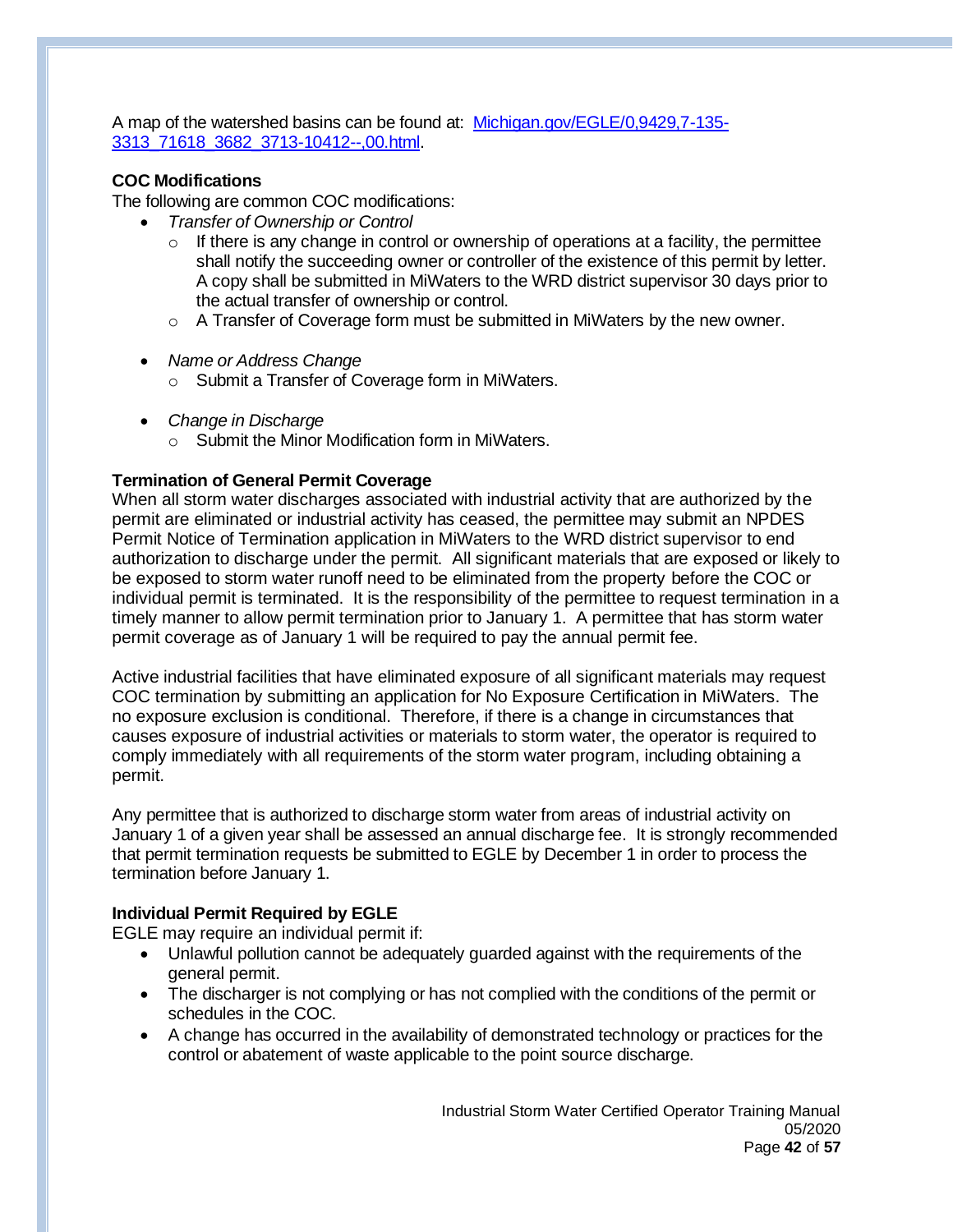- Categorical effluent standards or limitations are promulgated for point source discharges of storm water.
- EGLE determines that the criteria under which the general permit was issued no longer apply.

# **Management Responsibilities**

#### *Duty to Comply*

It is the duty of the permittee to comply with all the terms and conditions of the general permit. Any noncompliance with the terms and conditions of the general permit constitutes a violation of the NREPA and is subject to enforcement, termination of coverage, coverage under an individual permit, and fines and penalties under the NREPA.

#### *Operator Certification*

The permittee shall have the waste treatment facilities under the direct supervision of an operator certified at the appropriate level (industrial storm water certified operator) for the facility certification by EGLE, as required by Sections 3110 and 4104 of the NREPA.

#### *Facilities Operation*

The permittee shall, at all times, properly operate and maintain all treatment or control facilities or systems installed or used by the permittee to achieve compliance with the terms and conditions of the general permit. Proper operation and maintenance includes adequate laboratory controls and appropriate quality assurance procedures.

#### *Adverse Impact*

The permittee shall take all reasonable steps to minimize any adverse impact to the surface waters or groundwaters of the state resulting from noncompliance with any conditions specified in the general permit including, but not limited to, such monitoring as necessary to determine the nature and impact of the discharge in noncompliance.

#### *Containment Facilities*

The permittee shall provide facilities for containment of any accidental losses of oil or other "polluting materials" in accordance with the relevant statute(s).

#### *Waste Treatment Residues*

Residuals (i.e., solids, sludges, biosolids, filter backwash, scrubber water, ash, grit, or other pollutants or wastes) removed from or resulting from treatment or control of wastewaters, including those that are generated during treatment or left over after treatment or control has ceased, shall be disposed of in an environmentally compatible manner and according to applicable laws and rules. Such disposal shall not result in any unlawful pollution of the air, surface waters, or groundwaters of the state.

#### *Right of Entry*

The permittee shall allow EGLE, or any agent of EGLE, upon the presentation of credentials, to conduct inspections at the facility, access records required to be kept as a condition of the general permit, and to sample any discharge.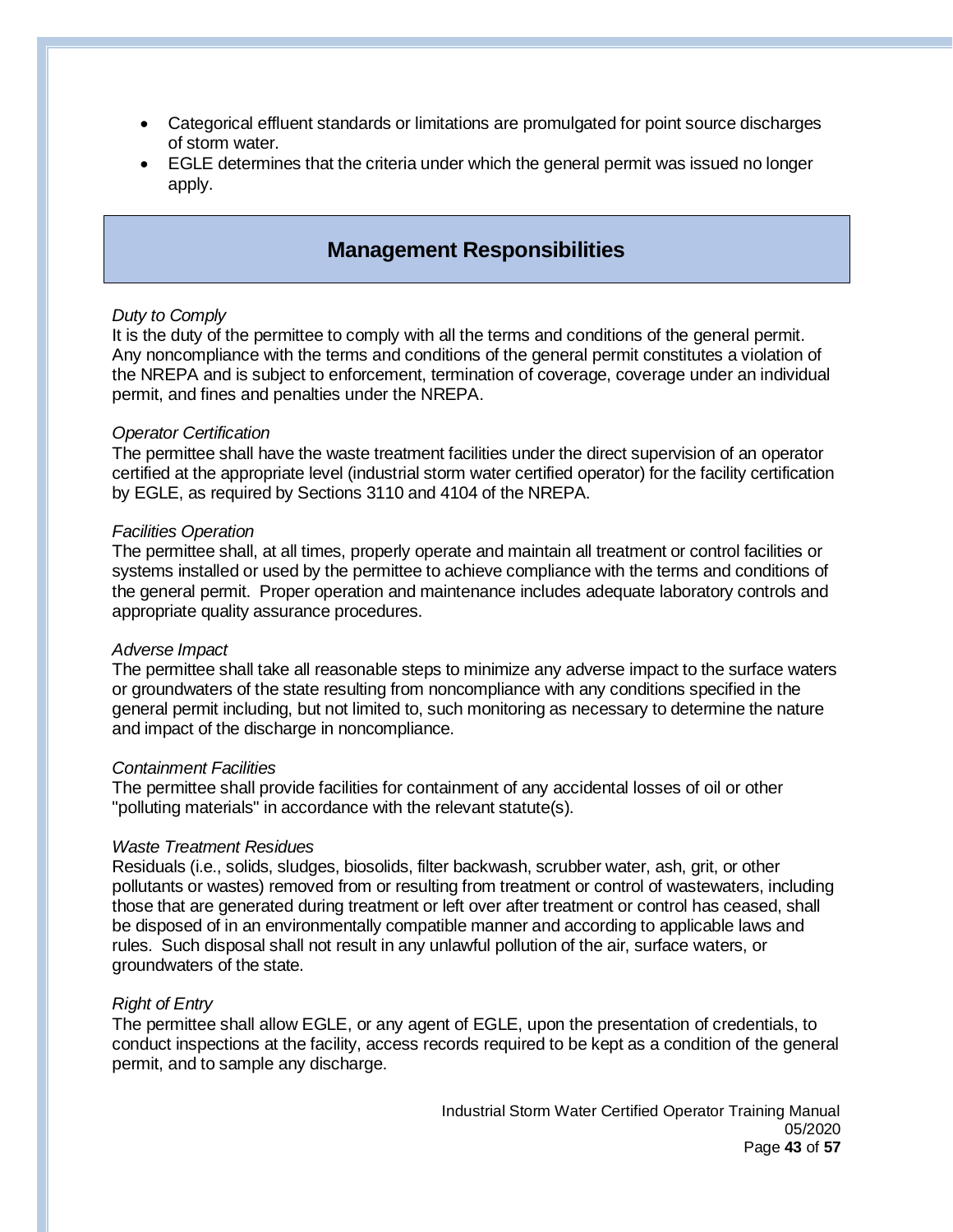### *Duty to Provide Information*

The permittee shall furnish to EGLE, within a reasonable time, any information which EGLE may request to determine whether cause exists for modifying, revoking, reissuing, or terminating the storm water permit or the facility's COC, or to determine compliance with the storm water permit. The permittee shall also furnish to EGLE, upon request, copies of records required to be kept by the storm water permit.

Where the permittee becomes aware that it failed to submit any relevant facts in a permit application or submitted incorrect information in a permit application or in any report to EGLE, it shall promptly submit such facts or information.

# **STORM WATER DISCHARGES NOT AUTHORIZED BY THE INDUSTRIAL STORM WATER GENERAL PERMITS**

The following storm water discharges are not authorized by the ISW general permits:

- Storm water discharges associated with industrial activities that are permitted by an existing NPDES individual permit or a different general permit.
- Storm water discharges associated with construction activities as identified under 40 CFR, Section 122.26(b)(14)(x) (such activities require permit-by-rule coverage).
- Storm water discharges that have been determined by EGLE to be contributing to unlawful pollution that cannot be adequately guarded against under the requirements of the general permits for storm water discharges.
- Storm water discharges associated with industrial activity from inactive mining, inactive landfill, or inactive oil and gas operations occurring on federal lands where an operator cannot be identified.
- Storm water discharges for which federal effluent limitation guidelines exist. The following industrial categories have storm water effluent limitation guidelines in the CFR:
	- o Cement manufacturing (40 CFR, Part 411)
	- o Feedlots (40 CFR, Part 412) o Fertilizer manufacturing (40 CFR, Part 418) o Petroleum refining (40 CFR, Part 419) o Phosphate manufacturing (40 CFR, Part 422) o Steam electric (40 CFR, Part 423) o Coal mining (40 CFR, Part 434) o Mineral mining and processing (40 CFR, Part 436) o Mine dewatering water (40 CFR, Part 436) o Ore mining and processing (40 CFR, Part 440) o Asphalt emulsion (40 CFR, Part 443, Subpart A) Storm water discharge to groundwaters.
- Storm water from a new facility discharging to wild or wilderness rivers or water bodies within the boundaries of national lakeshores or national parks that are designated "outstanding state resource waters" pursuant to Michigan water quality standards.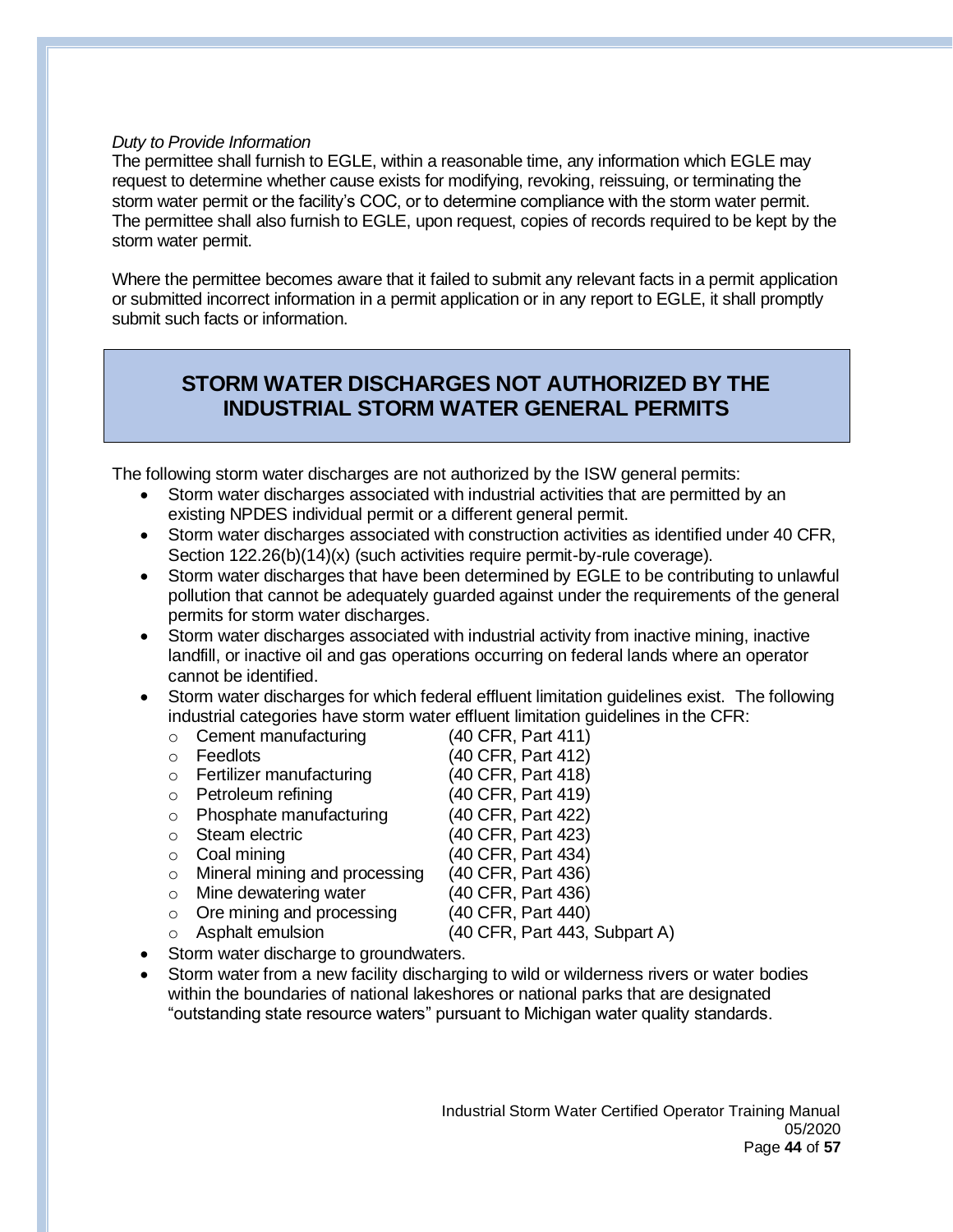# **POLLUTION PREVENTION**

### *Reduce*

Reducing the amount of materials used is an obvious monetary savings and will decrease the potential of pollutants being discharged into storm water runoff. Reduction of hazardous material use can be achieved by substituting them with less toxic products.

## *Reuse*

Reusing materials is also cost-effective, and once implemented can greatly reduce the amount of waste generated from industrial facilities. Reusing solvents, packaging materials, and even paper can have a positive impact on our environment. For further information, contact EGLE's Materials Management Division.

## *Recycling*

When properly set up, recycling of materials will become a habit that will help reduce the amount of polluting materials from entering storm water runoff. Recycling areas may be as simple as covered containers to selectively hold wastes, or they may include liquid waste drums, waste oil tanks, or large covered dumpsters that can be transported to a transfer station or recycling facility.

# *Retired Engineer Technical Assistance Program (RETAP)*

Retired professionals are available through the RETAP to assist businesses and institutions in Michigan with pollution prevention and energy savings. RETAP is a nonprofit corporation providing the technical services for the program. It is staffed by dedicated retired engineers and scientists with extensive industrial experience in waste reduction and on-site assistance. Businesses of 500 employees or fewer in the state and institutions of any size are eligible.

- This program provides confidential and nonregulatory on-site pollution prevention assessments for Michigan businesses and institutions free of charge.
- Teams of RETAP professionals review operations for potential waste reduction strategies and opportunities; including source reduction, reuse, recycling, and energy efficiency.
- Written, confidential reports identify pollution prevention options and contain specific recommendations to save money, increase efficiency, reduce need for costly waste disposal and treatment, reduce liability, and promote a positive public image.
- All reports are sent directly to the company by the RETAP staff).
- There is no obligation to implement the recommendations; however, significant cost savings can be achieved from employing pollution prevention techniques. Follow up with companies assisted through RETAP has shown thousands of dollars of annual cost savings.
- Information on RETAP can be found at: [Michigan.gov/EGLE/0,9429,7-135-3304-11899-](https://www.michigan.gov/egle/0,9429,7-135-3304-11899--,00.html) [-,00.html.](https://www.michigan.gov/egle/0,9429,7-135-3304-11899--,00.html)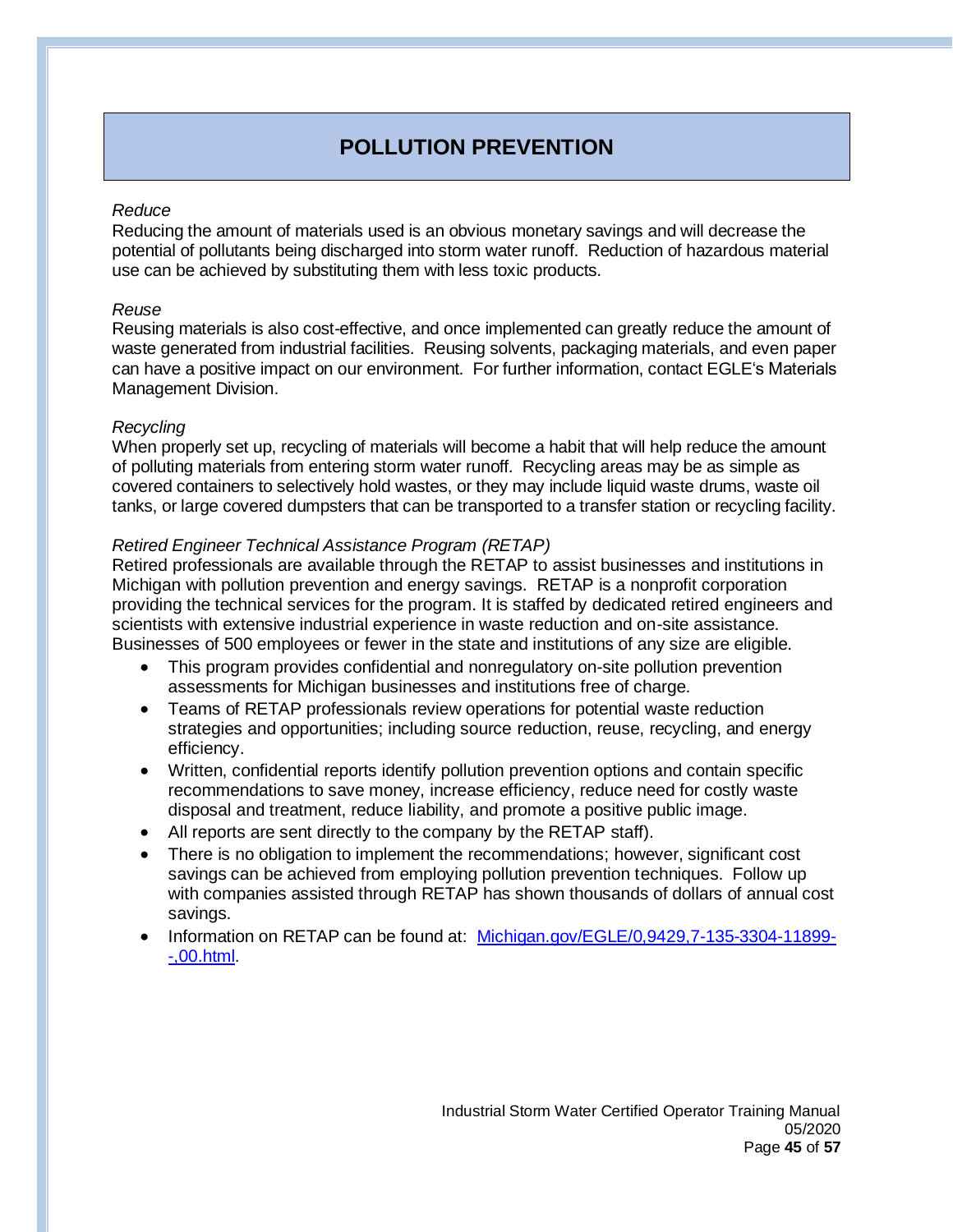# **WHAT TO EXPECT DURING AN EGLE STORM WATER INSPECTION**

EGLE is required by the USEPA to conduct routine inspections of permitted facilities. Usually, these inspections are unannounced. The ISW inspection consists of three parts, a tour of the facility, a review of the SWPPP, and a review of the associated records. In addition, EGLE's inspector will be evaluating other non-storm water discharges.

During the indoor and outdoor tour the EGLE inspector will focus on areas that impact the storm water discharge from the property. It is important to understand during this training that not all industrial facilities are the same, so in a sense, each inspection is unique. In general, the EGLE inspector will evaluate the following areas:

- Loading, unloading, and other material handling areas.
- Outdoor and indoor industrial storage areas, including secondary containment structures, pallets, drums, etc.
- Outdoor manufacturing or processing areas, including areas where significant dust or particulates would be generated.
- Discharge areas for vents, stacks, and other air emission controls.
- On-site waste disposal areas.
- Maintenance and cleaning areas for vehicles, machines, and equipment.
- Areas of exposed and or erodible soils.
- Point source discharges.
- Structural controls designed to treat, divert, or isolate storm water.
- Internal floor drains will be inspected to ensure that they are not connected to the storm sewer system or surface waters.

In addition, the inspector will evaluate any other areas of the facility where storm water may contact significant materials.

Once the indoor and outdoor inspection is completed, the SWPPP will be audited against the language in the general storm water permit. The SWPPP must be on-site and records should be well organized and kept in an area that is easily accessible.

A review of the associated records includes: all inspection reports, preventative maintenance reports, annual reports, employee storm water training records, and any other applicable documents. Remember, the storm water permit requires that the facility keep all documentation for at least three years.

Once the inspection is complete, EGLE's inspector will conduct a closing meeting in which compliant and noncompliant items noted during the inspection will be discussed. Typically, a letter will be sent by EGLE's inspector to the facility describing the items discussed during the closing meeting. In most cases, the facility will be required to submit a written response to EGLE describing what has or will be done to comply with the inspection letter.

A video detailing what to expect during an EGLE ISW inspection can be viewed at: [https://www.youtube.com/watch?v=mTjtHGWPlMw&feature=youtu.be.](https://www.youtube.com/watch?v=mTjtHGWPlMw&feature=youtu.be)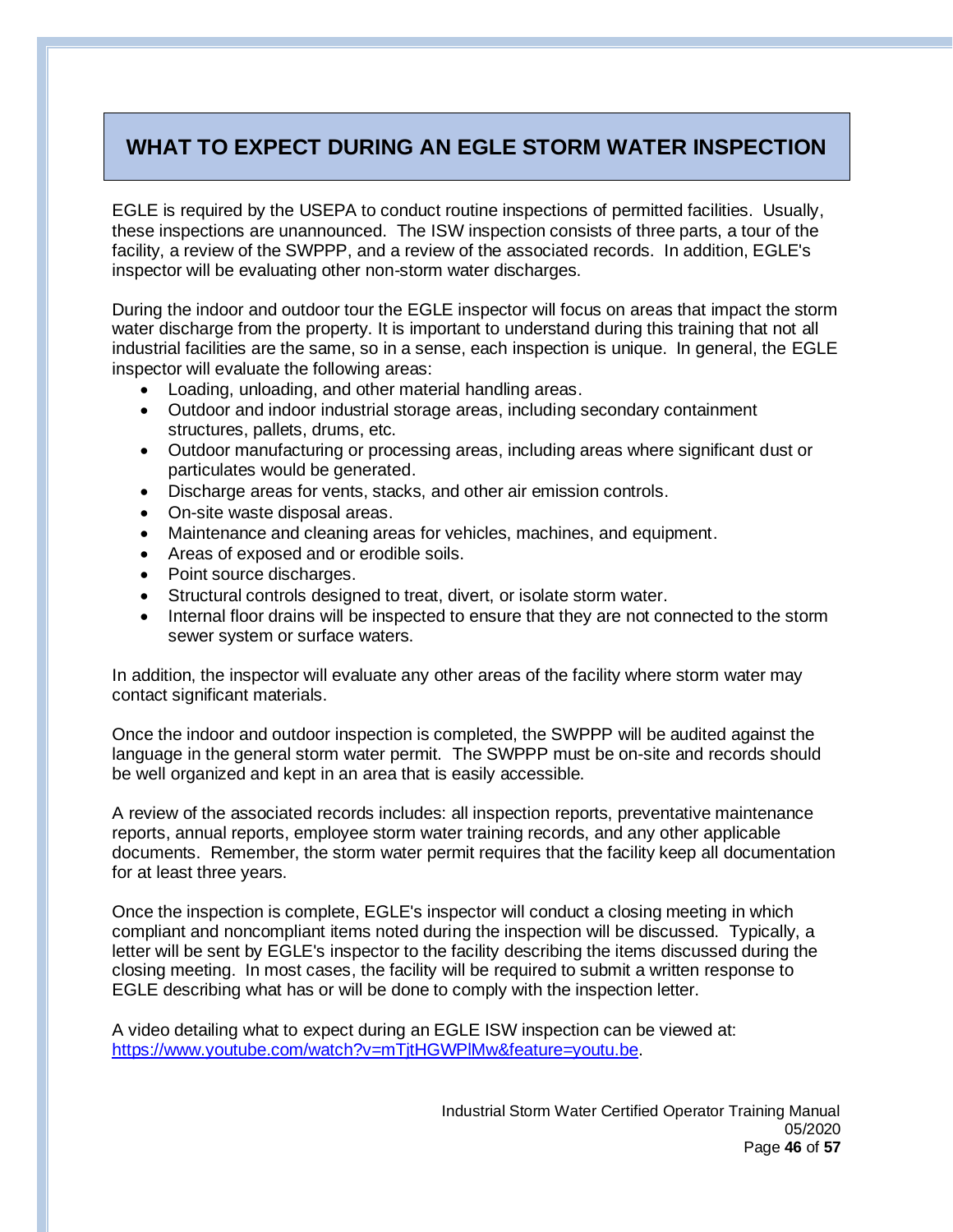# **SUMMARY**

As an ISW Certified Operator, you are an important link between industrial activities and the protection of our state's water resources. Your responsibilities include identifying conditions at the site that could contribute pollutants to storm water runoff, determining if structural and nonstructural controls are implemented to correct these conditions, and conducting inspections to ensure the facility is in compliance with the storm water permit. Your assistance will help your company verify appropriate records are kept and that they properly respond to spills that may occur at the facility. Your concerted efforts in these areas will ultimately prevent negative impacts on storm water runoff and protect the invaluable surface waters of our state.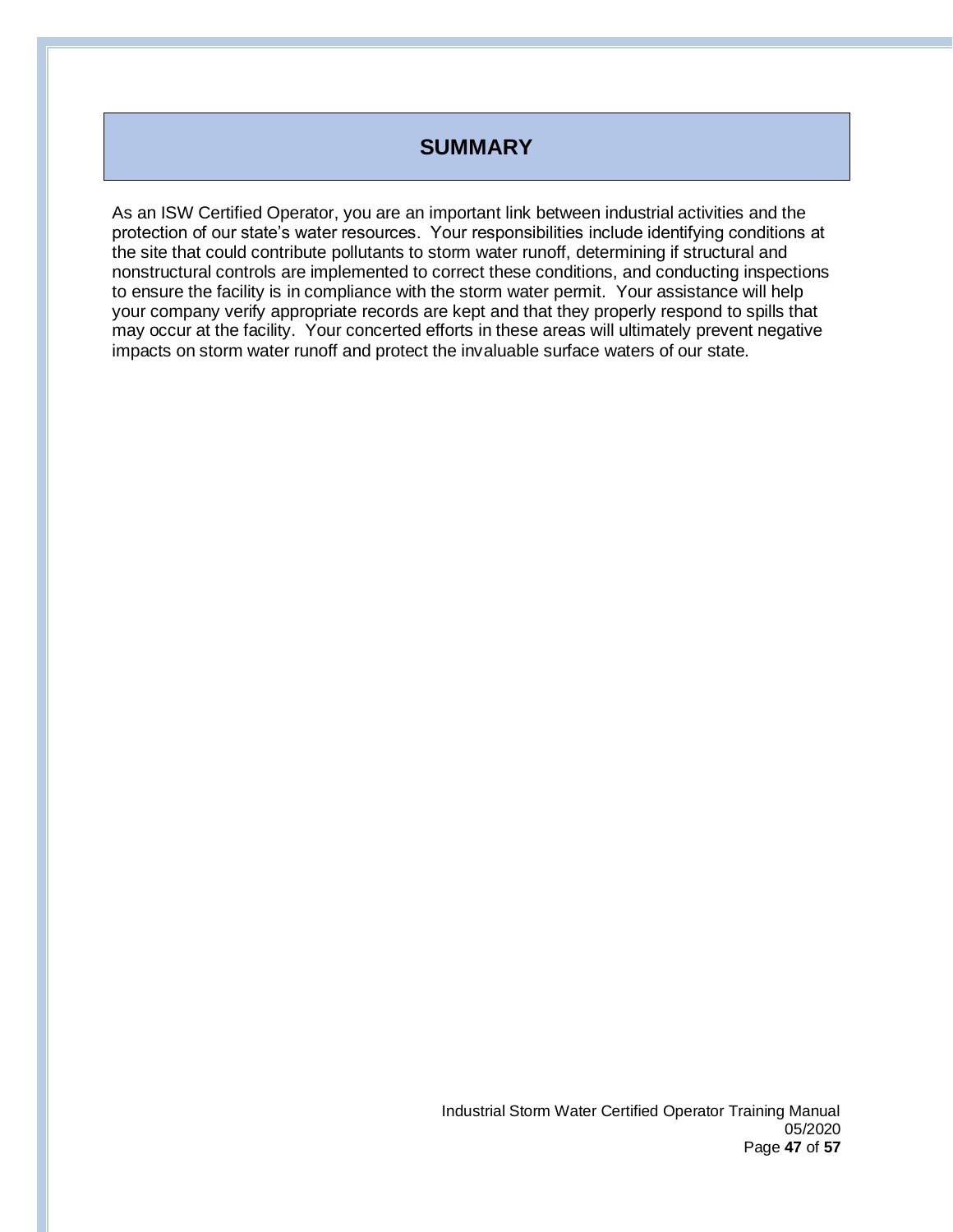# **APPENDIX A**

# **RELATED WEB PAGES**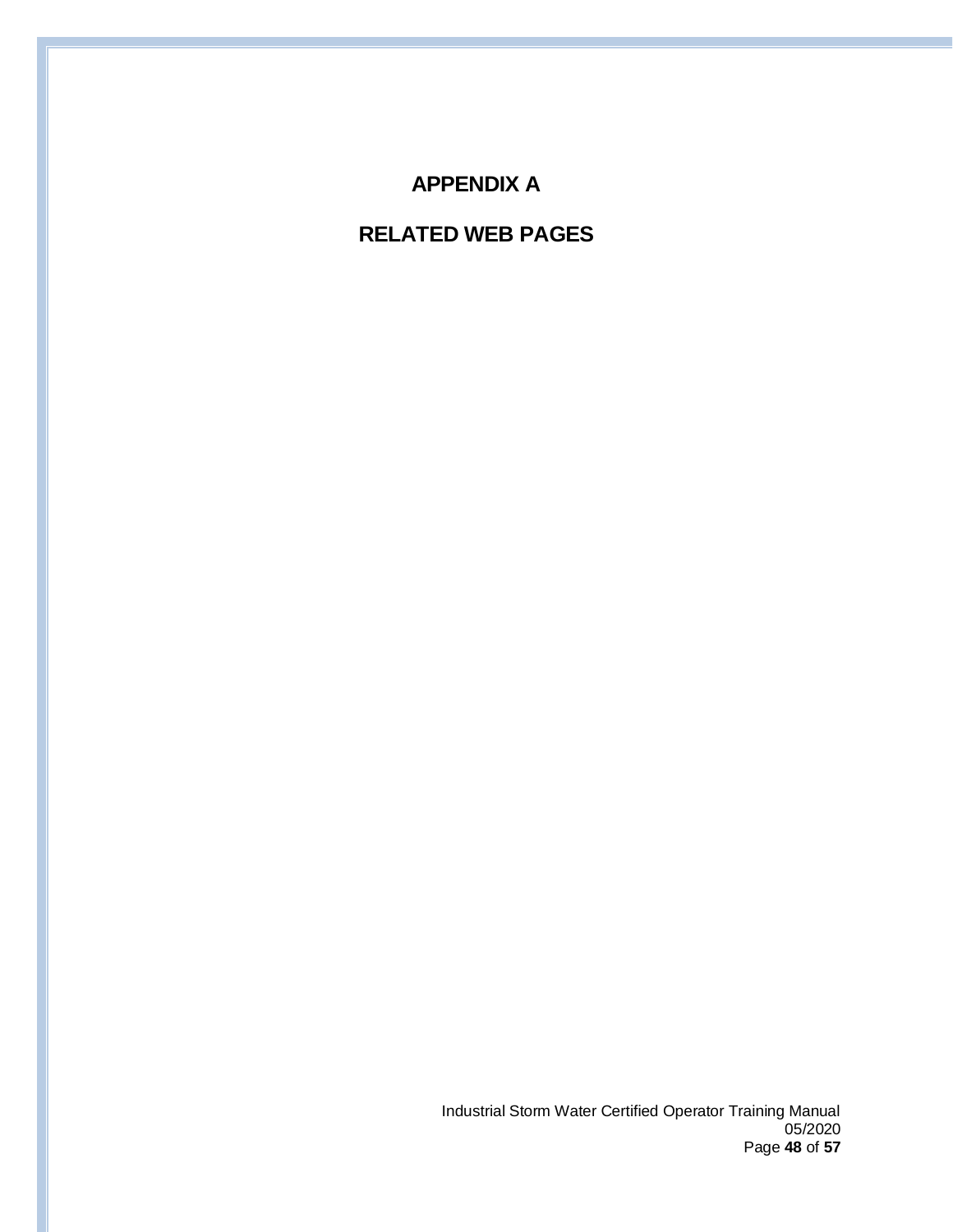### **Related Web Pages**

Approved Total Maximum Daily Loads: [Michigan.gov/TMDL](http://www.michigan.gov/tmdl)

Construction Storm Water Certified Operator Training Manual: [Michigan.gov/EGLE/0,9429,7-135-3311\\_4113-81197--,00.html](https://www.michigan.gov/egle/0,9429,7-135-3311_4113-81197--,00.html)

EGLE Storm Water: [Michigan.gov/EGLEStormWater](http://www.michigan.gov/eglestormwater)

Guidebook of Best Management Practices for Michigan's Watersheds: [Michigan.gov/EGLE/0,9429,7-135-3313\\_71618\\_3682\\_3714-118554--,00.html](https://www.michigan.gov/egle/0,9429,7-135-3313_71618_3682_3714-118554--,00.html)

Metal Working Guidance Document: [Mmichigan.gov/Documents/DEQ/deq-ead-tas-metalwrk\\_320863\\_7.pdf](http://www.michigan.gov/documents/deq/deq-ead-tas-metalwrk_320863_7.pdf)

Michigan Retired Engineer Technical Assistance Program: [Michigan.gov/EGLE/0,9429,7-135-3304-11899--,00.html](https://www.michigan.gov/egle/0,9429,7-135-3304-11899--,00.html)

Michigan Guidebook to Environmental, Health, and Safety Regulations: [Michigan.gov/EGLE/0,9429,7-135-3308-15820--,00.html](https://www.michigan.gov/egle/0,9429,7-135-3308-15820--,00.html)

MiWaters: [Michigan.gov/MiWaters](http://www.michigan.gov/miwaters)

Part 4 Rules, Water Quality Standards, of the NREPA: [Michigan.gov/Documents/DEQ/wrd-rules-part4\\_521508\\_7.pdf](https://www.michigan.gov/documents/deq/wrd-rules-part4_521508_7.pdf)

Part 5 Rules, Spillage of Oil and Polluting Materials, of the NREPA: [Michigan.gov/Part5](http://www.michigan.gov/part5)

Part 21 Rules, Wastewater Discharge Permits, of the NREPA: [https://ars.apps.lara.state.mi.us/AdminCode/DownloadAdminCodeFile?FileName=R%](https://ars.apps.lara.state.mi.us/AdminCode/DownloadAdminCodeFile?FileName=R%20323.2101%20to%20R%20323.2197.pdf) 20323.2101%20to%20R%20323.2197.pdf

Power Washing Guidance Document: [Michigan.gov/Documents/DEQ/deq-ead-tas-powrwash\\_320867\\_7.pdf](http://michigan.gov/documents/deq/deq-ead-tas-powrwash_320867_7.pdf)

Salt Storage Guidance Documents:

[Michigan.gov/Documents/DEQ/deq-ess-p2tas-commercialsaltguidance\\_267027\\_7.pd](http://www.michigan.gov/documents/deq/deq-ess-p2tas-commercialsaltguidance_267027_7.pdf)f [Michigan.gov/Documents/DEQ/deq-ess-p2tas-bulksaltbrineguidance\\_267024\\_7.pdf](http://www.michigan.gov/documents/deq/deq-ess-p2tas-bulksaltbrineguidance_267024_7.pdf)

Sample Storm Water Pollution Prevention Plan: [Michigan.gov/documents/deq/wrd-isw-swppp-sample\\_398408\\_7.pdf](http://www.michigan.gov/documents/deq/wrd-isw-swppp-sample_398408_7.pdf)

Scrap Metal Bins and Roll Off Boxes Guidance Document: [Michigan.gov/Documents/deq/Scrap\\_Metal\\_And\\_Roll\\_Off\\_Bins\\_4\\_6\\_06\\_404112\\_7.pdf](http://michigan.gov/documents/deq/Scrap_Metal_And_Roll_Off_Bins_4_6_06_404112_7.pdf)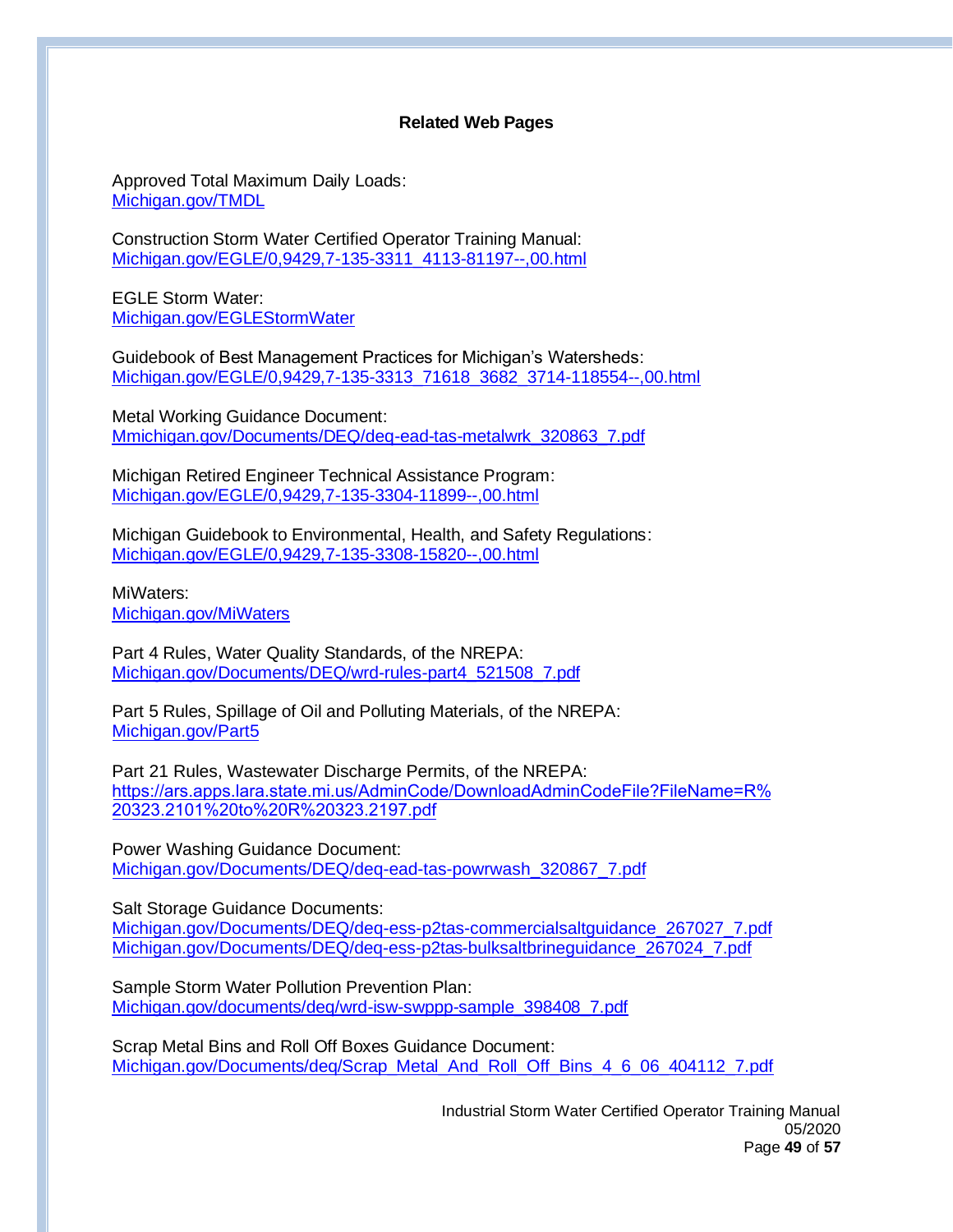Spill Prevention Control and Countermeasures: <https://www.epa.gov/oil-spills-prevention-and-preparedness-regulations>

Standard Industrial Classification/North American Industrial Classification System Conversion Information:

<https://www.census.gov/eos/www/naics/concordances/concordances.html>

Universal Waste Management Guidance Document: [Michigan.gov/Documents/DEQ/deq-ead-tas-univwaste\\_320878\\_7.pdf](http://www.michigan.gov/documents/deq/deq-ead-tas-univwaste_320878_7.pdf)

Used Oil Guidance Document: [Michigan.gov/Documents/DEQ/deq-ead-tas-usedoil\\_320882\\_7.pdf](http://www.michigan.gov/documents/deq/deq-ead-tas-usedoil_320882_7.pdf)

USEPA Industrial Fact Sheet Series: <http://www.epa.gov/npdes/stormwater-discharges-industrial-activities#factsheets>

USEPA Storm Water: <http://www.epa.gov/npdes/npdes-stormwater-program>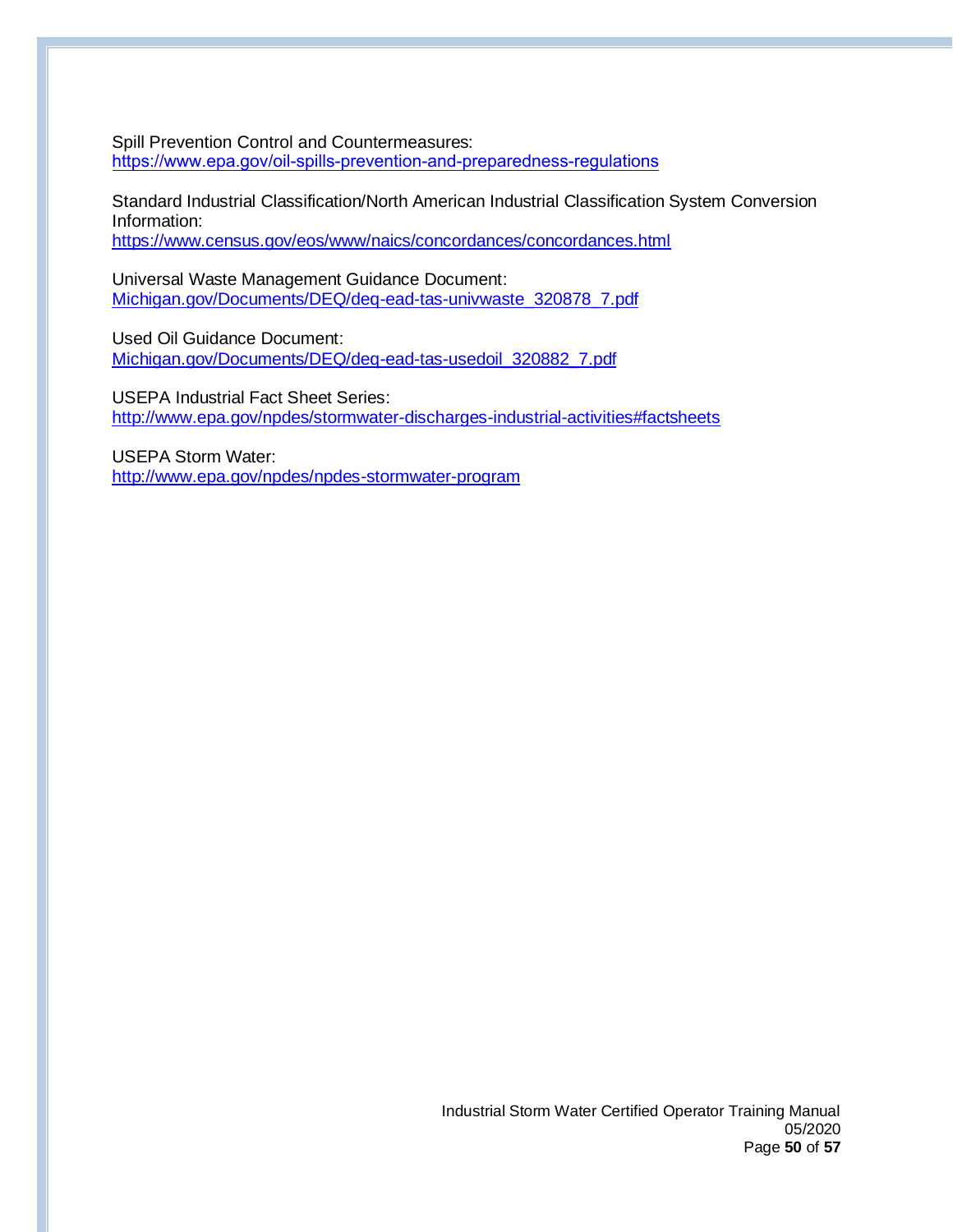# **APPENDIX B**

# **COMMON TERMS**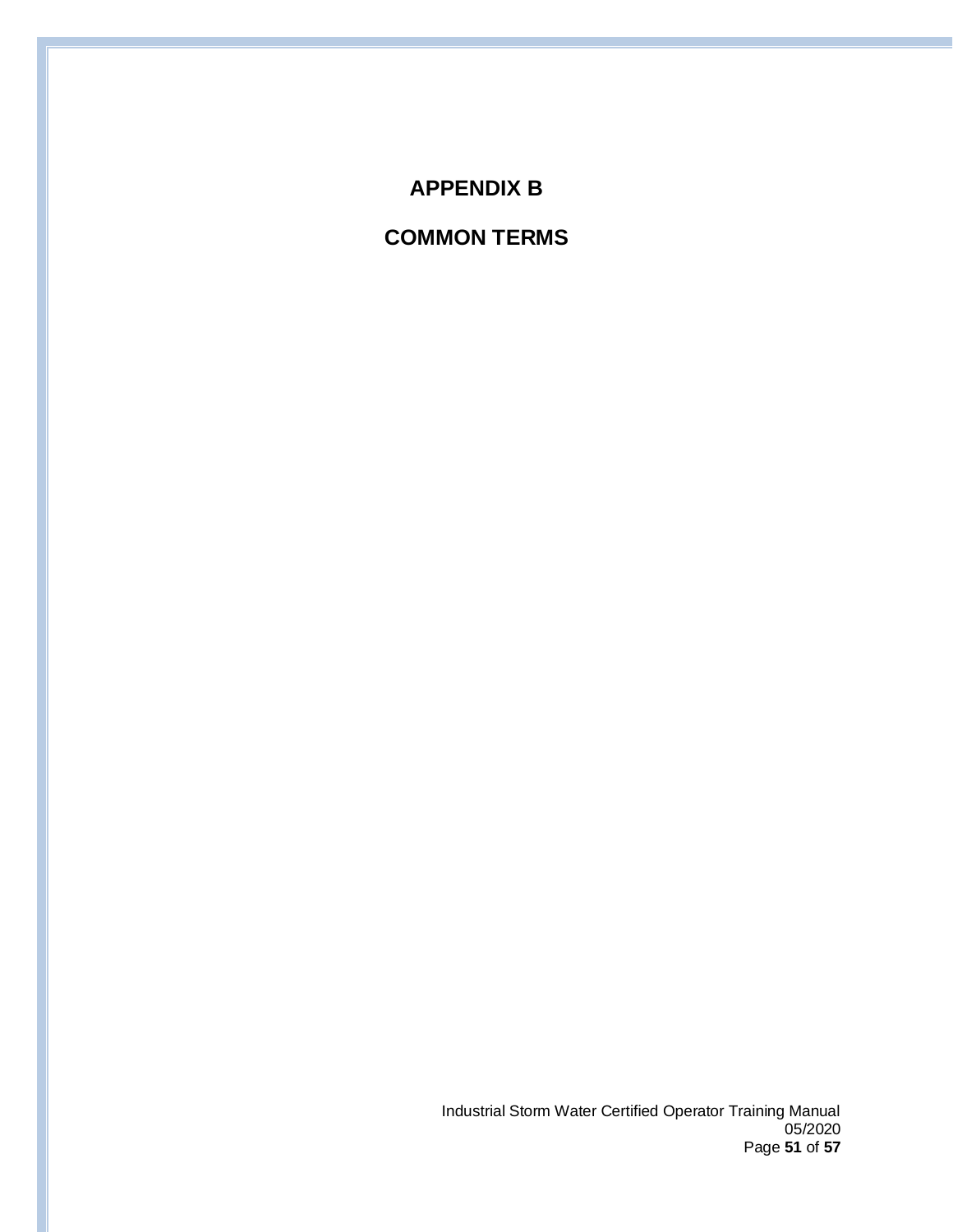# **Common Terms**

#### **Best Management Practices (BMP)**

Structural devices or nonstructural practices that are designed to prevent pollutants from entering into storm water, to direct the flow of storm water, or to treat polluted storm water.

#### **Certificate of Coverage (COC)**

A document issued by EGLE that authorizes a discharge under a general permit.

#### **Composite Sample**

A sample that is made up of multiple grab samples that have been thoroughly mixed together.

#### **Combined Sewer System**

A sewer system in which storm water runoff is combined with sanitary wastes.

#### **Critical Materials**

Materials listed in Rule 9 of the Part 5 Rules, Spillage of Oil and Pollution Materials, of the NREPA, as polluting materials that require secondary containment.

#### **Designated Use**

At a minimum, all surface waters of the state are designated and protected for all of the following uses:

- (a) Agricultural.
- (b) Navigation.
- (c) Industrial water supply.
- (d) Warm water fishery.
- (e) Other indigenous aquatic life and wildlife.
- (f) Partial body contact recreation.
- (g) Fish consumption.

#### **Discharge**

Means the addition of any waste, waste effluent, wastewater, pollutant, or any combination thereof to any surface water of the state.

#### **Discharge Point**

The location where the point source discharge is directed to surface waters of the state or to a separate storm sewer. It includes the location of all point source discharges where storm water exits the facility, including outfalls and points of discharge.

#### **District Supervisor**

The supervisor of a WRD district office as identified in a COC accompanying the general permit.

# **Existing Facility**

A facility that is or has been involved in industrial operations.

#### **General Permit**

An NPDES permit issued authorizing a category of similar discharges.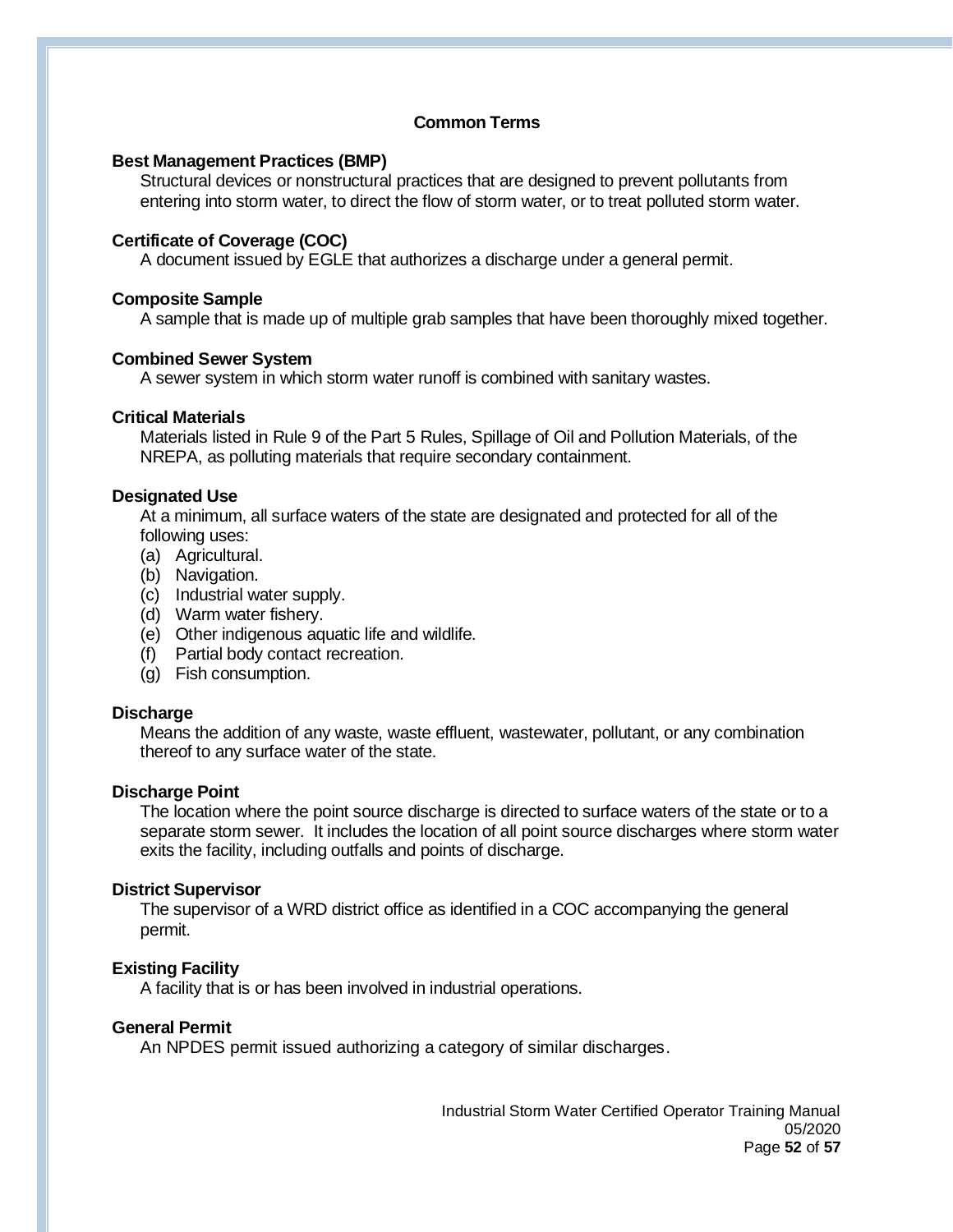#### **Grab Sample**

A single sample taken at neither a set time nor flow.

#### **Illicit Connection**

A physical connection to an MS4 that primarily conveys non-storm water discharges other than uncontaminated groundwater into the storm sewer; or a physical connection not authorized or permitted by the local authority, where a local authority requires authorization or a permit for physical connections.

#### **Illicit Discharge**

Any discharge to, or seepage into, an MS4 that is not composed entirely of storm water or uncontaminated groundwater. Illicit discharges include non-storm water discharges through pipes or other physical connections; dumping of motor vehicle fluids, household hazardous wastes, domestic animal wastes, or litter; collection and intentional dumping of grass clippings or leaf litter; or unauthorized discharges of sewage, industrial waste, restaurant wastes, or any other non-storm water waste directly into a separate storm sewer.

#### **Individual Permit**

A site-specific NPDES permit.

#### **Inlet**

A catch basin, roof drain, conduit, drain tile, retention basin riser pipe, sump pump, or other point where storm water or wastewater enters into a closed conveyance system prior to discharge off-site or into waters of the state.

#### **Municipal Separate Storm Sewer System (MS4)**

A conveyance or system of conveyances designed or used for collecting or conveying storm water that is not a combined sewer and is not part of a publicly-owned treatment works as defined in CFR, Section 122.2.

#### **New Facility**

A facility located on a newly developed or redeveloped site that is ready to begin industrial operations.

#### **Noncontact Cooling Water**

Water that is used for cooling that does not come into direct contact with any raw material, intermediate by-product, waste product, or finished product.

#### **Nonstructural Controls**

Practices or procedures implemented by employees at a facility to manage storm water or to prevent contamination of storm water.

#### **Outfall**

The location of a point source discharge where storm water is discharged directly to surface waters of the state.

#### **Point of Discharge**

The location of a point source discharge where storm water is discharged directly into a separate storm sewer system.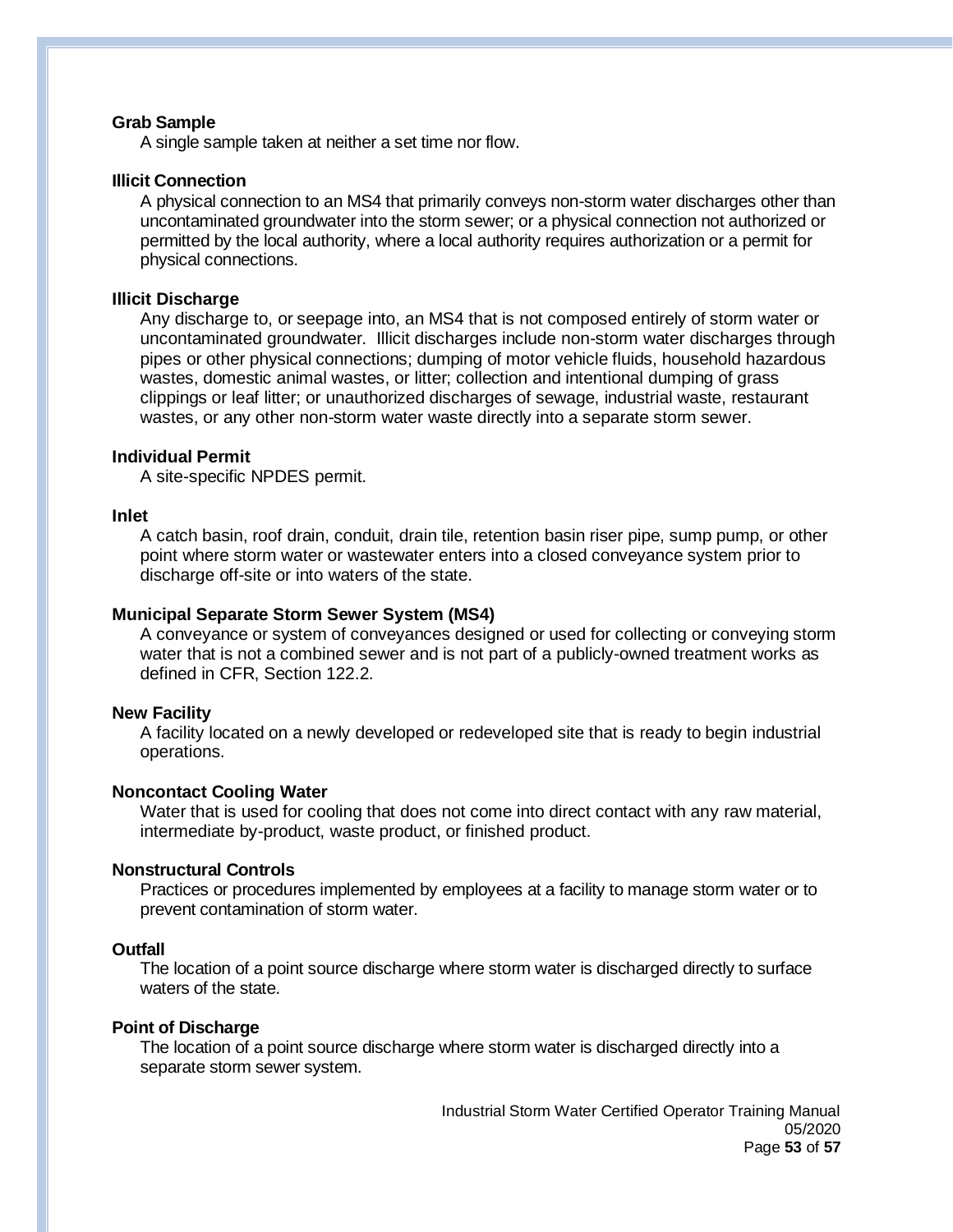### **Point Source Discharge**

A discharge from any discernible, confined, and discrete conveyance, including but not limited to any pipe, ditch, channel, tunnel, conduit, well, discrete fissure, container, or rolling stock. Changing the surface of the land or establishing grading patterns on land will result in a point source where runoff from the site is ultimately discharged to waters of the state.

#### **Polluting Material**

Oil and any material, in solid or liquid form, identified as polluting material under the Part 5 Rules of the NREPA.

#### **Pretreatment**

The act of reducing the amount of pollutants, eliminating pollutants, or altering the nature of pollutant properties to a less harmful state prior to discharge into a storm or sanitary sewer. The reduction or alteration can be by physical, chemical, or biological processes, process changes, or by other means. Dilution is not considered pretreatment unless expressly authorized by a National Pretreatment Standard for a particular industrial category.

#### **Qualified Personnel**

An individual who meets qualifications acceptable to EGLE and who is authorized by an ISW Certified Operator to collect the storm water sample.

#### **Qualifying Storm Event**

A storm event causing greater than 0.1 inch of rainfall and occurring at least 72 hours after the previous measurable storm event that also caused greater than 0.1 inch of rainfall. Upon request, EGLE may approve an alternate definition meeting the condition of a qualifying storm event.

#### **Secondary Containment**

A unit, other than the primary container in which the significant materials are packaged or held, that is required by state or federal law to prevent the escape of significant materials by gravity into sewers, drains, or otherwise directly or indirectly into any sewer system or to the surface water or groundwaters of this state.

#### **Separate Storm Sewer System**

A system of drainage, including roads, catch basins, curbs, gutters, parking lots, ditches, conduits, pumping devices, or man-made channels, where storm water is not combined with sanitary wastewater.

#### **Significant Materials**

Any material that could degrade or impair water quality, including but not limited to raw materials; fuels; solvents, detergents, and plastic pellets; finished materials such as metallic products; hazardous substances designated under Section 101(14) of the Comprehensive Environmental Response, Compensation, and Liability Act (CERCLA) (see 40 CFR, Section 372.65); any chemical the facility is required to report pursuant to Section 313 of Emergency Planning and Community Right-to-Know Act (EPCRA); polluting materials as identified under the Part 5 Rules (R 324.2001 through 324.2009 of the Michigan Administrative Code); Hazardous Wastes as defined in Part 111, Hazardous Waste Management, of the NREPA; fertilizers; pesticides; and waste products such as ashes, slag, and sludge that have the potential to be released with storm water discharges.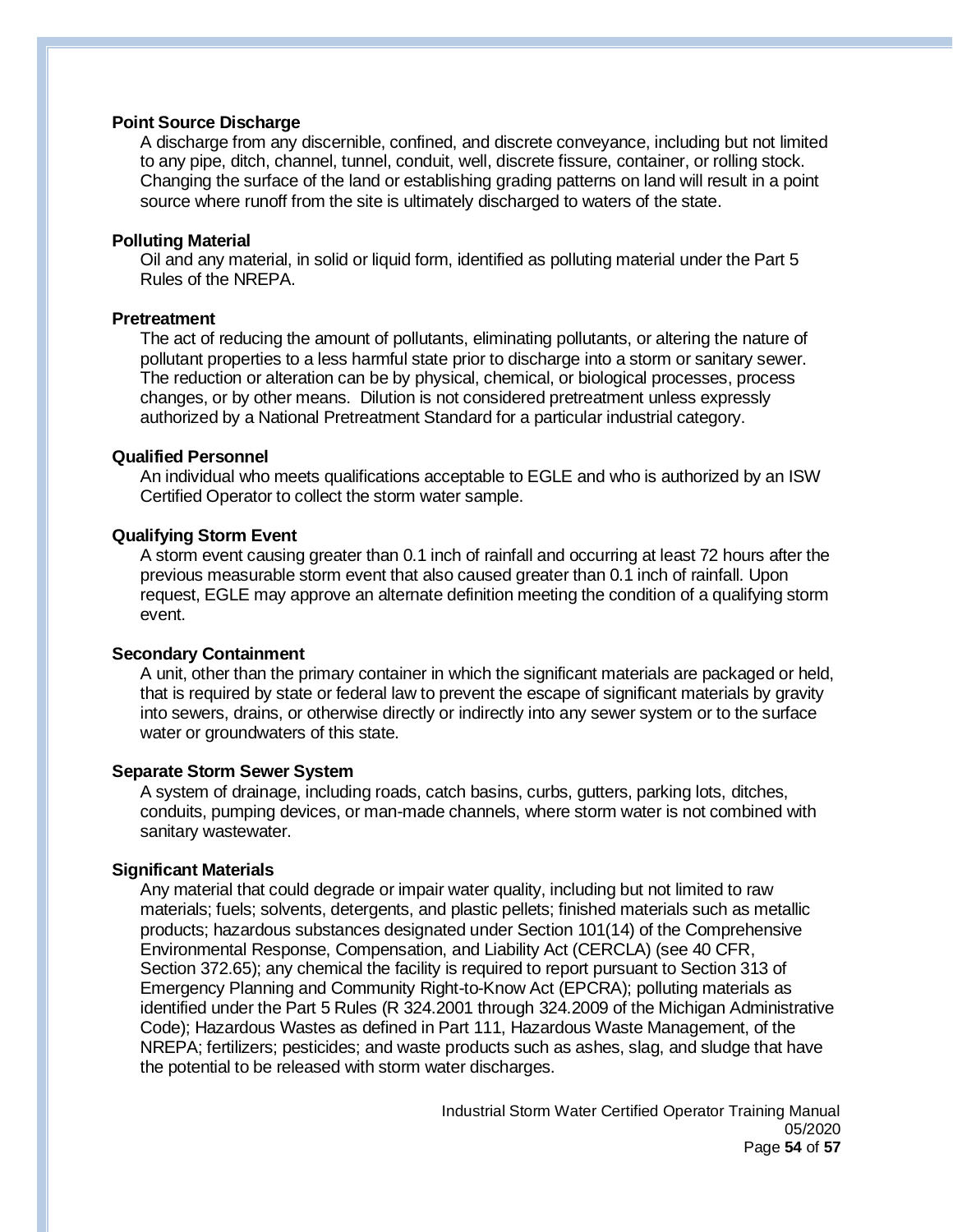#### **Significant Spills and Significant Leaks**

Any release of a polluting material reportable under the Part 5 Rules (R 324.2001 through 324.2009 of the Michigan Administrative Code).

#### **Special-Use Area**

Storm water discharges for which EGLE has determined that additional monitoring is needed from secondary containment structures required by state or federal law; lands on Michigan's List of Sites of Environmental Contamination pursuant to Part 201 of the NREPA; and/or areas with other activities that may contribute pollutants to the storm water.

#### **Storm Water**

Storm water runoff, snowmelt runoff, surface runoff and drainage, and non-storm water included under the conditions of the general permit.

#### **Storm Water Discharge Point**

The location where the point source discharge of storm water is directed to surface waters of the state or to a separate storm sewer. It includes the location of all point source discharges where storm water exits the facility, including outfalls that discharge directly to surface waters of the state, and points of discharge that discharge directly into separate storm sewer systems.

#### **Structural Controls**

Physical features or structures used at a facility to manage or treat storm water.

#### **Total Maximum Daily Load (TMDL)**

Required by the CWA for water bodies that do not meet water quality standards. TMDLs represent the maximum daily load of a pollutant that a water body can assimilate and meet water quality standards, and an allocation of that load among point sources, nonpoint sources, and a margin of safety.

#### **Water Quality Standards**

State adopted and USEPA approved water quality levels that were established to protect the designated uses of the waters of the state. The water quality standards can be found in the Part 4 Rules of the NREPA (R 323.1041 through 323.1117 of the Michigan Administrative Code).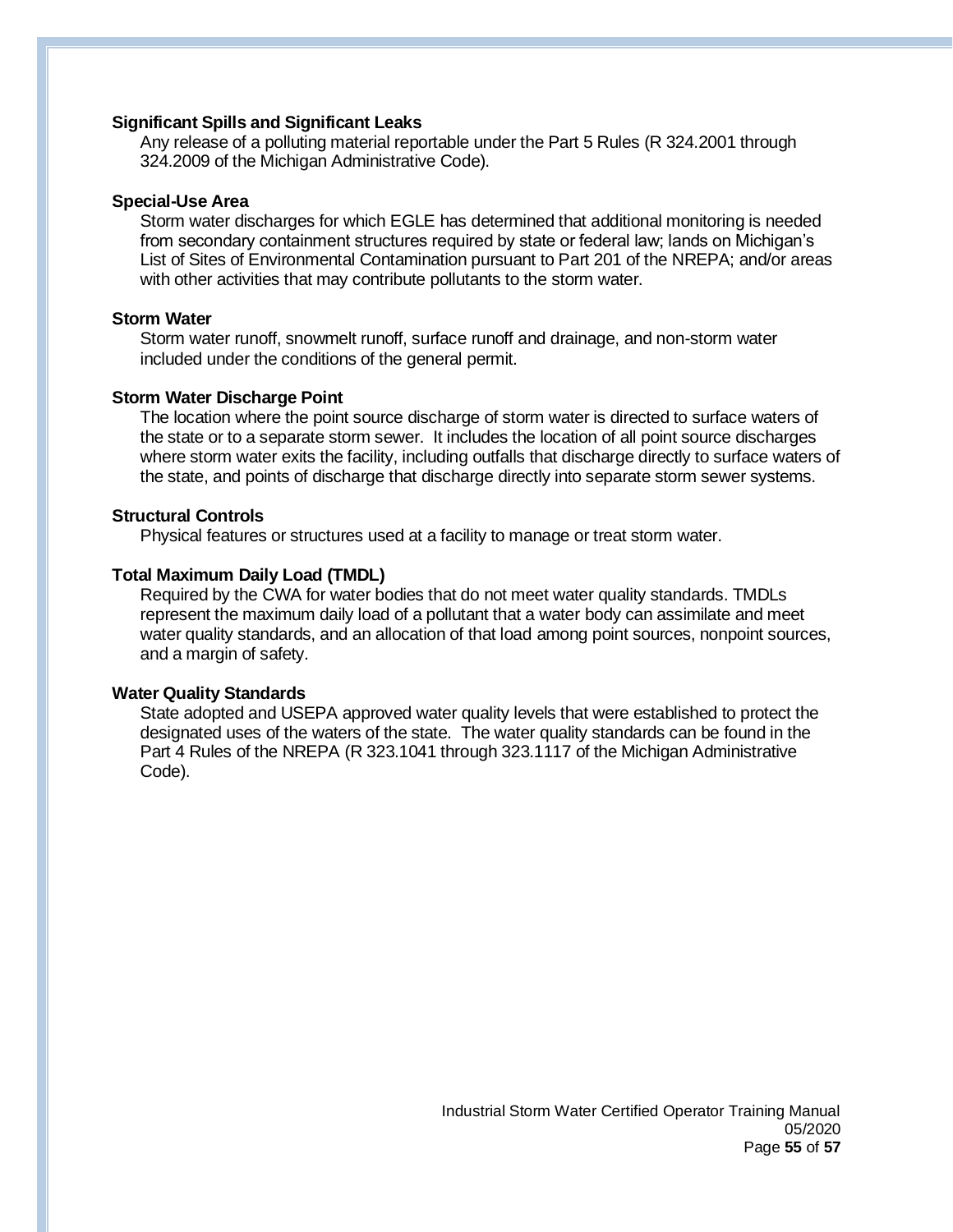**APPENDIX C**

**ACRONYMS**